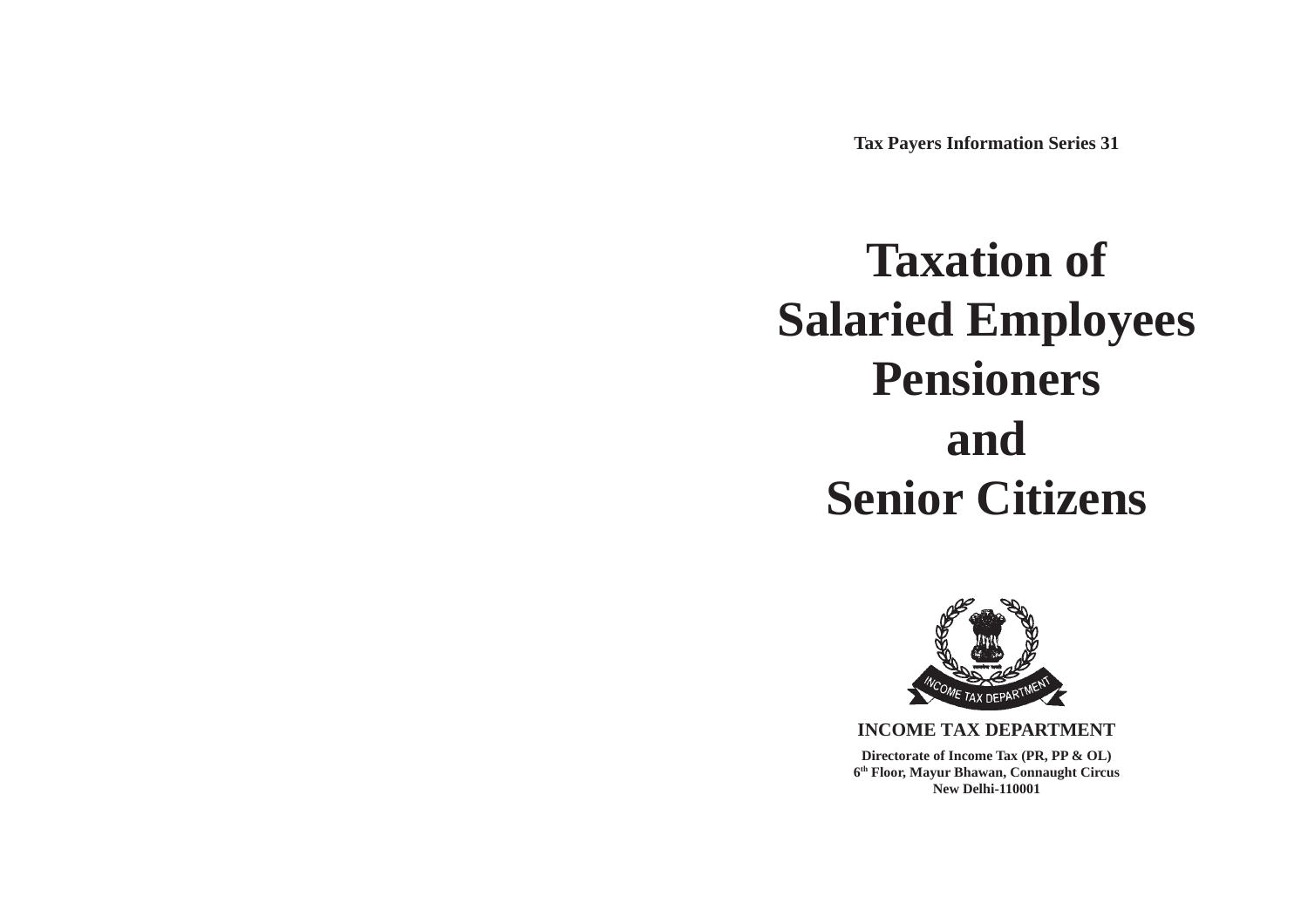**This publication should not be construed as an exhaustive statement of the Law. In case of doubt, reference should always be made to the relevant provisions of the Income Tax Act, 1961, Income Tax Rules, 1962, Wealth Tax Act, 1957 and Wealth Tax Rules, 1957, and, wherever necessary, to Notifications issued from time to time.**

#### **PREFACE**

Lack of awareness amongst taxpayers is often cited as the main reason for low level of compliance towards tax laws. It has been a constant endeavour of the Directorate of Income Tax (PR, PP & OL) to increase the awareness of the taxpayers about the provisions of tax laws and the steps taken by the government to reduce the complexities of tax laws and improve Tax Payer Service. The booklets published under the Tax Payers Information Series have proved to be an effective and convenient tool to educate the tax payers in discharging their tax liabilities relating to Direct Taxes.

**"Taxation of Salaried Employees, Pensioners and Senior Citizens"** is one of the most popular booklets among the taxpayers. Its last edition was brought out in the year 2008. The present edition incorporates further amendments made upto the Finance Act, 2010? This edition has been updated by Smt. Garima Bhagat, Add. CIT, New Delhi.

It is hoped that this publication will prove to be more useful for the readers. The Directorate of Income Tax (Public Relations, Printing & Publications and Official Language) would welcome any suggestion to further improve this publication.

**(Amitabh Kumar)** Director of Income Tax (PR, PP & OL)

**New Delhi** Dated : November 11, 2010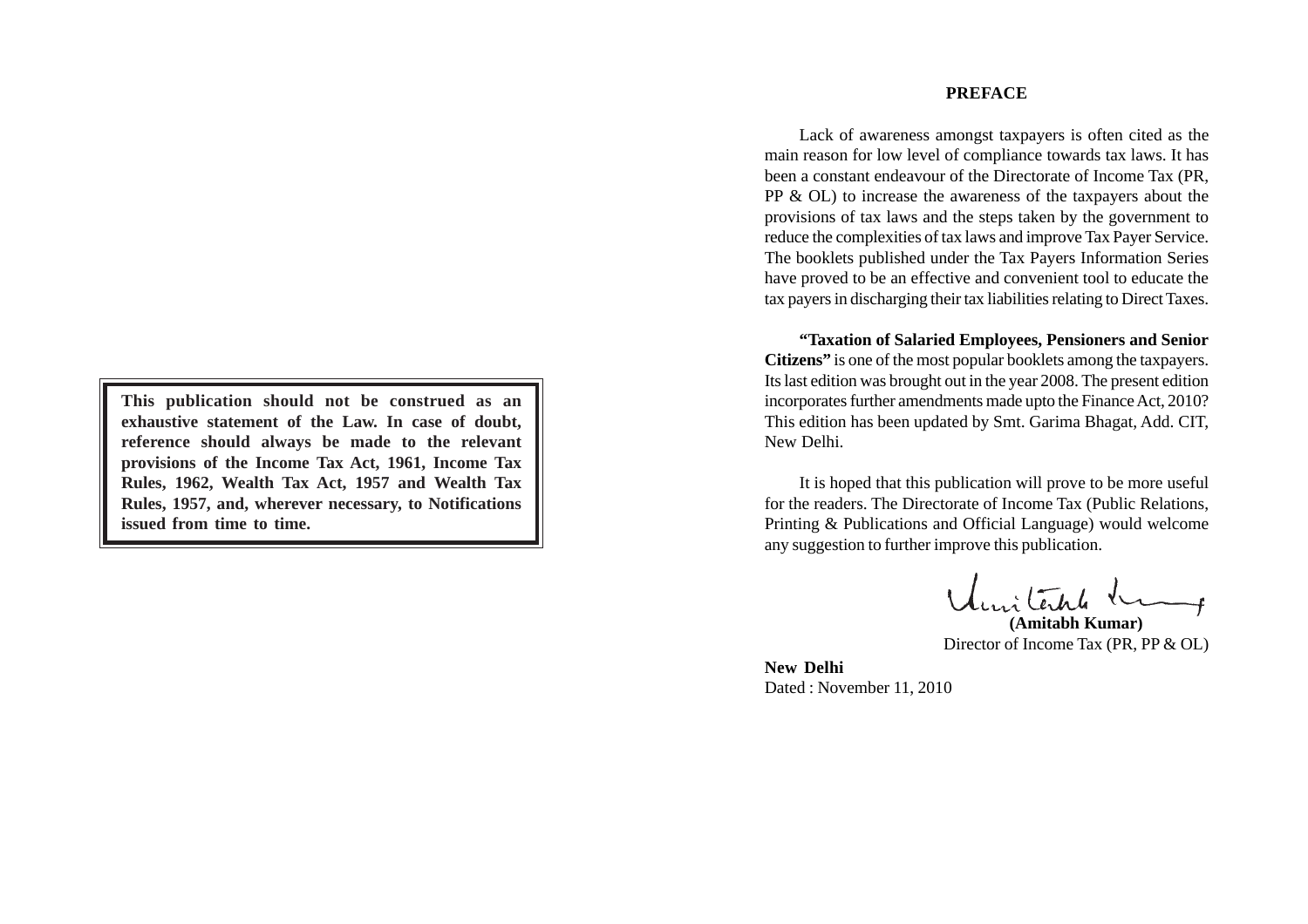# **CONTENTS**

|           | <b>Topic</b>                             | Page No.     |
|-----------|------------------------------------------|--------------|
| Chapter 1 | An Introduction to Taxation              | $\mathbf{1}$ |
| Chapter 2 | Salary Income, Perquisites & Allowances  | 13           |
| Chapter 3 | Overview of Income from House Property   | 27           |
| Chapter 4 | Overview of Capital Gains                | 30           |
| Chapter 5 | Deductions under Chapter VIA             | 36           |
| Chapter 6 | Tax Rebate & Relief                      | 46           |
| Chapter 7 | Permanent Account Number                 | 50           |
| Chapter 8 | <b>Taxability of Retirement Benefits</b> | 52           |
| Chapter 9 | Pensioners & Senior Citizens             | 58           |
|           | Chapter 10 Taxation of Expatriates       | 61           |
|           | Chapter 11 Income tax on Fringe Benefits | 67           |
|           | Chapter 12 Some relevant Case laws       | 70           |

# **CHAPTER 1 AN INTRODUCTION TO TAXATION**

#### **1.1 INTRODUCTION**

Income tax is an annual tax on income. The Indian Income Tax Act (Section 4) provides that in respect of the total income of the previous year of every person, income tax shall be charged for the corresponding assessment year at the rates laid down by the Finance Act for that assessment year. Section 14 of the Incometax Act further provides that for the purpose of charge of income tax and computation of total income all income shall be classified under the following heads of income:

- A. Salaries
- B. Income from house property
- C. Profits and gains of business or profession.
- D. Capital gains
- E. Income from other sources.

The total income from all the above heads of income is calculated in accordance with the provisions of the Act as they stand on the first day of April of any assessment year.

In this booklet an attempt is being made to discuss the various provisions relevant to the salaried class of taxpayers as well as pensioners and senior citizens.

#### **1.2 FILING OF INCOME TAX RETURN**

Section 139(1) of the Income-tax Act, 1961 provides that every person whose total income during the previous year exceeded the maximum amount not chargeable to tax shall furnish a return of income. The Finance Act, 2003 has introduced Section 139(1B) which provides for furnishing of return of income on computer readable media, such as floppy, diskette, magnetic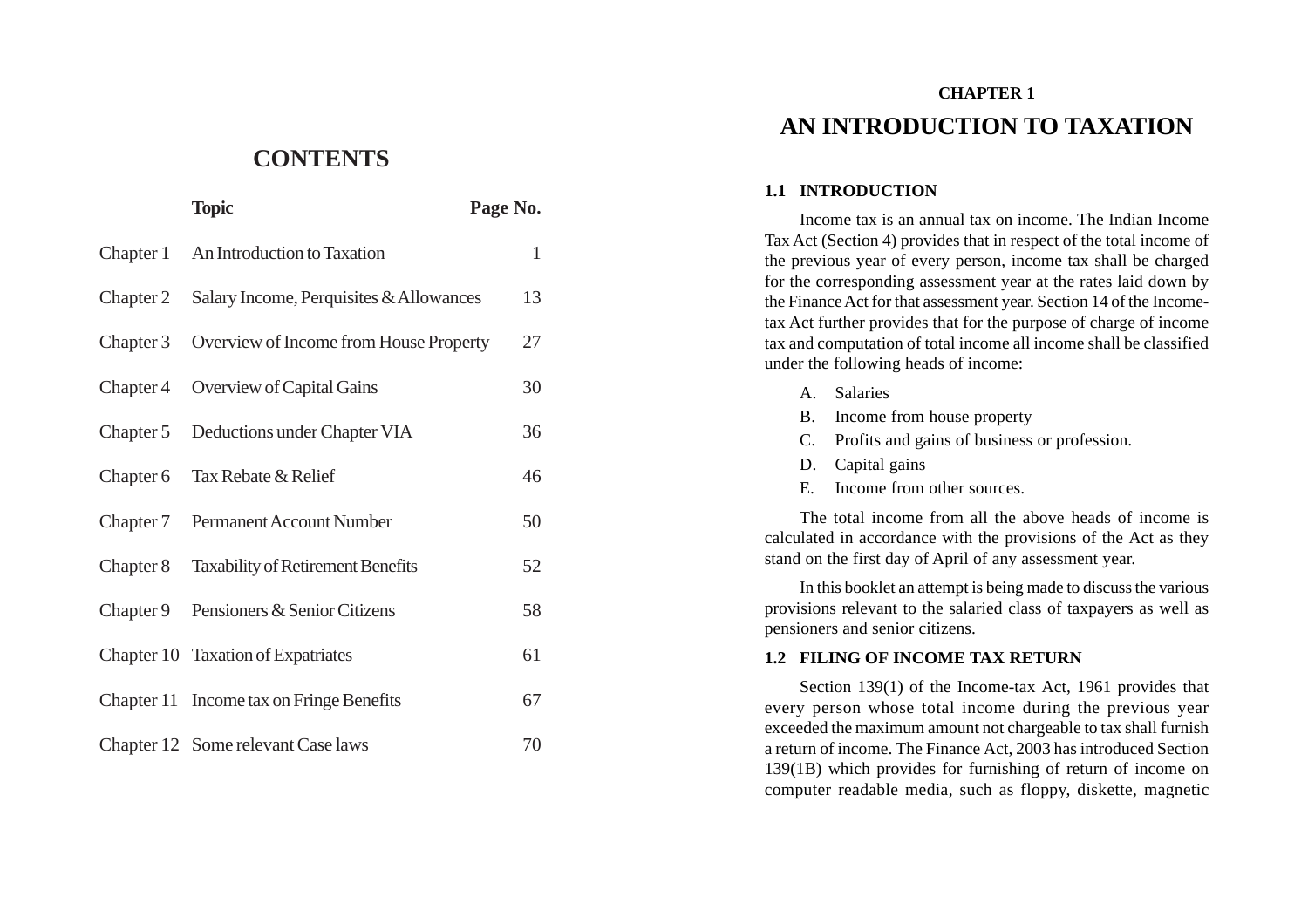cartridge tape, CD- ROM etc., in accordance with the *e-filing* scheme specified by the Board in this regard.

The return of income can be submitted in the following manner:

- (i) a paper form;
- (ii) e-filing
- (iii) a bar-coded paper return.

Where the return is furnished in paper format, acknowledgement slip attached with the return should be duly filled in. Returns in new forms are not required to be filed in duplicate.

Returns can be e-filed through the internet. E-filing of return is mandatory for companies and firms requiring statutory audit u/s 44AB. From A.Y. 2011-12, it is now also mandatory for all business entities (including individuals/HUF) liable to tax audit to e-file their return of income. E-filing can be done with or without digital signature-

- a) If the returns are filed using digital signature, then no further action is required from the tax payers.
- b) If the returns are filed without using digital signature, then the tax payers have to file ITR-V with the department within 15 days of e-filing.
- c) The tax payer can e-file the returns through an e-intermediary also who will e-file and assist him in filing of ITR-V within 15 days.

Where the return of income is furnished by using bar coded paper return, then the tax payers need to print two copies of Form ITR-V. Both copies should be verified and submitted. The receiving official shall return one copy after affixing the stamp and seal.

The Finance Act, 2005 has provided that w.e.f. 01.04.2006 every person shall file a return of income on or before the relevant due date even if his total income **without giving effect to the provisions of Chapter VI-A** (*please see Chapter 5 of this booklet*) exceeds the maximum amount not chargeable to tax.

# **1.3 DUE DATES FOR PAYMENT OF ADVANCE TAX & FILING OF RETURN**

Liability for payment of advance tax arises where the amount of tax payable by the assessee for the year is Rs.10,000/- or more. The due dates for various instalments of advance tax are given below:

| <b>DUE DATE</b>                    | <b>AMOUNT PAYABLE</b>       |
|------------------------------------|-----------------------------|
| (i) On or before $15th$ September  | Amount not less than 30%    |
| of the previous year               | of such advance tax payable |
| (ii) On or before $15th$ December  | Amount not less than 60%    |
| of the previous year               | of such advance tax payable |
| (iii) On or before $15th$ March of | Entire balance amount of    |
| the previous year                  | such advance tax payable    |

Also, any amount paid by way of advance tax on or before 31st March is treated as advance tax paid during the financial year.

The due date of filing of return of income in case of salaried employees is 31st of July. If the return of income has not been filed within the due date, a belated return may still be furnished before the expiry of one year from the end of the assessment year or completion of assessment, whichever is earlier.

**1.4 FORMS TO BE USED:-** The forms to be used for filing the return of income from A.Y. 2009-10 onwards are mentioned below:-

| Form No.         |                         |                                                         |  |
|------------------|-------------------------|---------------------------------------------------------|--|
| A.Y.             | A.Y.<br>2009-10 2010-11 | Heading                                                 |  |
| ITR <sub>1</sub> | ITR <sub>1</sub>        | For A.Y. 2009-10 - For individuals having               |  |
|                  |                         | $(SARAL 2)$ income from salary, pension, family pension |  |
|                  |                         | and interest.                                           |  |
|                  |                         | For A.Y. 2010-11 - For individuals having               |  |
|                  |                         | income from salary, pension, income from                |  |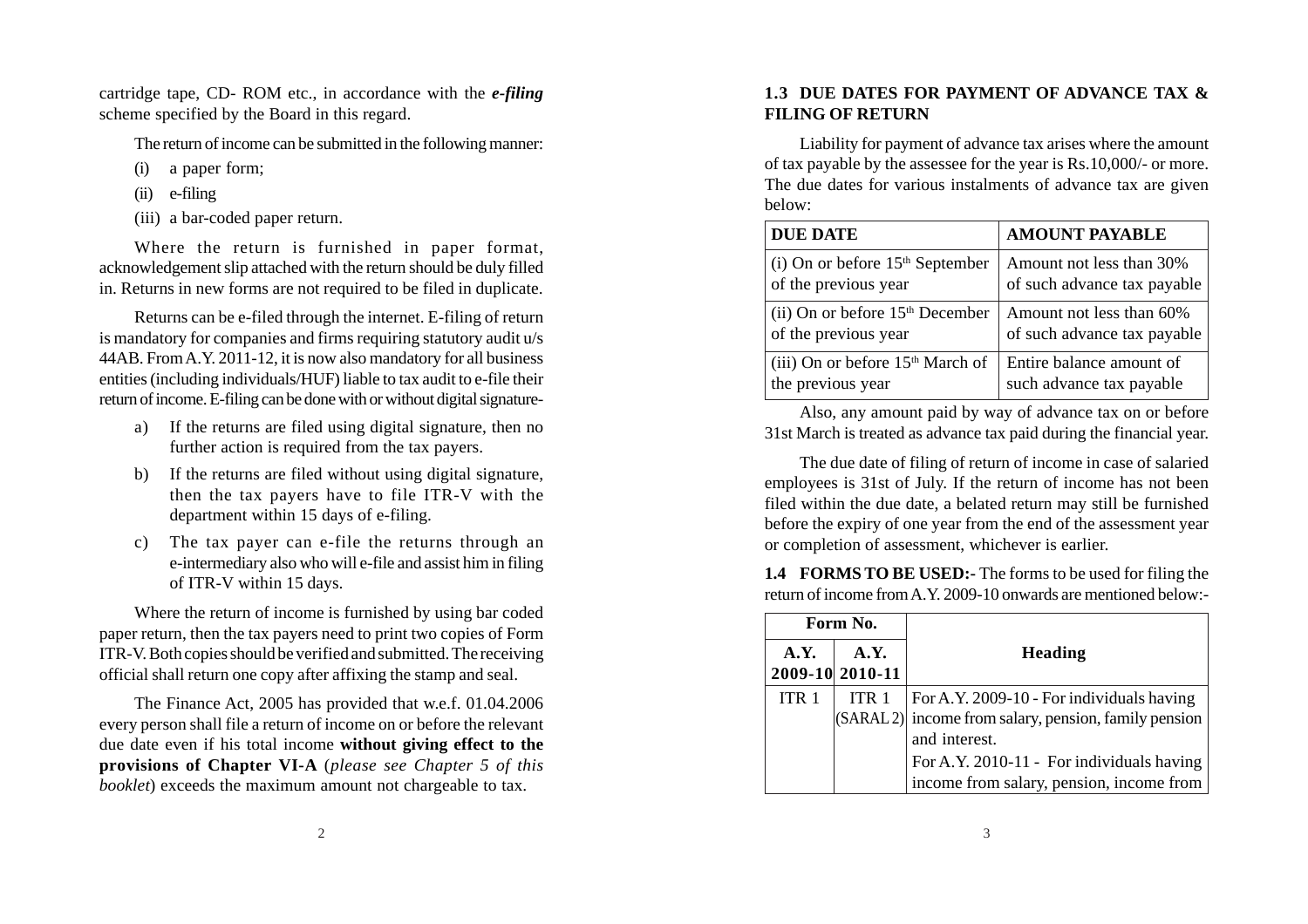|                    |                  | one house property excluding b/f losses/    |  |
|--------------------|------------------|---------------------------------------------|--|
|                    |                  | income from other sources excluding         |  |
|                    |                  | winning from lottery or income from race    |  |
|                    |                  | horses.                                     |  |
| ITR <sub>2</sub>   | ITR <sub>2</sub> | For individuals and HUFs not having income  |  |
|                    |                  | from Business or Profession.                |  |
| ITR <sub>3</sub>   | ITR <sub>3</sub> | For Individuals and HUFs being partners in  |  |
|                    |                  | firms and not carrying out business or      |  |
|                    |                  | profession under any proprietorship.        |  |
| ITR <sub>4</sub>   | ITR <sub>4</sub> | For individuals & HUFs having income from   |  |
|                    |                  | a proprietary business or profession        |  |
| ITR <sub>5</sub>   | ITR <sub>5</sub> | For firms, AOPs and BOIs                    |  |
| ITR <sub>6</sub>   | ITR <sub>6</sub> | For Companies other than companies          |  |
|                    |                  | claiming exemption under section 11         |  |
| ITR $\overline{7}$ | ITR <sub>7</sub> | For persons including companies required    |  |
|                    |                  | to furnish return under Section 139 (4A) or |  |
|                    |                  | Section 139 $(4B)$ or Section 139 $(4C)$ or |  |
|                    |                  | Section 139 (4D).                           |  |
| ITR <sub>8</sub>   | N.A.             | <b>Return for Fringe Benefits</b>           |  |
| <b>ITR V</b>       | <b>ITR V</b>     | Where the data of the Return of Income/     |  |
|                    |                  | Fringe Benefits in Form ITR-1, ITR-2,       |  |
|                    |                  | ITR-3, ITR-4, ITR-5, ITR-6, ITR-7 &         |  |
|                    |                  | ITR-8 is transmitted electronically without |  |
|                    |                  | digital signature.                          |  |
|                    | Acknow Acknowl-  | Acknowledgement for e-Return and non        |  |
| ledge              | ledge            | e-Return.                                   |  |
| ment               | ment             |                                             |  |

**CHALLAN FORMS:-** The following are the new computerized challan forms:-

|                 | <b>Challan No.</b> Nature of Payment     |
|-----------------|------------------------------------------|
| <b>ITNS 280</b> | (0020) Income Tax on Companies           |
|                 | (Corporation Tax)                        |
|                 | (0021) Income Tax (Other than Companies) |

| <b>ITNS 281</b> | (0020) Tax Deducted/Collected at Source from<br><b>Company Deductees</b><br>(0021) Non-Company Deductees                                                                              |  |
|-----------------|---------------------------------------------------------------------------------------------------------------------------------------------------------------------------------------|--|
| <b>ITNS 282</b> | (0034) Securities Transaction Tax<br>(0023) Hotel Receipts Tax<br>(0024) Interest Tax<br>(0028) Expenditure/other Tax<br>(0031) Estate Duty<br>(0032) Wealth Tax<br>$(0033)$ Gift Tax |  |
| <b>ITNS 283</b> | (0036) Banking Cash Transaction Tax<br>(0026) Fringe Benefits Tax                                                                                                                     |  |

All the columns in the challan form should invariably be filled in, details such as PAN, assessment year, Assessing Officer and his code, status and full address of the assessee in capital letters, the relevant columns of tax, interest etc., should also be filled in properly.

# **1.5 RATES OF INCOME TAX :-**

**(A) The rates for charging income tax for A.Y. 2010-11 shall be as follows :-**

I. In the case of every individual other than those covered under II and III below:-

| Where the total income.<br>does not exceed<br>Rs. 1,60,000                            | Nil.                                                                              |
|---------------------------------------------------------------------------------------|-----------------------------------------------------------------------------------|
| Where the total income<br>exceeds Rs. 1,60,000 but<br>does not exceed<br>Rs. 3,00,000 | 10 per cent of the amount by<br>which the total income<br>exceeds Rs. 1,60,000/-. |

Rates of Income Tax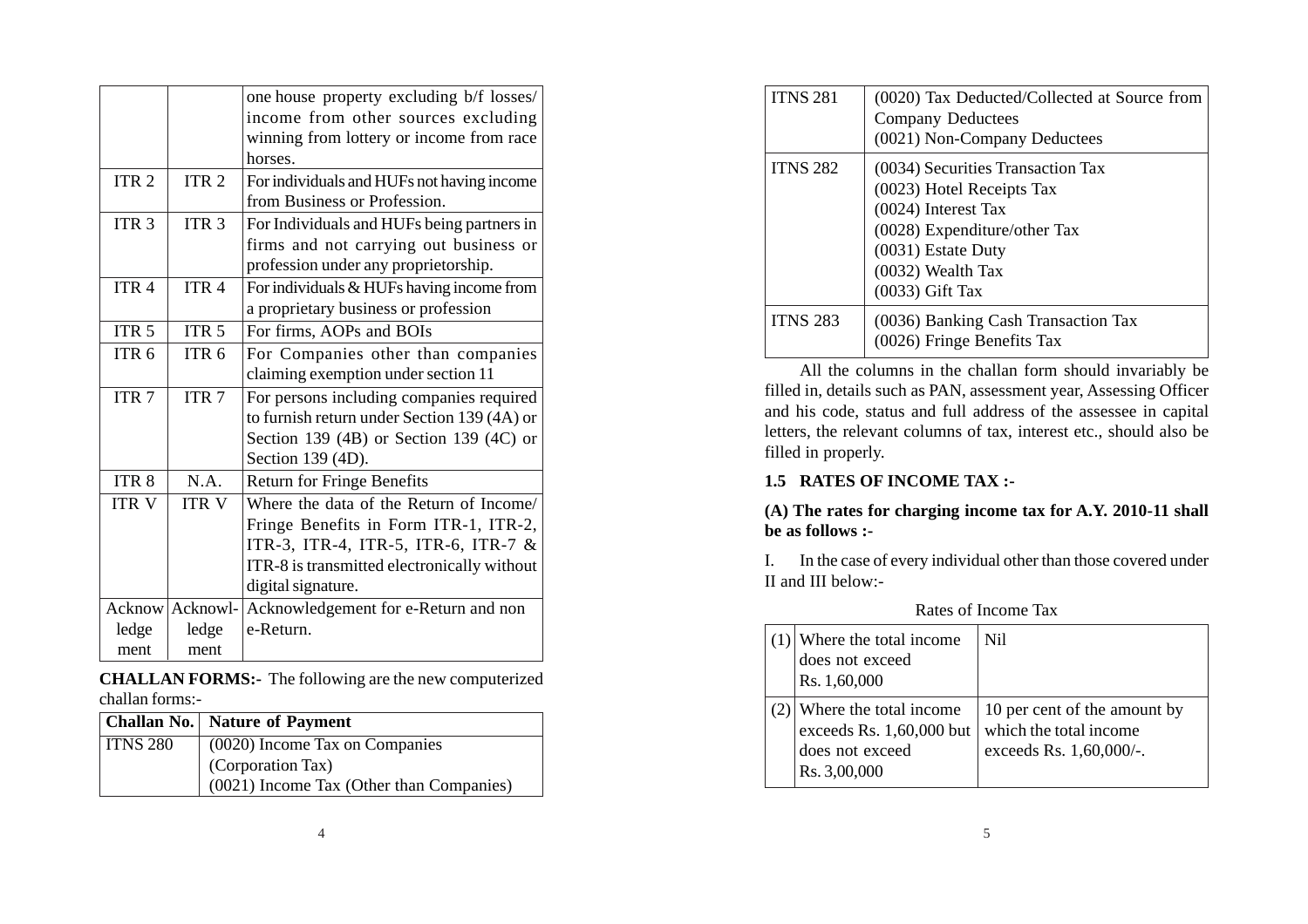|  | Where the total income<br>exceeds Rs. 3,00,000 but<br>does not exceed<br>Rs. 5,00,000 | Rs. $14,000$ plus 20 per cent of<br>the amount by which the total<br>income exceeds Rs. 3,00,000. |
|--|---------------------------------------------------------------------------------------|---------------------------------------------------------------------------------------------------|
|  | Where the total income<br>exceeds Rs. 5,00,000                                        | Rs. $54,000$ plus 30 per cent of<br>the amount by which the total<br>income exceeds Rs. 5,00,000. |

II. In the case of every individual, being a woman resident of India, and below the age of sixty five years at any time during the previous year:-

| Rates of Income Tax |
|---------------------|
|                     |

| (1) | Where the total income<br>does not exceed<br>Rs. 1,90,000                               | Ni1                                                                                                  |
|-----|-----------------------------------------------------------------------------------------|------------------------------------------------------------------------------------------------------|
| (2) | Where the total income.<br>exceeds Rs. 1,90,000 but<br>does not exceed<br>Rs. 3,00,000  | 10 per cent of the amount by<br>which the total income exceeds<br>Rs. 1,90,000/-.                    |
| (3) | Where the total income<br>exceeds $Rs. 3,00,000$ but<br>does not exceed<br>Rs. 5,00,000 | Rs. $11,000$ plus 20 per cent of<br>the amount by which the total<br>income exceeds Rs. 3,00,000.    |
|     | $(4)$ Where the total income<br>exceeds Rs. 5,00,000                                    | Rs. $51,000$ plus 30 per cent of<br>the amount by which the total<br>income exceeds Rs. $5,00,000$ . |

III. In the case of every individual, being a resident in India, who is of the age of sixty-five years or more at any time during the previous year:-

Rates of Income Tax

| (1) | Where the total income<br>does not exceed<br>Rs.2,40,000                               | Nil                                                                                             |
|-----|----------------------------------------------------------------------------------------|-------------------------------------------------------------------------------------------------|
| (2) | Where the total income<br>exceeds Rs. 2,40,000<br>but does not exceed<br>Rs. 3,00,000  | 10 per cent of the amount by<br>which the total income<br>exceeds Rs. $2,40,000/$ -.            |
| (3) | Where the total income.<br>exceeds Rs. 3,00,000<br>but does not exceed<br>Rs. 5,00,000 | Rs. $6,000$ plus 20 percent of<br>the amount by which the total<br>income exceeds Rs. 3,00,000. |
| (4) | Where the total income<br>exceeds Rs. 5,00,000                                         | Rs. 46,000 plus 30 percent of<br>the amount by which the total<br>income exceeds Rs. 5,00,000.  |

Further, No surcharge on income tax is now leviable in case of individual/HUF. However, Education cess and higher education cess is leviable @ 2% and 1% respectively on tax.

# **(B) The rates for charging income tax for F.Y. 2010-11 i.e. A.Y. 2011-12 will be as follows:-**

| Upto Rs. $1,60,000/$ -                 | NIL.         |
|----------------------------------------|--------------|
| Rs. $1,60,001/$ - to Rs. $5,00,000/$ - | 10 per cent. |
| Rs. $5,00,001/$ - to Rs. $8,00,000/$ - | 20 per cent. |
| Above Rs. 8,00,000/-                   | 30 per cent. |

In the case of every individual, being a woman resident in India, and below the age of sixty-five years at any time during the previous year, the new rates of income-tax on total income in such cases shall be as under:-

| Upto Rs. 1,90,000/-              | NIL.         |
|----------------------------------|--------------|
| Rs. 1,90,001/- to Rs. 5,00,000/- | 10 per cent. |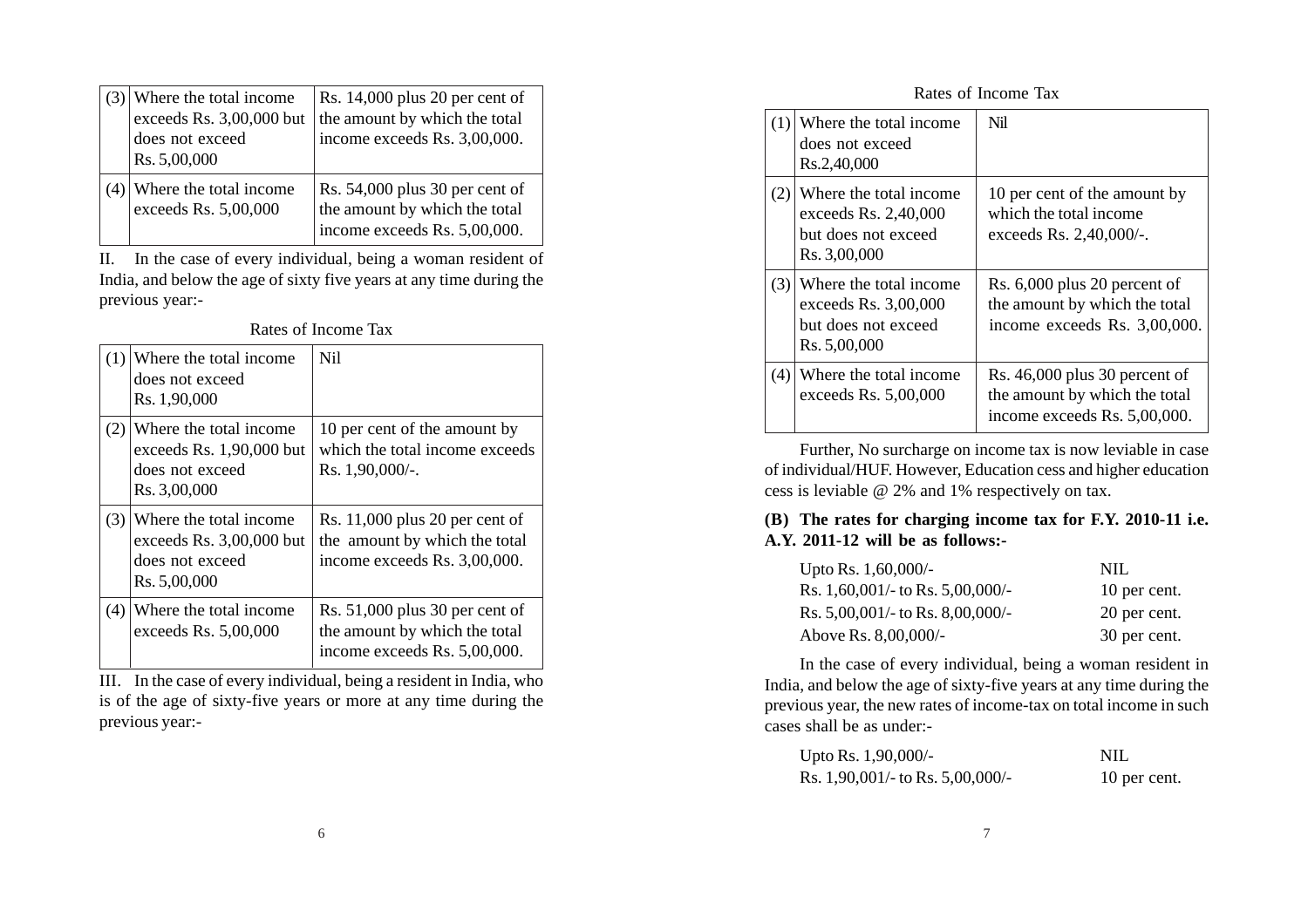| Rs. $5,00,001/$ - to Rs. $8,00,000/$ - | 20 per cent. |
|----------------------------------------|--------------|
| Above Rs. 8,00,000/-                   | 30 per cent. |

In the case of every individual, being a resident in India, who is of the age of sixty-five years or more at any time during the previous year, the new rates of income tax on total income in such cases shall be as under:-

| Upto Rs. $2,40,000/$ -              | NIL.         |
|-------------------------------------|--------------|
| Rs. 2,40,001/- to Rs. $5,00,000/$ - | 10 per cent. |
| Rs. 5,00,001/- to Rs. 8,00,000/-    | 20 per cent. |
| Above Rs. 8,00,000/-                | 30 per cent. |

Education cess @ 2% and "Secondary and Higher Education Cess" @ 1% shall be levied on the amount of tax.

#### **1.6 CALCULATION OF INTEREST**

The Income Tax Act provides for charging of interest for non- payment/short payment/deferment in payment of advance tax which is calculated as below:

#### **(i) INTEREST U/S 234A:**

For late or non furnishing of return, simple interest @ 1% for every month or part thereof from the due date of filing of return to the date of furnishing of return, on the tax as determined u/s 143(1) or on regular assessment as reduced by TDS/advance tax paid or tax reliefs, if any, under Double Tax Avoidance Agreements with foreign countries.

#### **(ii) INTEREST U/S 234B:**

For short fall in payment of advance tax by more than 10%, simple interest @ 1% per month or part thereof is chargeable from 1<sup>st</sup> April of the assessment year to the date of processing u/s 143(1) or to the date of completion of regular assessment, on the tax as determined u/s 143(1) or on regular assessment less advance tax

paid/ TDS or tax reliefs, if any, under Double Tax Avoidance Agreements with foreign countries.

#### **(iii) INTEREST U/S 234C:**

For deferment of advance tax. If advance tax paid by  $15<sup>th</sup>$ September is less than 30% of advance tax payable, simple interest @ 1% is payable for three months on tax determined on returned income as reduced by TDS/TCS/Amount of advance tax already paid or tax relief, if any, under Double Tax Avoidance Agreement with forgiving **contribution**. Similarly, if amount of tax paid on or before 15th December is less than 60% of tax due on returned income, interest @ 1% per month is to be charged for 3 months on the amount stated as above. Again, if the advance tax paid by 15th March is less than tax due on returned income, interest @ 1% per month on the shortfall is to be charged for one month.

#### **(iv) INTEREST U/S 234D:**

Interest @ 0.5% is levied under this Section when any refund is granted to the assessee u/s 143(1) and on regular assessment it is found that either no refund is due or the amount already refunded exceeds the refund determined on regular assessment. The said interest is levied @ 0.5% on the whole or excess amount so refunded for every month or part thereof from the date of grant of refund to the date of such regular assessment.

### **1.7 IMPORTANT CONCEPTS & PROCEDURES UNDER THE INCOME TAX ACT**

- 1.7.1 Assessee (Section 2(7)): An assessee is a person by whom any tax or any other sum of money is payable under the Act.
- 1.7.2 Assessment Year (Section 2(9)): Assessment year means the period of 12 months starting from 1st April of every year and ending on 31st March of the next year.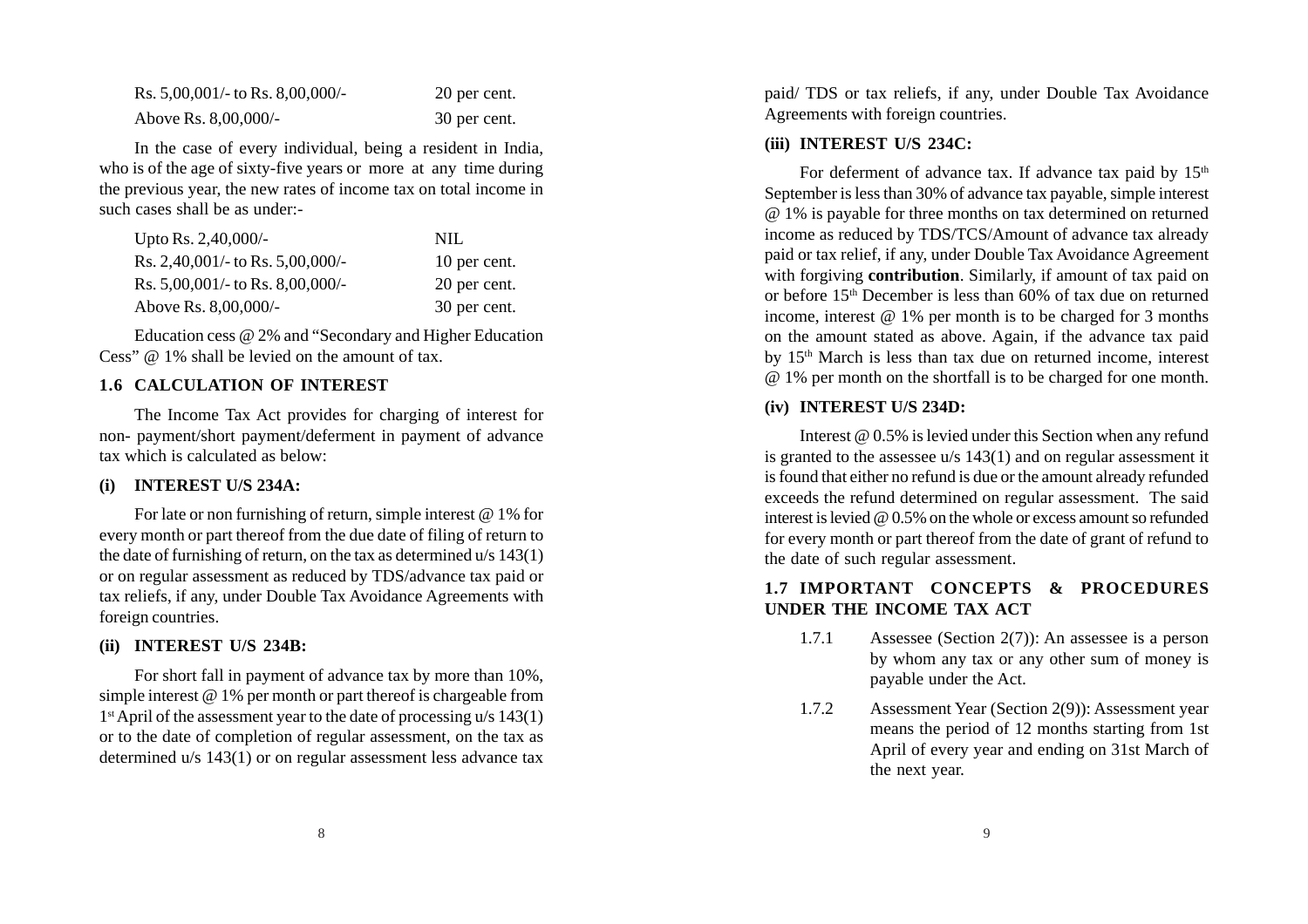- 1.7.3 Previous year (Section 3): Income earned in a year is taxable in the next year. The year in which income is earned is known as the previous year and the next year in which income is taxable is known as the assessment year.
- 1.7.4 Receipt Vs. accrual of income: Income is said to have been received by a person when payment has been actually received whereas income is said to have accrued to a person if there arises in the person a fixed and unconditional right to receive such income.
- 1.7.5 Belated Return: Section 139(4) provides that a return which has not been furnished by the due date may still be furnished as a belated return before the expiry of one year from the end of the assessment year or before the completion of assessment, whichever is earlier. However, on any return of income that has not been filed by the end of the relevant assessment year, penalty of Rs.5000/- u/s 271F shall be levied.
- 1.7.6 Revised Return: If a person having filed his return within the due date, discovers any omission or wrong statement therein, he may file a revised return before the expiry of one year from the end of the assessment year or completion of assessment whichever is earlier.
- 1.7.7 Processing u/s 143(1): The Finance Act 2008 has reintroduced provisions in respect of correcting arithmetical mistakes or internal inconsistencies at the stage of processing of returns. It has, thus been provided that, during the stage of processing, the total income shall be computed after making adjustments in respect of any arithmetical error in

the return or any incorrect claim apparent from information in the return and if on such computation, any tax or interest or refund is found due on adjustment of TDS or advance tax or self assessment tax, then an intimation specifying the amount payable shall be prepared/generated or issued to the assessee. If any refund is found due, it is to be sent along with an intimation to such effect. If no demand or no refund arises, the acknowledgement of the return is deemed to be an intimation. Such intimation is to be sent within one year from the end of the financial year in which the return is filed.

- 1.7.8 Assessment u/s 143(3): If the Assessing Officer, on the basis of the return filed by the assessee, considers that it is necessary to ensure that the assessee has not understated his income, he shall serve on the assessee a notice u/s 143(2) and, after obtaining such information as he may require, complete the assessment ( commonly referred as scrutiny assessment) u/s 143(3).
- 1.7.9 Rectification of mistake u/s 154: If any order passed by an income tax authority suffers from a mistake apparent from record, the assessee may make an application for rectifying the same before the expiry of four years from the end of the financial year in which the above order was passed. The Finance Act 2001 has provided that where an application for rectification under this Section is made by the assessee on or after 1.6.2001, the same shall have to be acted upon by the income tax authority within a period of six months from the end of the month in which the application is received.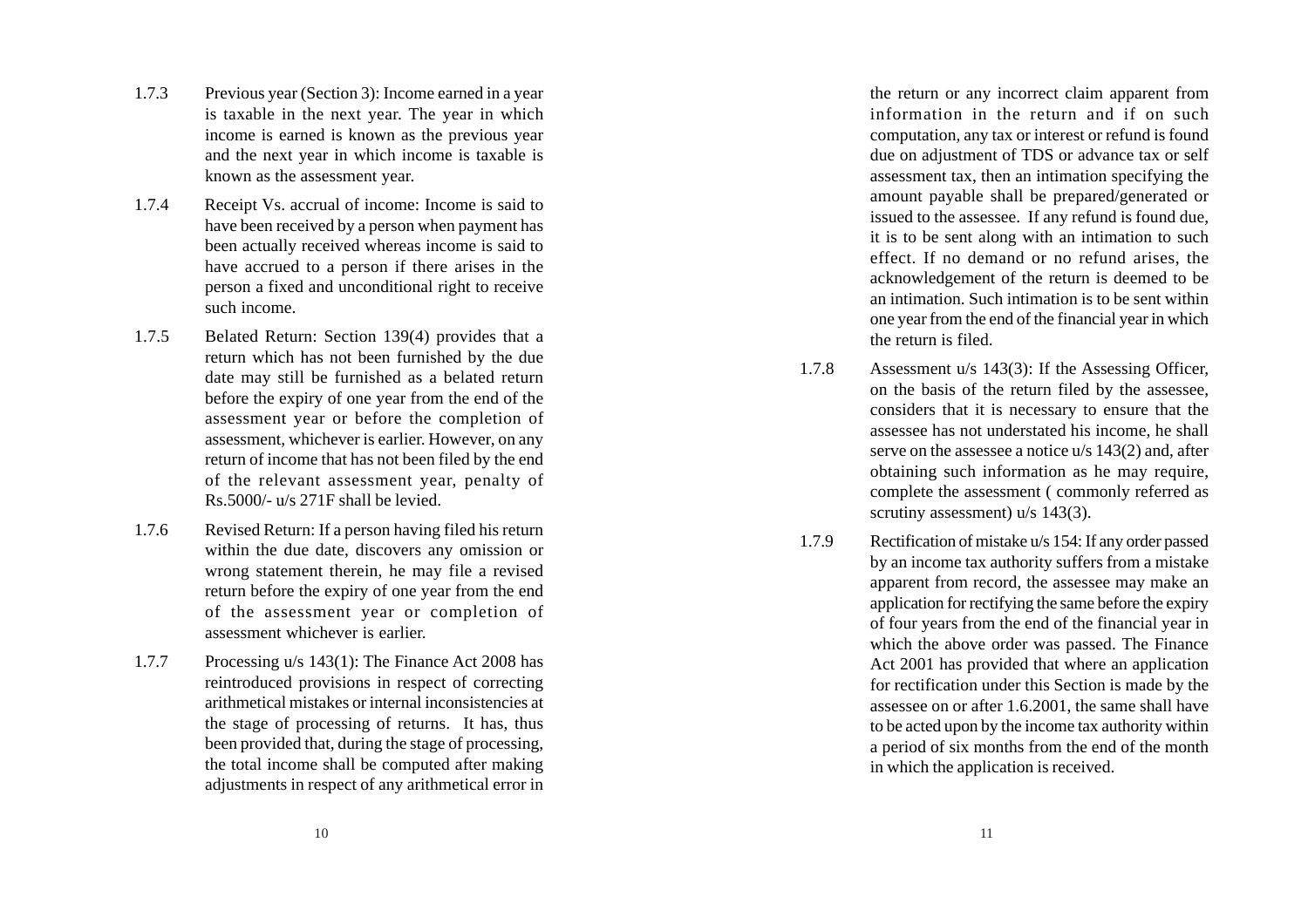- 1.7.10 Interest on refunds u/s 244A: If the refund due to the assessee is more than 10% of the tax payable by him, he shall be entitled to receive simple interest thereon at rate of 0.5% per month (substituted in place of 0.67% per month w.e.f. 8.9.2003) or part thereof, from  $1<sup>st</sup>$  April of the assessment year to the date on which the refund is granted.
- 1.7.11 Tax Return Preparers Scheme:- For enabling specified classes of tax payers in preparing and furnishing income tax returns, the Board has notified the 'Tax Return Preparer Scheme' under which specially trained and authorized Tax Return Preparers will provide assistance to tax payers in this regard. Details of the Scheme may be viewed at www.incometaxindia.gov.in.

# **CHAPTER-2 SALARY INCOME, PERQUISITES & ALLOWANCES**

#### **2.1 WHAT IS "SALARY**"

Salary is the remuneration received by or accruing to an individual, periodically, for service rendered as a result of an express or implied contract. The actual receipt of salary in the previous year is not material as far as its taxability is concerned. The existence of employer-employee relationship is the *sine-quanon* for taxing a particular receipt under the head "salaries." For instance, the salary received by a partner from his partnership firm carrying on a business is not chargeable as "Salaries" but as "Profits & Gains from Business or Profession". Similarly, salary received by a person as MP or MLA is taxable as " Income from other sources", but if a person received salary as Minister of State/ Central Government, the same shall be charged to tax under the head "Salaries". Pension received by an assessee from his former employer is taxable as "Salaries" whereas pension received on his death by members of his family (Family Pension) is taxed as "Income from other sources".

#### **2.2 WHAT DOES "SALARY" INCLUDE**

Section 17(1) of the Income tax Act gives an inclusive and not exhaustive definition of "Salaries" including therein (i) Wages (ii) Annuity or pension (iii) Gratuity (iv) Fees, Commission, perquisites or profits in lieu of salary (v) Advance of Salary (vi) Amount transferred from unrecognized provident fund to recognized provident fund (vii) Contribution of employer to a Recognised Provident Fund in excess of the prescribed limit (viii) Leave Encashment (ix) Compensation as a result of variation in Service contract etc. (x) Contribution made by the Central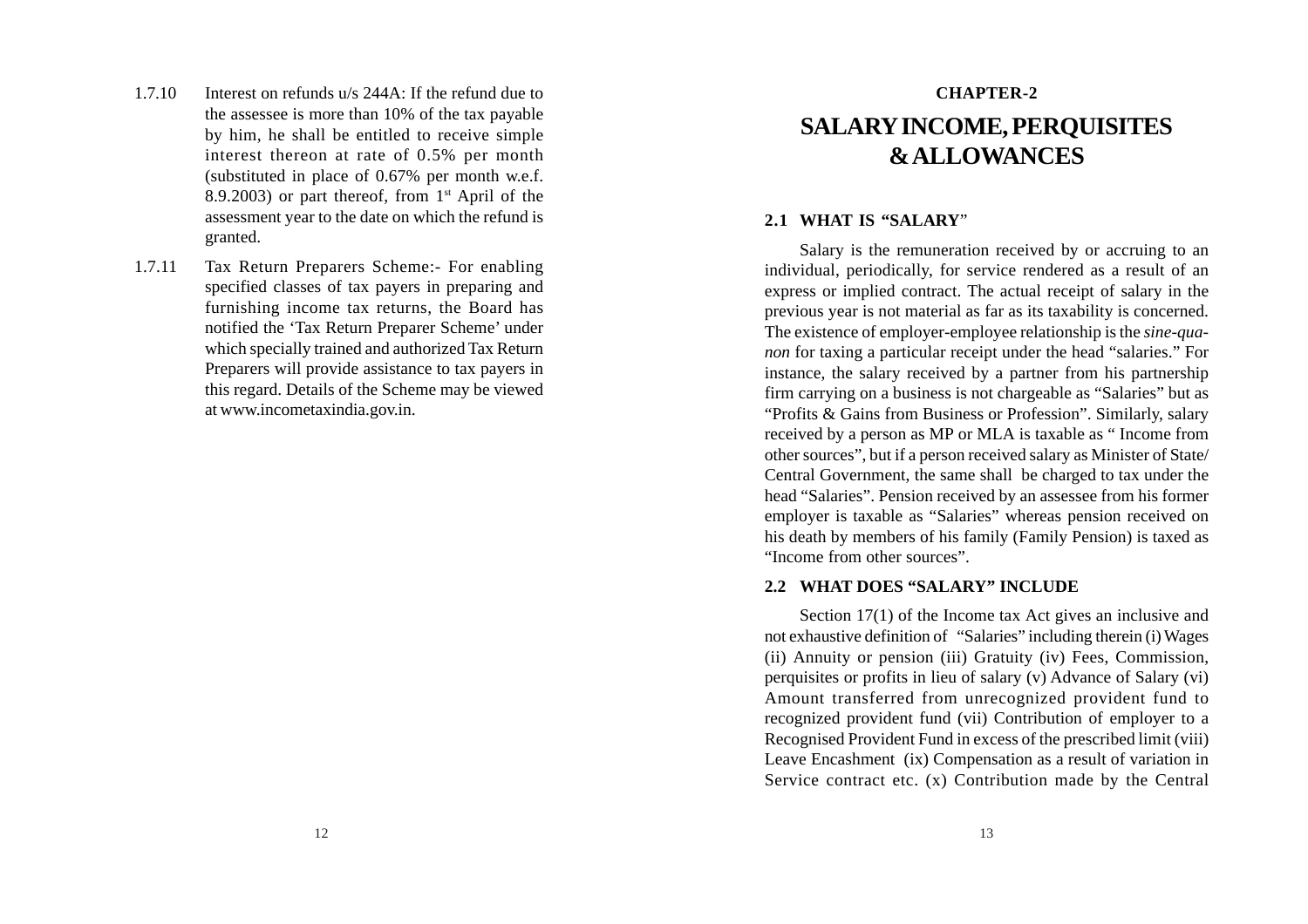Government to the account of an employee under a notified pension scheme.

#### **2.3 DEDUCTION FROM SALARY INCOME**

The following deductions from salary income are admissible as per Section 16 of the Income-tax Act.

- (i) Professional/Employment tax levied by the State Govt.
- (ii) Entertainment Allowance- Deduction in respect of this is available to a government employee to the extent of Rs. 5000/- or 20% of his salary or actual amount received, whichever is less.

*It is to be noted that no standard deduction is available from salary income w.e.f. 01.04.2006 i.e. A.Y.2006-07 onwards.*

#### **2.4 PERQUISITES**

"Perquisite" may be defined as any casual emolument or benefit attached to an office or position in addition to salary or wages.

"Perquisite" is defined in the section  $17(2)$  of the Income tax Act as including:

- (i) Value of rent-free/concessional rent accommodation provided by the employer.
- (ii) Any sum paid by employer in respect of an obligation which was actually payable by the assessee.
- (iii) Value of any benefit/amenity granted free or at concessional rate to specified employees etc.
- (iv) The value of any specified security or sweat equity shares allotted or transferred, directly or indirectly, by the employer, or former employer, free of cost or at concessional rate to the assesssee.
- (v) The amount of any contribution to an approved superannuation fund by the exployer in respect of the assessee, to the extent it exceeds one lakh rupees; and
- (vi) the value of any other fringe benefit or amenity as may be prescribed.

### **2.5 VALUATION OF PERQUISITES**

As a general rule, the taxable value of perquisites in the hands of the employees is its cost to the employer. However, specific rules for valuation of certain perquisites have been laid down in Rule 3 of the I.T. Rules. These are briefly given below.

- 2.5.1 Valuation of residential accommodation provided by the employer:-
	- (a) **Union or State Government Employees-** The value of perquisite is the license fee as determined by the Govt. as reduced by the rent actually paid by the employee.
	- (b) **Non-Govt. Employees-** The value of perquisite is an amount equal to 15% of the salary in cities having population more than 25 lakh, (10% of salary in cities where population as per 2001 census is exceeding 10 lakh but not exceeding 25 lakh and 7.5% of salary in areas where population as per 2001 census is 10 lakh or below). In case the accommodation provided is not owned by the employer, but is taken on lease or rent, then the value of the perquisite would be the actual amount of lease rent paid/payable by the employer or 15% of salary, whichever is lower. In both of above cases, the value of the perquisite would be reduced by the rent, if any, actually paid by the employee.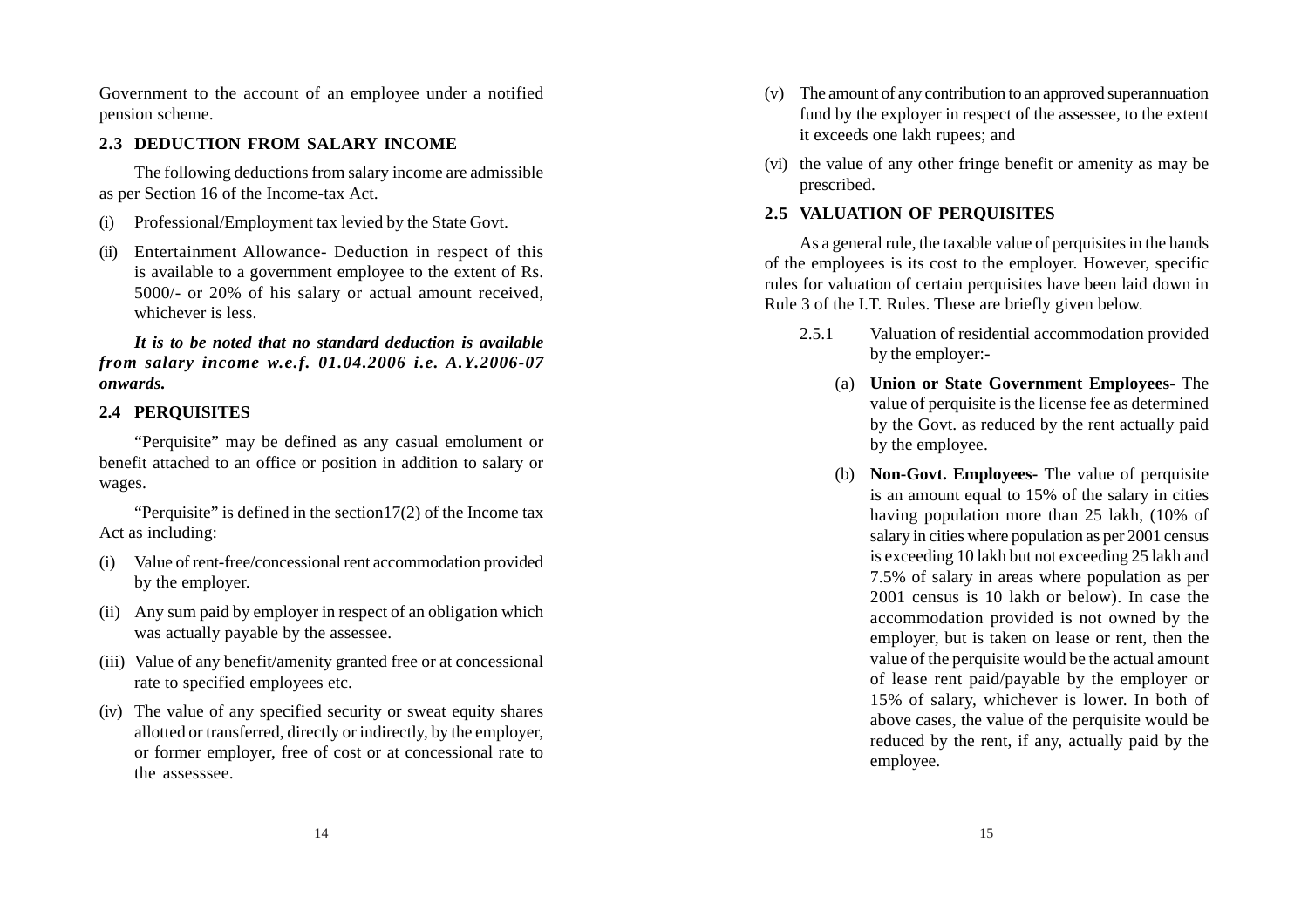- 2.5.2 **Value of Furnished Accommodation-** The value would be the value of unfurnished accommodation as computed above, increased by 10% per annum of the cost of furniture (including TV/radio/ refrigerator/AC/other gadgets). In case such furniture is hired from a third party, the value of unfurnished accommodation would be increased by the hire charges paid/payable by the employer. However, any payment recovered from the employee towards the above would be reduced from this amount.
- 2.5.3 **Value of hotel accommodation provided by the employer-** The value of perquisite arising out of the above would be 24% of salary or the actual charges paid or payable to the hotel, whichever is lower. The above would be reduced by any rent actually paid or payable by the employee. It may be noted that no perquisite would arise, if the employee is provided such accommodation on transfer from one place to another for a period of 15 days or less.
- 2.5.4 **Perquisite of motor car provided by the employer-** W.e.f. 1-4-2008, if an employer providing such facility to his employee is not liable to pay fringe benefit tax, the value of such perquisite shall be :
	- a) Nil, if the motor car is used by the employee wholly and exclusively in the performance of his official duties.
	- b) Actual expenditure incurred by the employer on the running and mainenance of motor car, including remuneration to chauffeur as increased by the amount representing normal

wear and tear of the motor car and as reduced by any amount charged from the employee for such use (in case the motor car is exclusively for private or personal purposes of the employee or any member of his household).

- c) Rs. 1800- (plus Rs. 900-, if chauffeur is also provided) per month (in case the motor car is used partly in performance of duties and partly for private or personal purposes of the employee or any member of his household if the expenses on maintenance and running of motor car are met or reimbursed by the employer). However, the value of perquisite will be Rs. 2400- (plus Rs. 900-, if chauffeur is also provided) per month if the cubic capacity if engine of the motor car exceeds 1.6 litres.
- d) Rs. 600- (plus Rs. 900-, if chauffeur is also provided) per month (in case the motor car is used partly in performance of duties and partly for private or personal purposes of the employee or any member of his household if the expenses on maintenance and running of motor car for such private or personal use are fully met by the employee). However, the value of perquisite will be Rs. 900- (plus Rs. 900-, if chauffeur is also provided) per month if the cubic capacity of engine of the motor car exceeds 1.6 litres.

If the motor car or any other automotive conveyance is owned by the employee but the actual running and maintenance charges are met or reimbursed by the employer, the method of valuation of perquisite value is different. (See Rule 3(2)).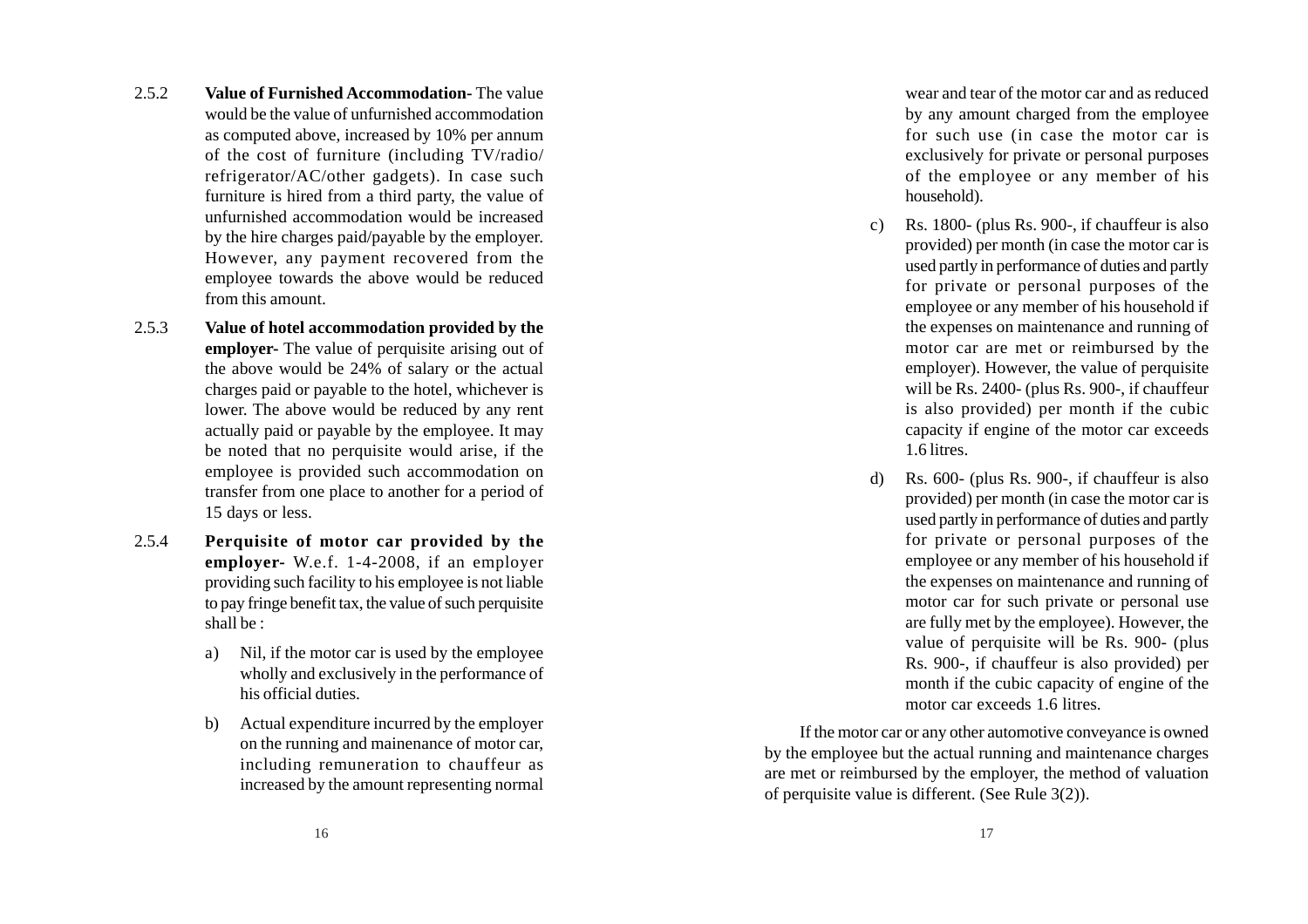- 2.5.5 Perquisite arising out of supply of gas, electric energy or water: This shall be determined as the amount paid by the employer to the agency supplying the same. If the supply is from the employer's own resources, the value of the perquisite would be the manufacturing cost per unit incurred by the employer. However, any payment received from the employee towards the above would be reduced from the amount [Rule 3(4)]
- 2.5.6 Free/Concessional Educational Facility: Value of the perquisite would be the expenditure incurred by the employer. If the education institution is maintained & owned by the employer, the value would be nil if the value of the benefit per child is below Rs. 1000/- P.M. or else the reasonable cost of such education in a similar institution in or near the locality. [Rule 3(5)].
- 2.5.7 Free/Concessional journeys provided by an undertaking engaged in carriage of passengers or goods: Value of perquisite would be the value at which such amenity is offered to general public as reduced by any amount, if recovered from the employee. However, these provisions are not applicable to the employees of an airline or the railways.
- 2.5.8 Provision for sweeper, gardener, watchman or personal attendant: The value of benefit resulting from provision of any of these shall be the actual cost borne by the employer in this respect as reduced by any amount paid by the employee for such services. (Cost to the employer in respect to the above will be salary paid/payable). [Rule 3(3)].
- 2.5.9 Value of certain other fringe benefits:
	- (a) Interest free/concessional loans- The value of the perquisite shall be the excess of interest payable at the prescribed interest rate over, interest, if any, actually paid by the employee or any member of his household. The prescribed interest rate would be the rate charged by State Bank of India as on the 1st Day of the relevant Previous Year in respect of loans of the same type and for same purpose advanced by it to general public. Perquisite to be calculated on the basis of the maximum outstanding monthly balance method. However, loans upto Rs. 20,000/-, loans for medical treatment specified in Rule 3A are exempt provided the same are not reimbursed under medical insurance.
	- (b) Value of free meals- The perquisite value in respect of free food and non-alcoholic beverages provided by the employer, not liable to pay fringe benefit tax, to an employee shall be the expenditure incurred by the employer as reduced by the amount paid or recovered from the employee for such benefit or amenity. However, no perquisite value will be taken if food and non-alcoholic beverages are provided during working hours and certain conditions specified under Rule 3(7)(iii) are satisfied.
	- (c) Value of gift or voucher or token- The perquisite value in respect of any gift, or voucher, or taken in lieu of which such gift may be received by the employee or member of his household from the employer, not liable to pay fringe benefit tax, shall be the sum equal to the amount of such gift,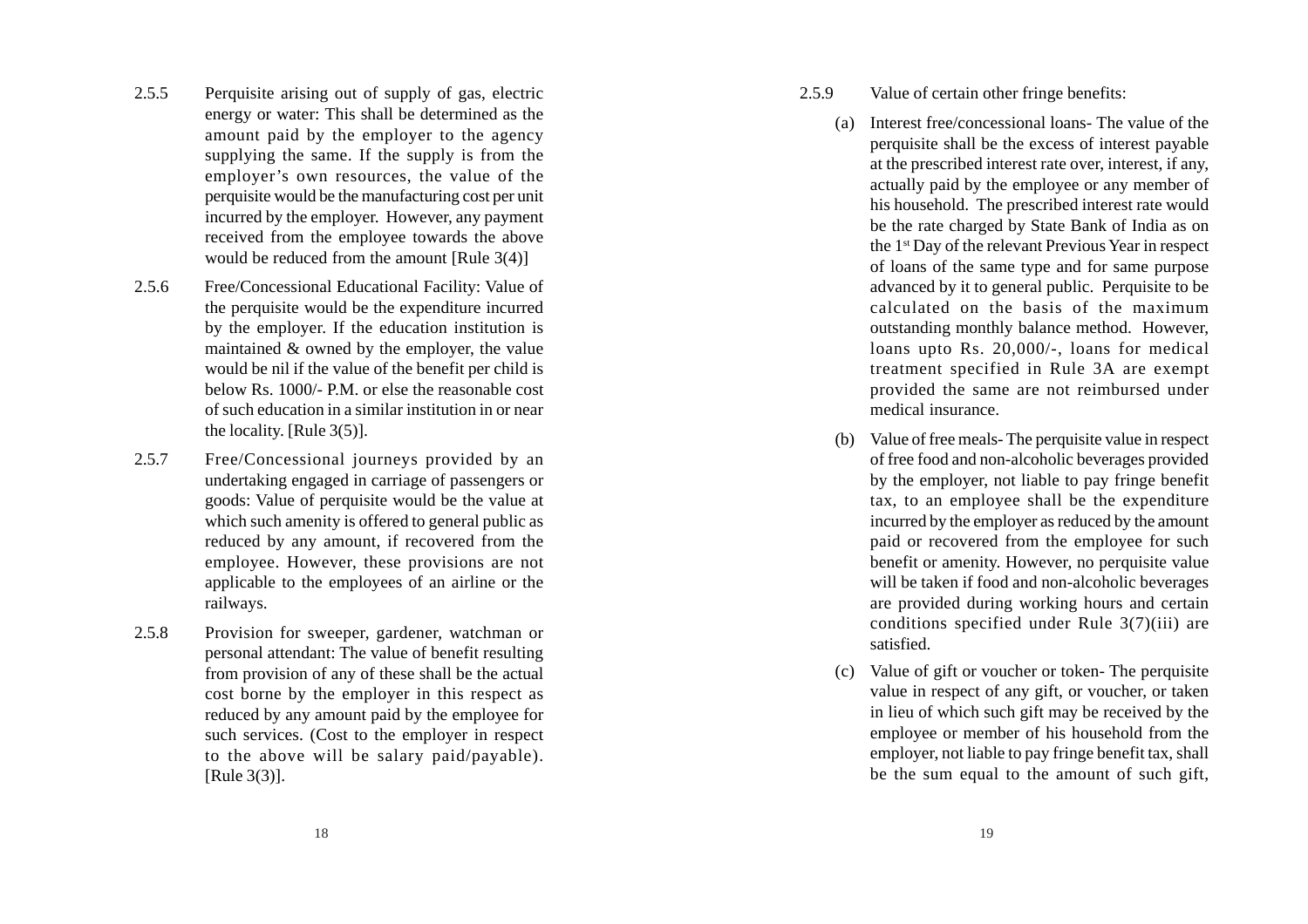voucher or token. However, no perquisite value will be taken if the value of such gift, voucher or taken is below Rs. 5000- in the aggregate during the previous years.

- (d) Credit card provided by the employer- The perquisite value in respect of expenses incurred by the employee or any of his household members, which are charged to a credit card provided by the employer, not liable to pay fringe benefit tax, which are paid or reimbursed by such employer to an employee shall be taken to be such amount paid or reimbursed by the employer. However, no perquisite value will be taken if the expenses are incurred wholly and exclusively for official purposes and certain conditions mentioned in Rule  $3(7)(v)$ are satisfied.
- (e) Club membership provided by the employer- The perquisite value in respect of amount paid or reimbursed to an employee by an employer, not liable to pay fringe benefit tax, against the expenses incurred in a club by such employee or any of his household members shall be taken to be such amount incurred or reimbursed by the employer as reduced by any amount paid or recovered from the employee on such account. However, no perquisite value will be taken if the expenditure is incurred wholly any exclusively for business purposes and certain conditions mentioned in Rule 3(7)(vi) are satisfied.
- 2.5.10 The value of any other benefit or amenity provided by the employer shall be determined on the basis of cost to the employer under an arms' length transaction as reduced by the employee's contribution.
- 2.5.11 The fair market value of any specified security or sweat equity share, being an equity share in a company, on the date on which the option is exercised by the employee, shall be determined as follows:-
	- (a) In a case where,on the date of exercising of the option, the share in the company is listed on a recognized stock exchange, the fair market value shall be the average of the opening price and closing price of the share on the date on the said stock exchange.
	- (b) In a case where, on the date of exercising of the option, the share in the company is not listed on a recognized stock exchange, the fair market value shall be such value of the share in the company as determined by a merchant banker on the specified date.
	- (c) The fair market value of any specified security, not being an equity share in a company, on the date on which the option is exercised by the employee, shall be such value as determined by a merchant banker on the specified date.

# **2.6 PERQUISITES EXEMPT FROM INCOME TAX**

Some instances of perquisites exempt from tax are given below:

Provision of medical facilities (Proviso to Sec. 17(2)): Value of medical treatment in any hospital maintained by the Government or any local authority or approved by the Chief Commissioner of Income-tax. Besides, any sum paid by the employer towards medical reimbursement other than as discussed above is exempt upto Rs.15,000/-.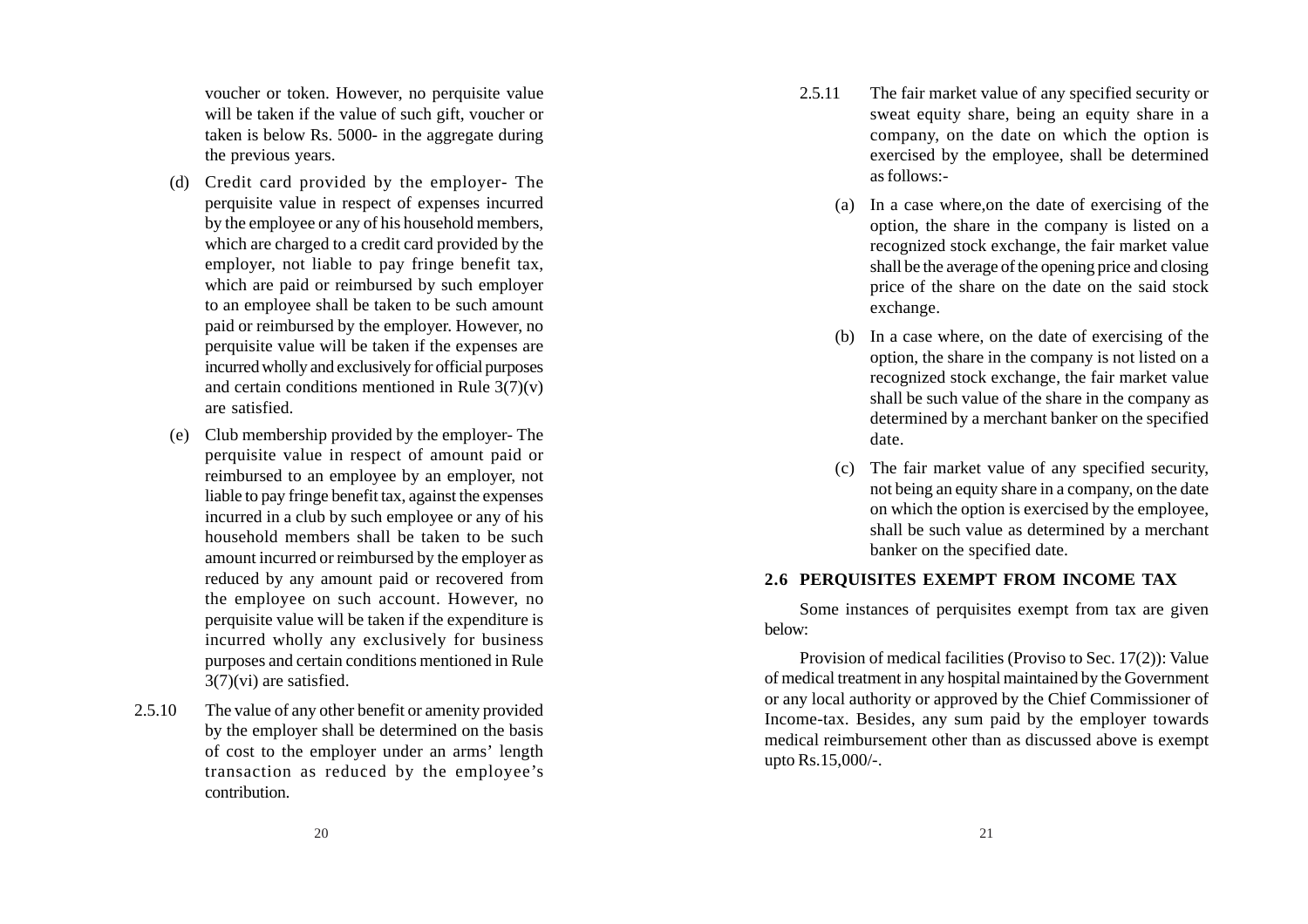Perquisites allowed outside India by the Government to a citizen of India for rendering services outside India (Sec. 10(7)).

Rent free official residence provided to a Judge of High Court or Supreme Court or an Official of Parliament, Union Minister or Leader of Opposition in Parliament.

No perquisite shall arise if interest free/concessional loans are made available for medical treatment of specified diseases in Rule 3A or where the loan is petty not exceeding in the aggregate Rs.20,000/-

No perquisite shall arise in relation to expenses on telephones including a mobile phone incurred on behalf of the employee by the employer.

### **2.7 ALLOWANCES**

Allowance is defined as a fixed quantity of money or other substance given regularly in addition to salary for meeting specific requirements of the employees. As a general rule, all allowances are to be included in the total income unless specifically exempted. Exemption in respect of following allowances is allowable to the exent mentioned against each :-

- 2.7.1 House Rent Allowance:- Provided that expenditure on rent is actually incurred, exemption available shall be the least of the following :
	- (i) HRA received.
	- (ii) Rent paid less 10% of salary.
	- (iii) 40% of Salary (50% in case of Mumbai, Chennai, Kolkata, Delhi) Salary here means Basic + Dearness Allowance, if dearness allowance is provided by the terms of employment.
- 2.7.2 Leave Travel Allowance: The amount actually incurred on performance of travel on leave to any

place in India by the shortest route to that place is exempt. This is subject to a maximum of the air economy fare or AC 1st Class fare (if journey is performed by mode other than air) by such route, provided that the exemption shall be available only in respect of two journeys performed in a block of 4 calendar years.

2.7.3 Certain allowances given by the employer to the employee are exempt u/s 10(14). All these exempt allowance are detailed in **Rule 2BB of Incometax Rules** and are briefly given below:

For the purpose of Section 10(14)(i), following allowances are exempt, subject to actual expenses incurred:

- (i) Allowance granted to meet cost of travel on tour or on transfer.
- (ii) Allowance granted on tour or journey in connection with transfer to meet the daily charges incurred by the employee.
- (iii) Allowance granted to meet conveyance expenses incurred in performance of duty, provided no free conveyance is provided.
- (iv) Allowance granted to meet expenses incurred on a helper engaged for performance of official duty.
- (v) Academic, research or training allowance granted in educational or research institutions.
- (vi) Allowance granted to meet expenditure on purchase/ maintenance of uniform for performance of official duty.

Under Section  $10(14)(ii)$ , the following allowances have been prescribed as exempt.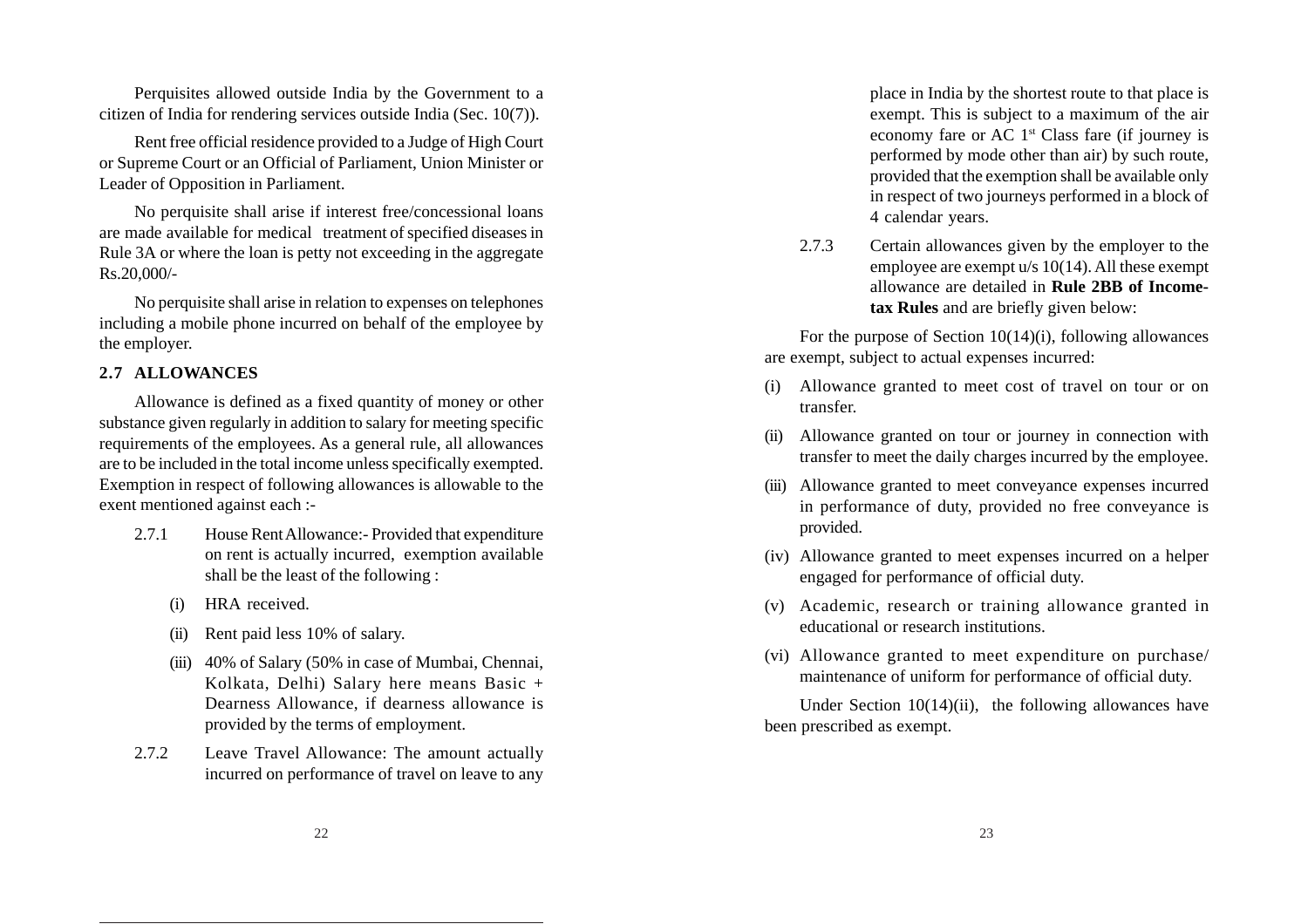|       | <b>Type of Allowance</b>                                                                                                                                                                                                           | <b>Amount exempt</b>                                                                                                                                                                                                                             |  |
|-------|------------------------------------------------------------------------------------------------------------------------------------------------------------------------------------------------------------------------------------|--------------------------------------------------------------------------------------------------------------------------------------------------------------------------------------------------------------------------------------------------|--|
| (i)   | <b>Special Compensatory</b><br>Allowance for hilly<br>areas or high altitude<br>allowance or climate<br>allowance.                                                                                                                 | Rs.800 common for various<br>areas of North East, Hilly areas<br>of U.P., H.P. & J&K and Rs.<br>7000 per month for Siachen area<br>of J&K and Rs.300 common<br>for all places at a height of 1000<br>mts or more other than the<br>above places. |  |
| (ii)  | Border area allowance<br>or remote area<br>allowance or a difficult<br>area allowance or<br>disturbed area<br>allowance.                                                                                                           | Various amounts ranging from<br>Rs.200 per month to Rs.1300<br>per month are exempt for<br>various areas specified in<br>Rule 2BB.                                                                                                               |  |
| (iii) | Tribal area/Schedule<br>area/Agency area<br>allowance available in<br>M.P., Assam, U.P.,<br>Karnataka, West<br>Bengal, Bihar, Orissa,<br>Tamilnadu, Tripura                                                                        | Rs.200 per month.                                                                                                                                                                                                                                |  |
| (iv)  | Any allowance granted<br>to an employee<br>working in any<br>transport system to<br>meet his personal<br>expenditure during duty<br>performed in the course<br>of running of such<br>transport from one<br>place to another place. | 70% of such allowance upto a<br>maximum of Rs.6000 per<br>month.                                                                                                                                                                                 |  |

| (v)   | Children education<br>allowance.                                                                                                                                          | Rs.100 per month per child upto<br>a maximum 2 children.   |  |
|-------|---------------------------------------------------------------------------------------------------------------------------------------------------------------------------|------------------------------------------------------------|--|
| (vi)  | Allowance granted to<br>meet hostel expenditure<br>on employee's child.                                                                                                   | Rs.300 per month per child upto<br>a maximum two children. |  |
| (vii) | Compensatory field<br>area allowance<br>available in various<br>areas of Arunachal<br>Pradesh, Manipur<br>Sikkim, Nagaland,<br>H.P., U.P. & J&K.                          | Rs.2600 per month.                                         |  |
|       | (viii) Compensatory modified<br>field area allowance<br>available in specified<br>areas of Punjab,<br>Rajsthan, Haryana,<br>U.P., J&K, H.P., West<br>Bengal & North East. | Rs.1000 per month                                          |  |
| (ix)  | Counter insurgency<br>allowance to members<br>of Armed Forces.                                                                                                            | Rs.3900 Per month                                          |  |
| (x)   | <b>Transport Allowance</b><br>granted to an employee<br>to meet his expenditure<br>for the purpose of<br>commuting between the<br>place of residence &<br>duty.           | Rs.800 per month.                                          |  |
| (xi)  | Transport allowance<br>granted to physically<br>disabled employee for<br>the purpose of                                                                                   | Rs.1600 per month.                                         |  |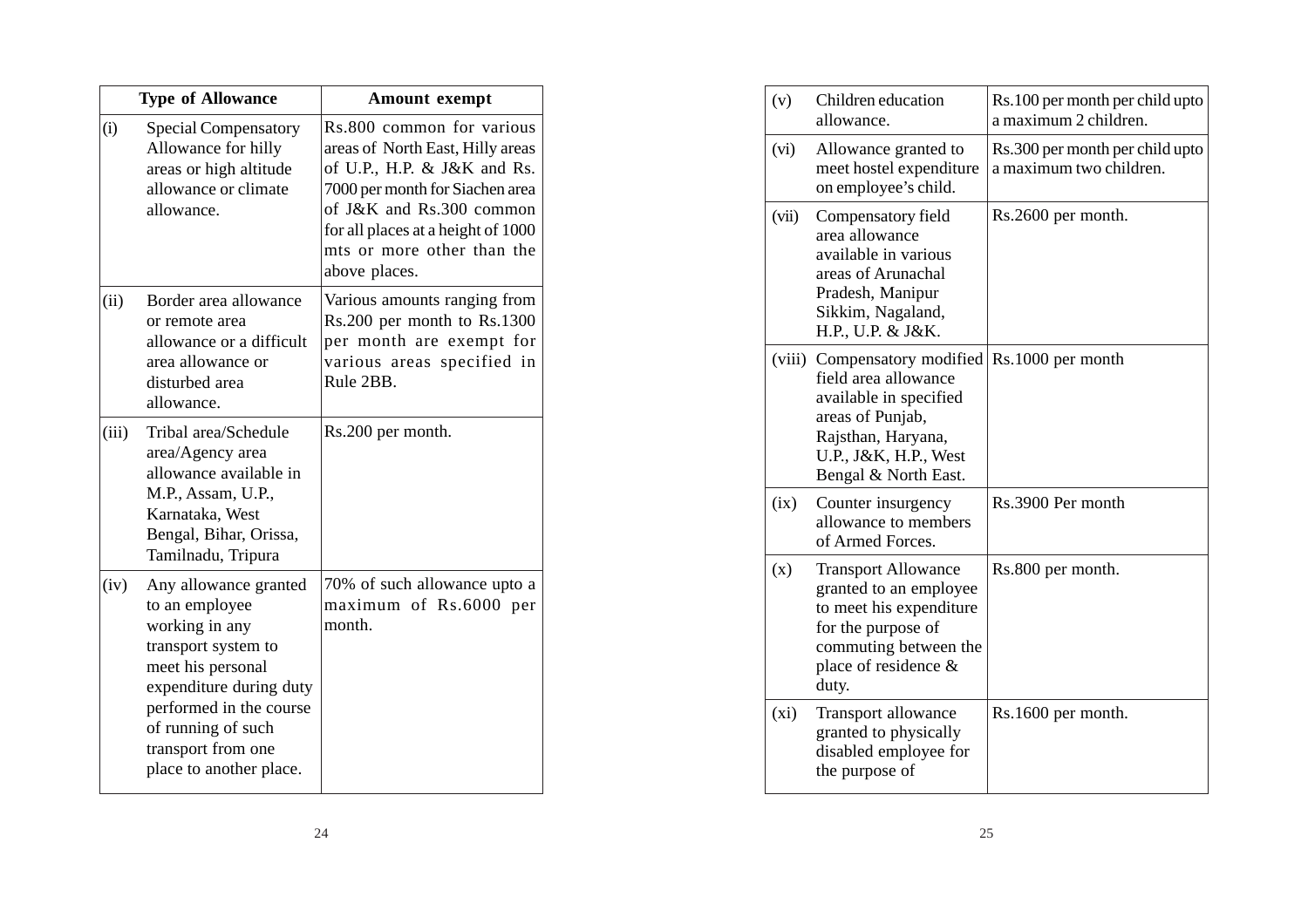|                    | commuting between<br>place of duty and<br>residence.                                                                                                                     |                                                                                                  |
|--------------------|--------------------------------------------------------------------------------------------------------------------------------------------------------------------------|--------------------------------------------------------------------------------------------------|
| (xii)              | Underground allowance<br>granted to an employee<br>working in under ground<br>mines                                                                                      | Rs.800 per month.                                                                                |
| (xiii)             | Special allowance in the<br>nature of high altitude<br>allowance granted to<br>members of the armed<br>forces.                                                           | Rs. 1060 p.m. (for altitude of<br>9000-15000 ft.) Rs.1600 p.m.<br>(for altitude above 15000 ft.) |
| (xiv)              | Any special allowance<br>granted to the members<br>of the armed forces in<br>the nature of special<br>compensatory highly<br>active field area<br>allowance              | Rs. 4,200/- p.m.                                                                                 |
| $\left( xy\right)$ | Special allowance<br>granted to members of<br>armed forces in the<br>nature of island duty<br>allowance.<br>(in Andaman & Nicobar)<br>& Lakshadweep Group<br>of Islands) | Rs. $3,250/$ - p.m.                                                                              |

# **CHAPTER-3 OVERVIEW OF INCOME FROM HOUSE PROPERTY**

### **3.1 INTRODUCTION**

Under the Income Tax Act what is taxed under the head 'Income from House Property' is the inherent capacity of the property to earn income called the *Annual Value* of the property. The above is taxed in the hands of the owner of the property.

#### **3.2 COMPUTATION OF ANNUAL VALUE**

### **(i) GROSS ANNUAL VALUE(G.A.V.) is the highest of**

- (a) Rent received or receivable
- (b) Fair Market Value.
- (c) Municipal valuation.

(If however, the Rent Control Act is applicable, the G.A.V. is the standard rent or rent received, whichever is higher).

It may be noted that if the let out property was vacant for whole or any part of the previous year and owing to such vacancy the actual rent received or receivable is less than the sum referred to in clause(a) above, then the amount actually received/receivable shall be taken into account while computing the G.A.V. If any portion of the rent is unrealisable, (condition of unrealisability of rent are laid down in Rule 4 of I.T. Rules) then the same shall not be included in the actual rent received/receivable while computing the G.A.V.

(ii) NET VALUE (N.A.V.) is the GAV less the municipal taxes paid by the owner.

Provided that the taxes were paid during the year.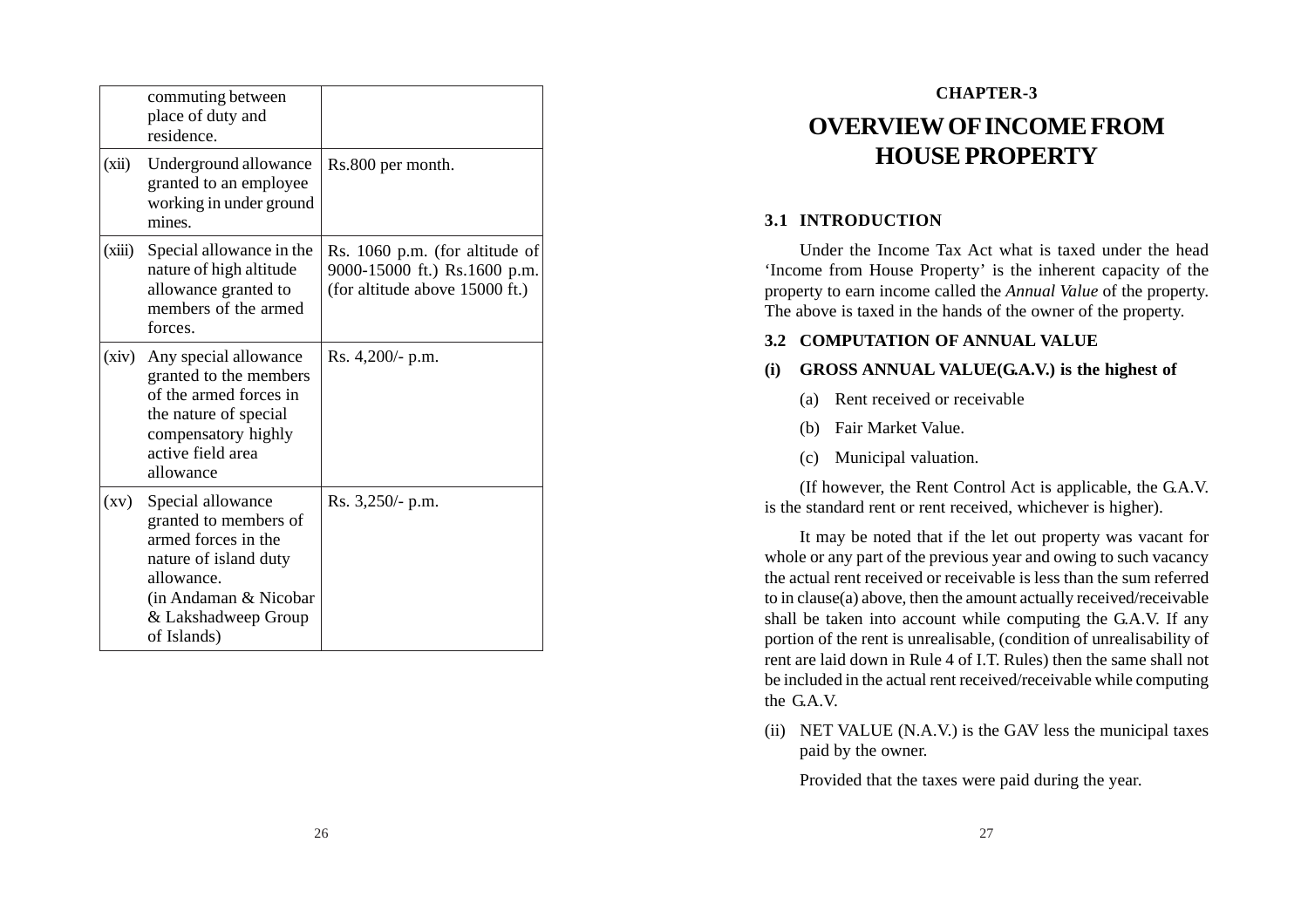- (iii) ANNUAL VALUE is the N.A.V. less the deductions available  $u/s$  24.
- **3.3 DEDUCTIONS U/S 24:** Are exhaustive and no other deductions are available:-
- (i) A sum equal to 30% of the annual value as computed above.
- (ii) Interest on money borrowed for acquisition/construction/ repair/renovation of property is deductible on accrual basis. Interest paid during the pre construction/acquisition period will be allowed in five successive financial years starting with the financial year in which construction/acquisition is completed. This deduction is also available in respect of a self occupied property and can be claimed up to maximum of Rs.30,000/-. The Finance Act, 2001 had provided that w.e.f. A.Y. 2002-03 the amount of deduction available under this clause would be available up to Rs.1,50,000/- in case the property is acquired or constructed with capital borrowed on or after 1.4.99 and such acquisition or construction is completed before 1.4.2003. The Finance Act 2002 has further removed the requirement of acquisition/ construction being completed before 1.4.2003 and has simply provided that the acquisition/construction of the property must be completed within three years from the end of the financial year in which the capital was borrowed.

### **3.4 SOME NOTABLE POINTS**

In case of one self occupied property, the annual value is taken as nil. Deduction u/s 24 for interest paid may still be claimed therefrom. The resulting loss may be set off against income under other heads but can not be carried forward.

If more than one property is owned and all are used for self occupation purposes only, then any one can be opted as self occupied, the others are deemed to be let out.

Annual value of one house away from workplace which is not let out can be taken as NIL provided that it is the only house owned and it is not let out.

If a let out property is partly self occupied or is self occupied for a part of the year, then the value in proportion to the portion of self occupied property or period of self occupation, as the case may be is to be excluded from the annual value.

From assessment year 1999-2000 onwards, an assessee who apart from his salary income has loss under the head "Income from house property", may furnish the particulars of the same in the prescribed form to his Drawing and Disbursing Officer who shall then take the above loss also into account for the purpose of TDS from salary.

A new section 25B has been inserted with effect from assessment year 2001-2002 which provides that where the assessee, being the owner of any property consisting of any buildings or lands appurtenant thereto which may have been let to a tenant, receives any arrears of rent not charged to income tax for any previous year, then such arrears shall be taxed as the income of the previous year in which the same is received after deducting therefrom a sum equal to 30% of the amount of arrears in respect of repairs/collection charges. It may be noted that the above provision shall apply whether or not the assessee remains the owner of the property in the year of receipt of such arrears.

# **3.5 PROPERTY INCOME EXEMPT FROM TAX**

Income from farm house (Sec.  $2(1A)(c)$  read with sec. 10(1)). Annual value of any one palace of an ex-ruler (Sec.10(19A)). Property income of a local authority (Sec.10(20)), university/ educational institution (Sec.10(23C)), approved scientific research association (Sec.10(21)), political party (sec.13A). Property used for own business or profession (Sec.22). One self occupied property (sec.23(2)). House property held for charitable purposes  $(sec.11)$ .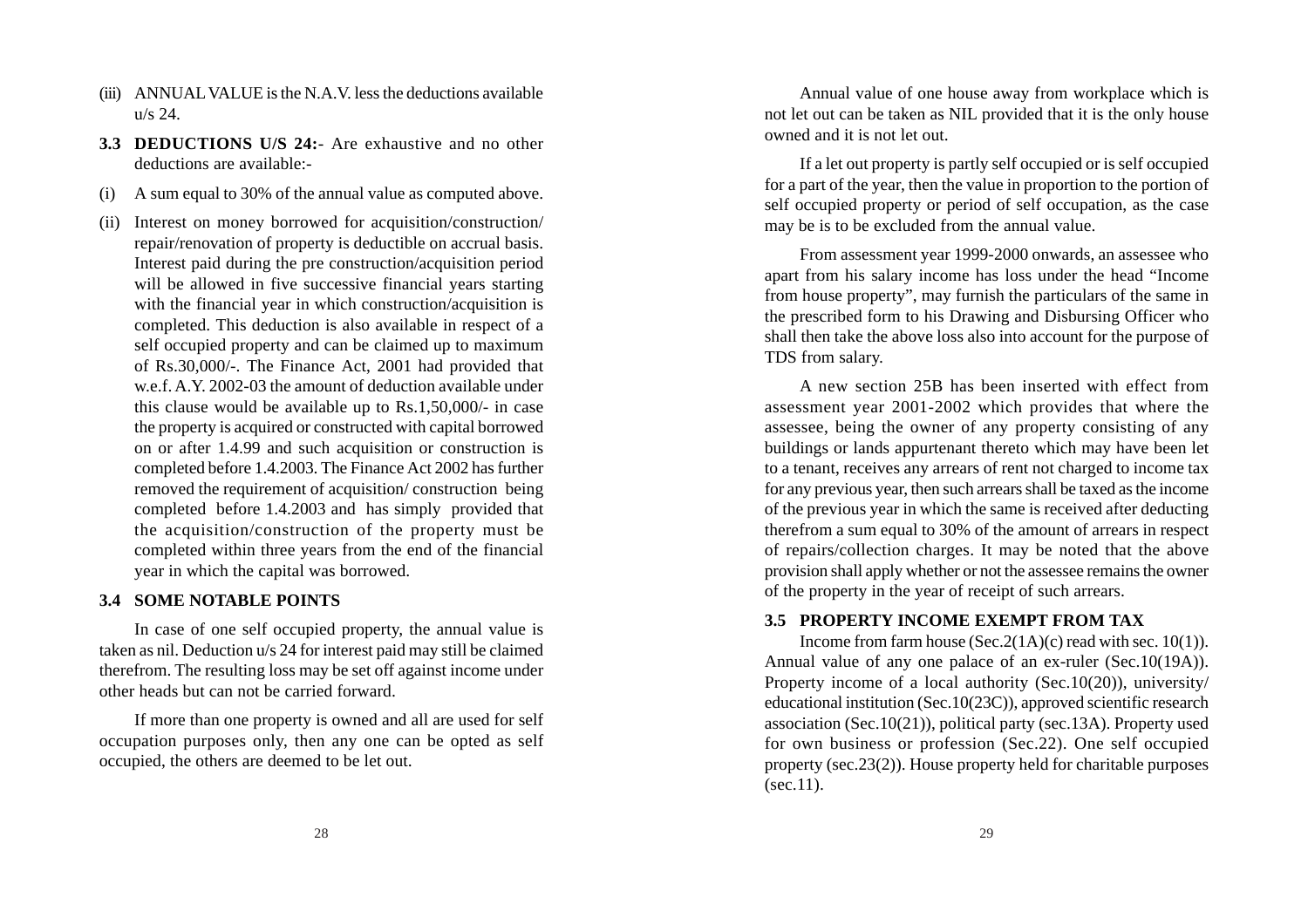# **CHAPTER-4 OVERVIEW OF CAPITAL GAINS**

# **4.1 CAPITAL GAINS**

Profits or gains arising from the transfer of a capital asset during the previous year are taxable as "Capital Gains" under section 45(1) of the Income Tax Act. The taxability of capital gains is in the year of transfer of the capital asset.

### **4.2 CAPITAL ASSET**

As defined in section 2(14) of the Income Tax Act, it means property of any kind held by the assessee except:

- (a) Stock in trade, consumable stores or raw materials held for the purpose of business or profession.
- (b) Personal effects, being moveable property (excluding Jewellery, archaeological collections, drawings, paintings, sculptures or any other work of art) held for personal use.
- (c) Agricultural land, except land situated within or in area upto 8 kms, from a municipality, municipal corporation, notified area committee, town committee or a cantonment board with population of at least 10,000.
- (d) Six and half percent Gold Bonds, National Defence Gold Bonds and Special Bearer Bonds.

# **4.3 TYPES OF CAPITAL GAINS**

When a capital asset is transferred by an assessee after having held it for at least 36 months, the Capital Gains arising from this transfer are known as Long Term Capital Gains. In case of shares of a company or units of UTI or units of a Mutual Fund, the minimum period of holding for long term capital gains to arise is 12 months. If the period of holding is less than above, the capital gains arising therefrom are known as Short Term Capital Gains.

# **4.4 COMPUTATION OF CAPITAL GAINS (Sec.48)**

Capital gain is computed by deducting from the full value of consideration, for the transfer of a capital asset, the following:-

- (a) Cost of acquisition of the asset(COA):- In case of Long Term Capital Gains, the cost of acquisition is indexed by a factor which is equal to the ratio of the cost inflation index of the year of transfer to the cost inflation index of the year of acquisition of the asset. Normally, the cost of acquisition is the cost that a person has incurred to acquire the capital asset. However, in certain cases, it is taken as following:
	- When the capital asset becomes a property of an assessee under a gift or will or by succession or inheritance or on partition of Hindu Undivided Family or on distribution of assets, or dissolution of a firm, or liquidation of a company, the COA shall be the cost for which the previous owner acquired it, as increased by the cost of improvement till the date of acquisition of the asset by the assessee?
	- (ii) When shares in an amalgamated Indian company had become the property of the assessee in a scheme of amalgamation, the COA shall be the cost of acquisition of shares in the amalgamating company.
	- (iii) Where the capital asset is goodwill of a business, tenancy right, stage carriage permits or loom hours the COA is the purchase price paid, if any or else nil.
	- (iv) The COA of rights shares is the amount which is paid by the subscriber to get them. In case of bonus shares, the COA is nil.
	- (v) If a capital asset has become the property of the assessee before 1.4.81, the assessee may choose either the fair market value as on 1.4.81 or the actual cost of acquisition of the asset as the COA.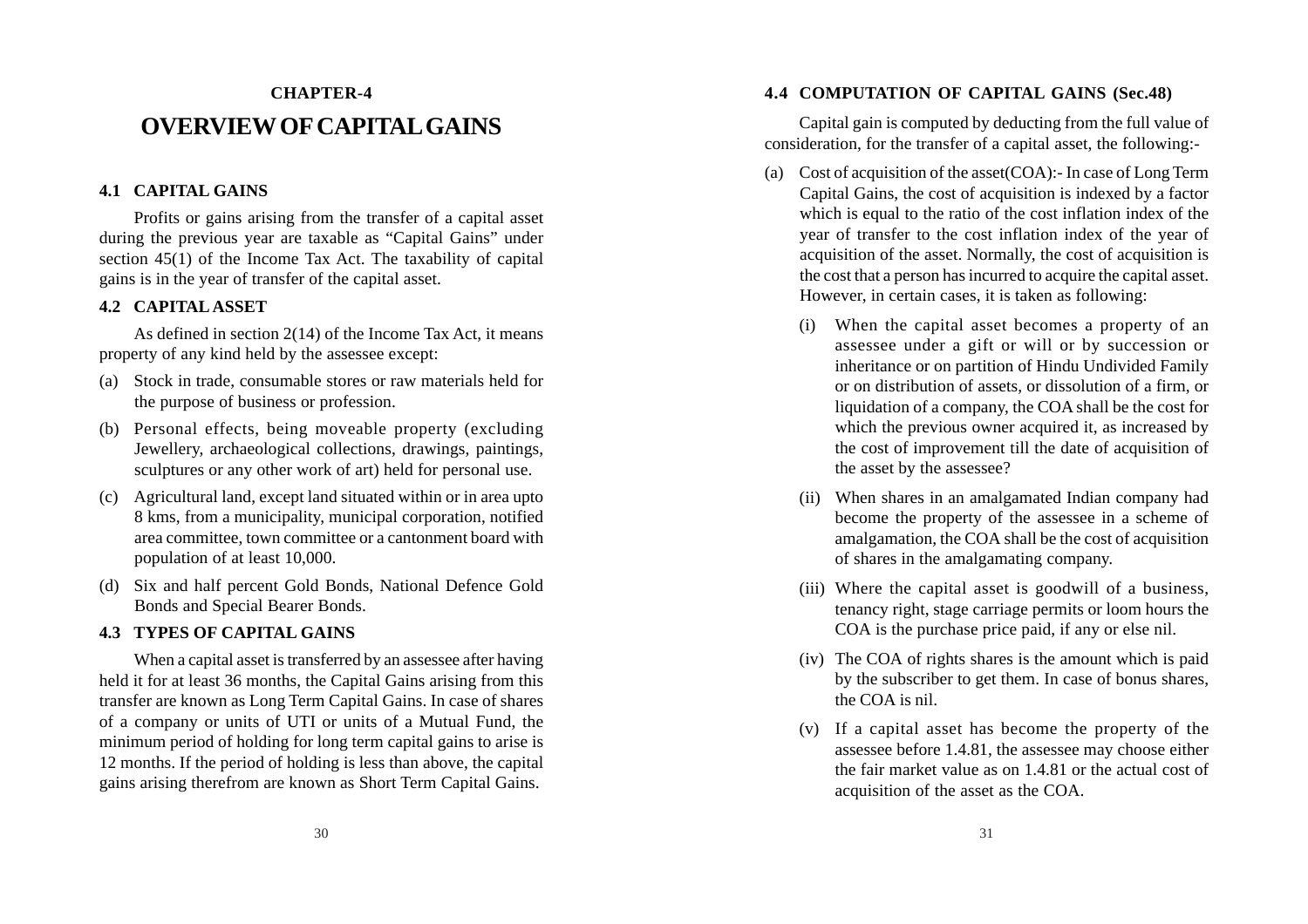- (b) Cost of improvement, if any such cost was incurred. In case of long term capital assets, the indexed cost of improvement will be taken.
- (c) Expenses connected exclusively with the transfer such as brokerage etc.

# **4.5 SOME IMPORTANT EXEMPTIONS FROM LONG TERM CAPITAL GAINS**

- (a) Section 54: In case the asset transferred is a long term capital asset being a residential house, and if out of the capital gains, a new residential house is constructed within 3 years, or purchased 1 year before or 2 years after the date of transfer, then exemption on the LTCG is available on the amount of investment in the new asset to the extent of the capital gains. It may be noted that the amount of capital gains not appropriated towards purchase or construction may be deposited in the Capital Gains Account Scheme of a public sector bank before the due date of filing of Income Tax Return. This amount should subsequently be used for purchase or construction of a new house within 3 years.
- (b) Section 54F: When the asset transferred is a long term capital asset other than a residential house, and if out of the consideration, investment in purchase or construction of a residential house is made within the specified time as in sec. 54, then exemption from the capital gains will be available as:
	- (i) If cost of new asset is greater than the net consideration received, the entire capital gain is exempt.
	- (ii) Otherwise, exemption  $=$  Capital Gains x Cost of new asset/Net consideration.

It may be noted that this exemption is not available, if on the date of transfer, the assessee owns any house other than the new asset. It may be noted that the Finance Act 2000 has provided that with effect from assessment year 2001-2002, the above exemption shall not be available if assessee owns more than one residential house, other than new asset, on the date of transfer. Investment in the Capital Gains Account Scheme may be made as in Sec.54.

- (c) Section 54EA: If any long term capital asset is transferred before 1.4.2000 and out of the consideration, investment in specified bonds/debentures/shares is made within 6 months of the date of transfer, then exemption from capital gains is available as computed in Section 54F.
- (d) Section 54EB: If any long term capital asset is transferred before 1.4.2000 and investment in specified assets is made within a period of 6 months from the date of transfer, then exemption from capital gains will be available as :-

(i) If cost of new assets is not less than the Capital Gain, the entire Capital Gain is exempt.

(ii) Otherwise exemption = Capital Gains  $x \frac{\text{Cost of New asset}}{\text{Cost of } 1.6}$ 

(e) Section 54EC: This section has been introduced from assessment year 2001-2002 onwards. It provides that if any long term capital asset is transferred and out of the consideration, investment in specified assets (any bond issued by National Highway Authority of India or by Rural Electrification Corporation redeemable after 3 years), is made within 6 months from the date of transfer, then exemption would be available as computed in Sec. 54EB.

The Finance Act, 2007 has laid an annual ceiling of Rs. 50 lakh on the investment made under this section w.e.f. 1.4.2007.

Section 54ED: This section has been introduced from assessment year 2002-03 onwards. It provides that if a long term capital asset, being listed securities or units, is transferred and out of the consideration, investment in acquiring equity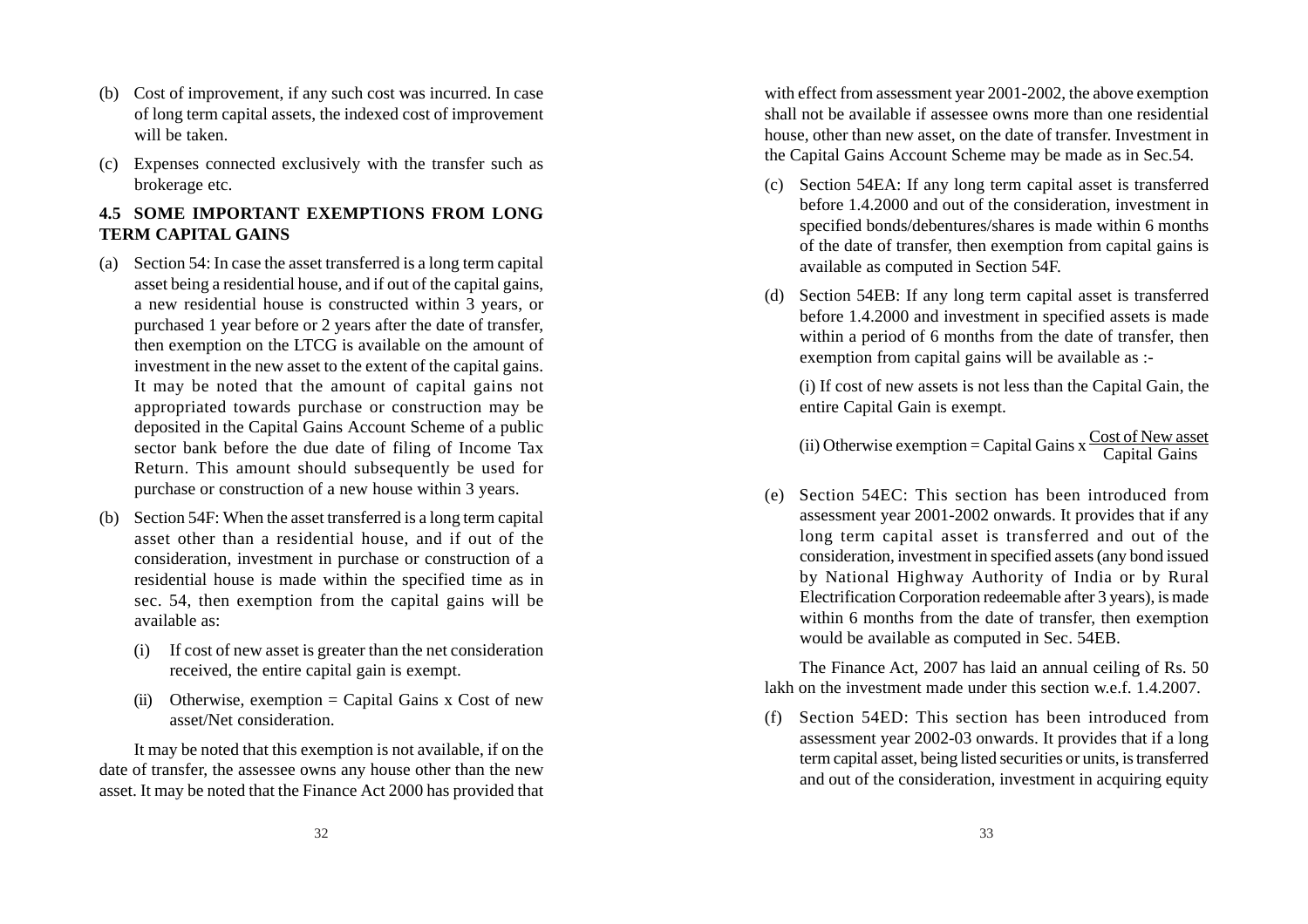shares forming part of an eligible issue of capital is made within six months from the date of transfer, then exemption would be available as computed in Sec. 54EB. As per the Finance Act 2006 it has been provided that with effect from assessment year 2007-08, no exemption under this Section shall be available.

# **4.6 LOSS UNDER CAPITAL GAINS**

Can not be set off against any income under any other head but can be carried forward for 8 assessment years and be set off against capital gains in those assessment years.

#### **4.7 EXEMPT INCOME**

The Finance Act 2003 has introduced S.10(33) w.e.f. 01.04.2003 which provides that income arising from certain types of transfer of capital assets shall be treated as exempt income. S.10(33) provides for exemption of income arising from transfer of units of the US 64 (Unit Scheme 1964). S.10(36) inserted by the Finance Act, 2003 w.e.f. 1.4.2004 provides that income arising from transfer of eligible equity shares held for a period of 12 months or more shall be exempt.

The Finance Act, 2004 has introduced section 10(38) of the I.T. Act which provides that no capital gains shall arise in case of transfer of equity shares held as a long term capital asset by an individual or HUF w.e.f. 01.04.2005 provided such transaction is chargeable to 'securities transaction tax'.

#### **COST INFLATION INDEX:**

**The Central Government has notified the Cost Inflation Index for the purpose of long term Capital Gain as follows:**

| <b>Financial Year</b> | <b>Cost Inflation Index</b> |
|-----------------------|-----------------------------|
| 1981-82               | 100                         |
| 1982-83               | $\overline{109}$            |
| 1983-84               | 116                         |
| 1984-85               | $\overline{125}$            |
| 1985-86               | 133                         |
| 1986-87               | $\overline{140}$            |
| 1987-88               | $\overline{150}$            |
| 1988-89               | $\overline{161}$            |
| 1989-90               | $\overline{172}$            |
| 1990-91               | $\overline{182}$            |
| 1991-92               | 199                         |
| 1992-93               | $\overline{223}$            |
| 1993-94               | 244                         |
| 1994-95               | $\overline{259}$            |
| 1995-96               | $\overline{281}$            |
| 1996-97               | $\overline{305}$            |
| 1997-98               | 331                         |
| 1998-99               | 351                         |
| 1999-2000             | 389                         |
| 2000-2001             | 406                         |
| 2001-2002             | $\overline{426}$            |
| 2002-2003             | 447                         |
| 2003-2004             | $\overline{463}$            |
| 2004-2005             | 480                         |
| 2005-2006             | 497                         |
| 2006-2007             | 519                         |
| 2007-2008             | 551                         |
| 2008-2009             | 582                         |
| 2009-2010             | 632                         |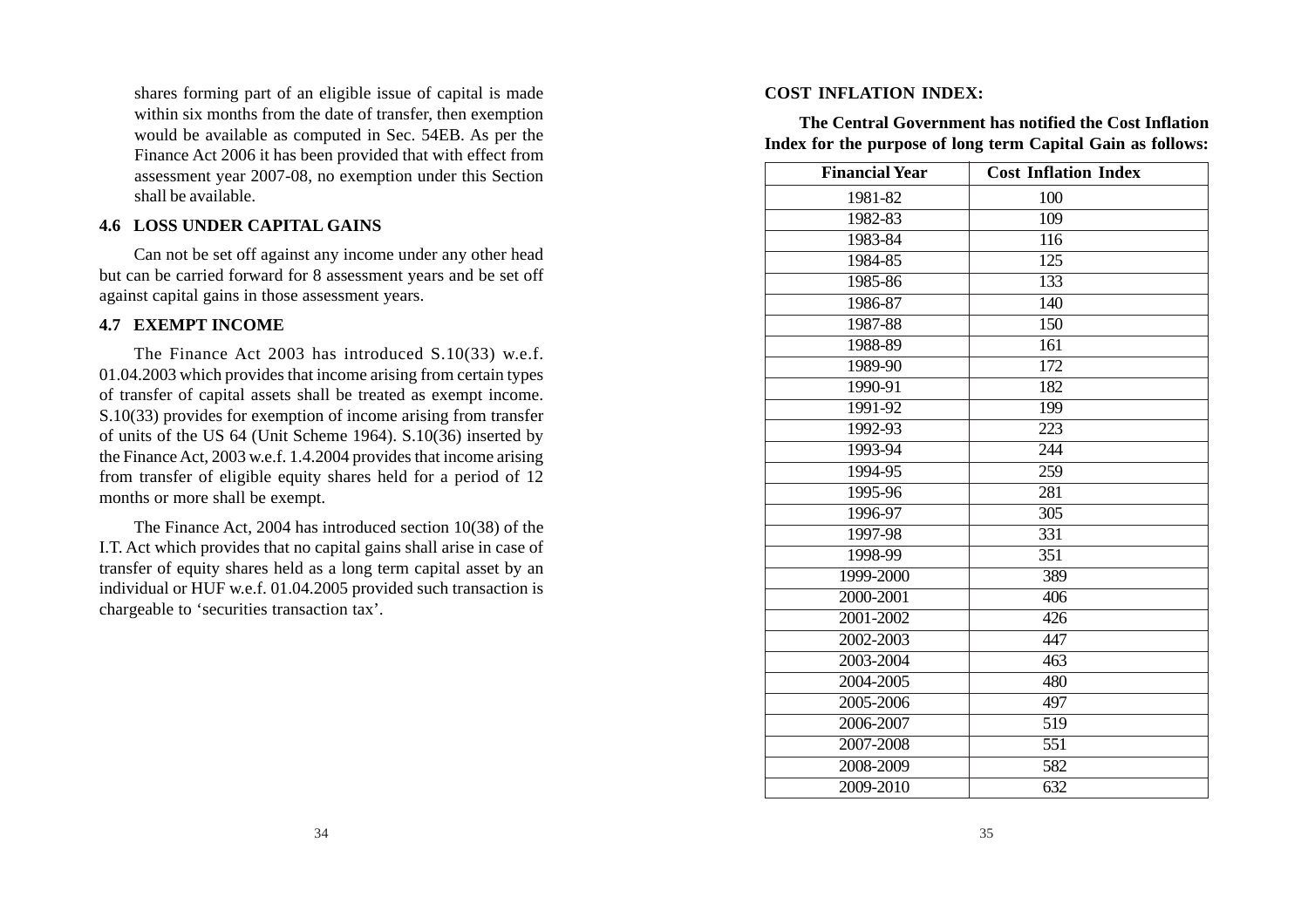# **CHAPTER-5 DEDUCTIONS UNDER CHAPTER VIA**

# **5.1 INTRODUCTION**

The Income Tax Act provides that on determination of the gross total income of an assessee after considering income from all the heads, certain deductions therefrom may be allowed. These deductions detailed in chapter VIA of the Income Tax Act must be distinguished from the exemptions provides in Section 10 of the Act. While the former are to be reduced from the gross total income, the latter do not form part of the income at all.

**5.2** The chart given below describes the deductions allowable under chapter VIA of the I.T. Act from the gross total income of the assessees having income from salaries.

| <b>SECTION</b> | <b>NATURE OF</b><br><b>DEDUCTION</b>                                                                                                 | <b>REMARKS</b>                                                                                                                                                                                                                                                                                                                       |
|----------------|--------------------------------------------------------------------------------------------------------------------------------------|--------------------------------------------------------------------------------------------------------------------------------------------------------------------------------------------------------------------------------------------------------------------------------------------------------------------------------------|
| 80CCC          | Payment of premium for<br>annunity plan of LIC or<br>any other insurer<br>Deduction is available<br>upto a maximum of<br>Rs.10,000/- | The premium must be.<br>deposited to keep in<br>force a contract for an<br>annuity plan of the LIC<br>or any other insurer for<br>receiving pension from<br>the fund. The Finance<br>Act 2006 has enhanced<br>the ceiling of deduction<br>under Section 80CCC<br>from Rs.10,000<br>to<br>$Rs.1,00,000$ with effect<br>from 1.4.2007. |

| 80CCD           | Deposit made by an<br>employee in his pension<br>account to the extent of<br>10% of his salary.                                                            | Where the Central<br>Government makes any<br>contribution to<br>the<br>pension<br>account,<br>deduction<br>of<br>such<br>contribution to<br>the<br>extent of 10% of salary<br>allowed.<br>shall<br>be<br>Further, in any year<br>where any amount is<br>received<br>from<br>the<br>pension account such<br>amount shall be charged<br>to tax as income of that<br>previous year. The<br>Finance Act, 2009 has<br>extended benefit to any<br>individual assesse, not<br>Central<br>being<br>a<br>Government employee. |
|-----------------|------------------------------------------------------------------------------------------------------------------------------------------------------------|----------------------------------------------------------------------------------------------------------------------------------------------------------------------------------------------------------------------------------------------------------------------------------------------------------------------------------------------------------------------------------------------------------------------------------------------------------------------------------------------------------------------|
| 80CCF           | Subscription to long term<br>infrastructure bonds                                                                                                          | Subscription made by<br>individual or HUF to the<br>extent of Rs. 20,000 to<br>notified long<br>term<br>infrastructure bonds is<br>exempt from A.Y. 2011-<br>12 onwards.                                                                                                                                                                                                                                                                                                                                             |
| 80 <sub>D</sub> | Payment of medical<br>insurance premium.<br>Deduction is available<br>upto $Rs.15,000/$ for self/<br>family and also upto Rs.<br>15,000/- for insurance in | The premium is to be<br>paid by any mode of<br>payment other than cash<br>the<br>and<br>insurance<br>should<br>scheme<br>be<br>framed by the General                                                                                                                                                                                                                                                                                                                                                                 |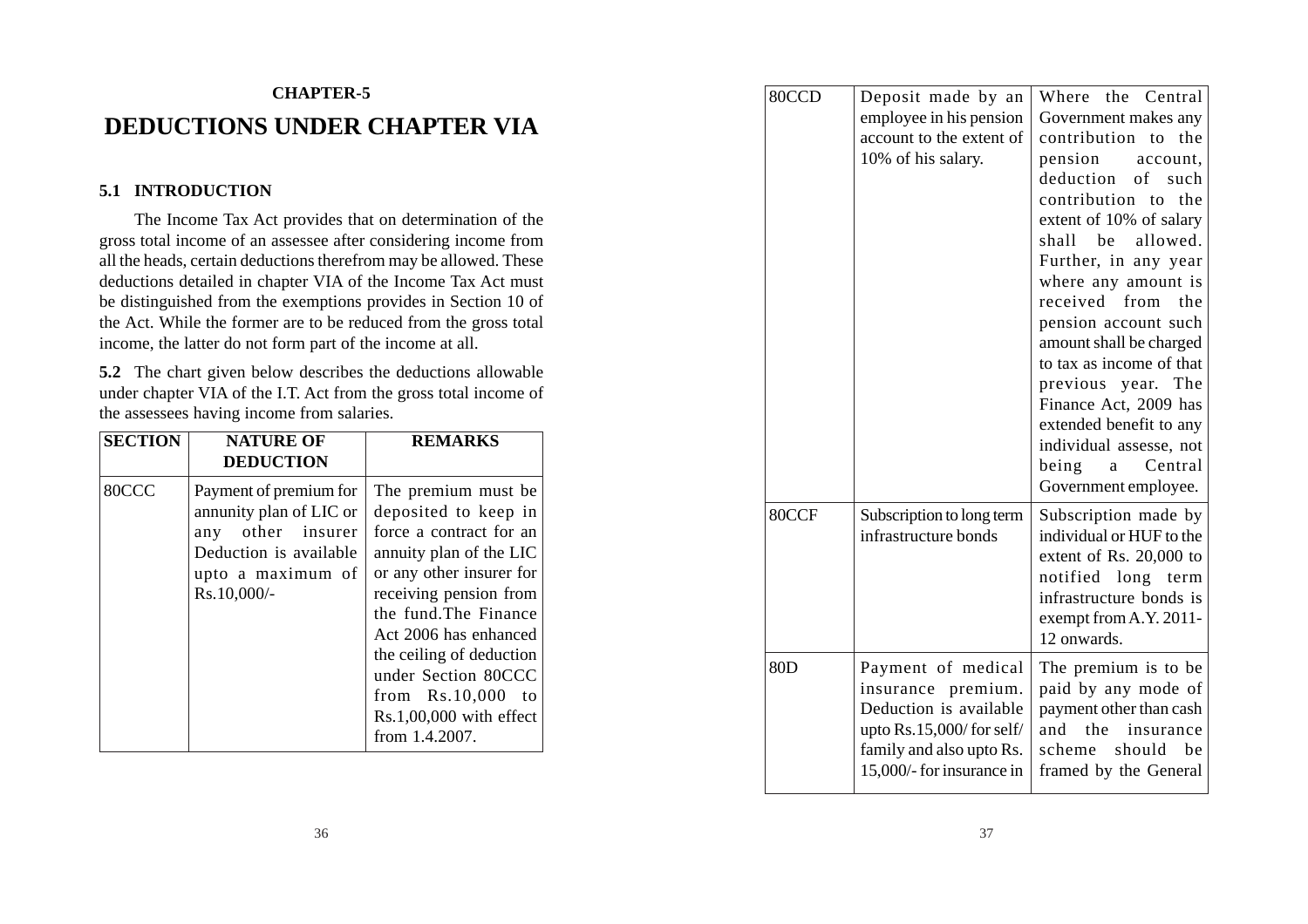|      | respect of parent/               | Insurance Corporation         |            | deposit to specified          | Note: A person with         |
|------|----------------------------------|-------------------------------|------------|-------------------------------|-----------------------------|
|      | parents of the assessee.         | of India & approved by        |            | scheme for maintenance        | severe disability means     |
|      |                                  | the Central Govt. or          |            | dependant<br>of               | a person with 80% or        |
|      |                                  | Scheme framed by any          |            | handicapped relative.         | more of one or more         |
|      |                                  | other insurer<br>and          |            | W.e.f. 01.04.2004 the         | disabilities as outlined in |
|      |                                  | approved<br>by<br>the         |            | deduction under this          | section $56(4)$ of the      |
|      |                                  | Insurance Regulatory &        |            | section<br>has<br>been        | "Persons<br>with            |
|      |                                  | Development Authority.        |            | enhanced to Rs.50,000/        | Disabilities<br>(Equal      |
|      |                                  | The premium should be         |            | -. Further, if the            | opportunities, Protection   |
|      |                                  | paid in respect of health     |            | dependant is a person $\vert$ | of<br><b>Rights</b>         |
|      |                                  | insurance of the              |            | with severe disability a      | and Full Participation)     |
|      |                                  | assessee or his family        |            | deduction<br>of               | $Act.$ ."                   |
|      |                                  | members. The Finance          |            | Rs.1,00,000/- shall be        |                             |
|      |                                  | Act 2008 has also             |            | available under this          |                             |
|      |                                  | provided deduction upto       |            | section.                      |                             |
|      |                                  | Rs. $15,000/$ - in respect of | 80DDB      | Deduction of Rs.40,000        | Expenditure must be         |
|      |                                  | health<br>insurance           |            | in respect of medical         | actually incurred by        |
|      |                                  | premium paid by the           |            | expenditure incurred.         | resident assessee on        |
|      |                                  | assessee towards his          |            | W.e.f. $01.04.2004$ ,         | himself or dependent        |
|      |                                  | parent/parents. W.e.f.        |            | deduction under this          | relative for medical        |
|      |                                  | 01.04.2011, contributions     |            | section<br>shall<br>be        | treatment of specified      |
|      |                                  | made to the Central           |            | available to the extent of    | disease or ailment. The     |
|      |                                  | Government Health             |            | $Rs.40,000/-$ or the          | diseases have been          |
|      |                                  | Scheme is also covered        |            | amount actually paid,         | specified in Rule 11DD.     |
|      |                                  | under this section.           |            | whichever is less. In         | A certificate in form 10    |
| 80DD | Deduction of Rs.40,000/          | handicapped<br>The            |            | case of senior citizens, a    | I is to be furnished by     |
|      | - in respect of $(a)$            | dependant should be a         |            | deduction<br>upto             | the assessee from a         |
|      | expenditure incurred on          | dependant relative            |            | $Rs.60,000/-$ shall be        | specialist working in a     |
|      | medical treatment,               | from<br>suffering<br>a a      |            | available under this          | Government hospital.        |
|      | (including nursing),             | permanent disability          |            | Section.                      |                             |
|      | training<br>and                  | (including blindness) or      | <b>80E</b> | Deduction in respect of       | This provision has been     |
|      | rehabilitation<br>of             | mentally retarded, as         |            | payment in the previous       | introduced to provide       |
|      | handicapped dependant            | certified by a specified      |            | year of interest on loan      | relief to students taking   |
|      | relative. (b) Payment or $\vert$ | physician or psychiatrist.    |            |                               |                             |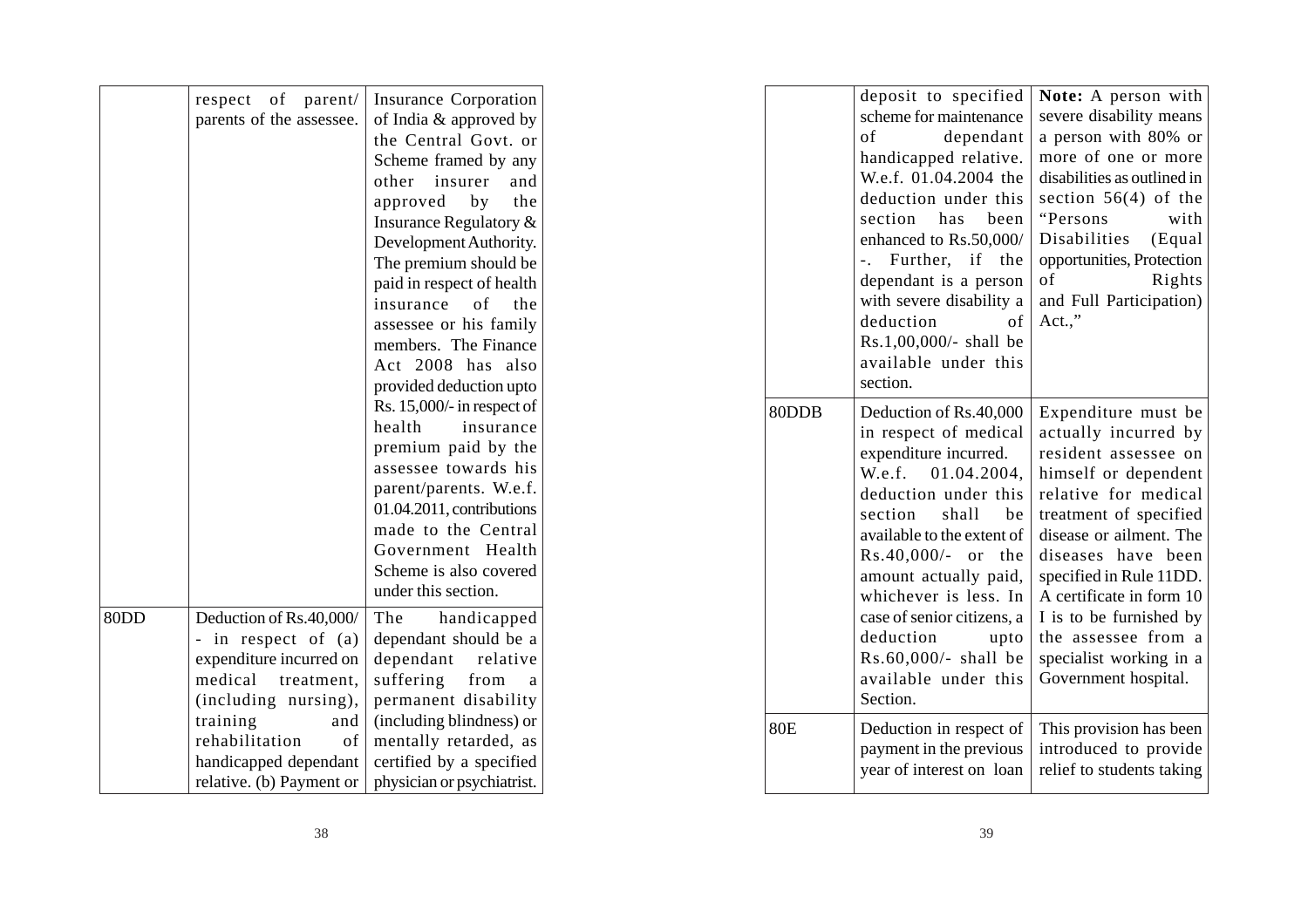|      | taken from a financial<br>institution or approved<br>charitable institution for<br>higher studies. | loans for higher studies.<br>The payment of the<br>interest thereon will be<br>allowed as deduction<br>over a period of upto 8<br>years.<br>Further,<br>by<br>Finance<br>Act,<br>2007<br>deduction under this<br>section shall be available<br>not only in respect of<br>loan for pursuing higher<br>education by self but<br>by spouse or<br>also<br>children of the assessee.<br>W.e.f.01.04.2010 higher<br>education means any<br>course of study pursued<br>after passing the senior<br>secondary examination<br>or its equivalent from<br>any recognized school,<br>board or university. |
|------|----------------------------------------------------------------------------------------------------|-----------------------------------------------------------------------------------------------------------------------------------------------------------------------------------------------------------------------------------------------------------------------------------------------------------------------------------------------------------------------------------------------------------------------------------------------------------------------------------------------------------------------------------------------------------------------------------------------|
| 80G  | Donation to certain<br>funds,<br>charitable<br>institutions etc.                                   | The various donations<br>specified in Sec. 80G<br>eligible<br>for<br>are<br>deduction upto either<br>100% or 50% with or<br>without restriction as<br>provided in Sec. 80G                                                                                                                                                                                                                                                                                                                                                                                                                    |
| 80GG | Deduction available is<br>the least of<br>(i) Rent paid less 10% of<br>total income                | $(1)$ Assessee or his<br>spouse<br>minor<br><sub>or</sub><br>child<br>should<br>not<br>residential<br>own                                                                                                                                                                                                                                                                                                                                                                                                                                                                                     |

|       | (ii) Rs.2000 per month<br>(iii) 25% of total income                                                                                                                                                                                                                                                                                                 | accommodation at the<br>place of employment.<br>(2) He should not be in<br>receipt of house rent<br>allowance.<br>(3) He should not have<br>self<br>occupied<br>a<br>residential premises in<br>any other place.                       |
|-------|-----------------------------------------------------------------------------------------------------------------------------------------------------------------------------------------------------------------------------------------------------------------------------------------------------------------------------------------------------|----------------------------------------------------------------------------------------------------------------------------------------------------------------------------------------------------------------------------------------|
| 80U   | Deduction of Rs.50,000/<br>- to an individual who<br>suffers from a physical<br>disability (including<br>blindness) or mental<br>retardation. Further, if the<br>individual is a person<br>with severe disability,<br>deduction of Rs.75,000/<br>- shall be available u/s<br>80U. W.e.f. 01.04.2010<br>this limit has been raised<br>to Rs. 1 lakh. | Certificate should be<br>obtained on prescribed<br>format from a notified<br>'Medical authority'.                                                                                                                                      |
| 80RRB | Deduction in respect of<br>any income by way of<br>royalty in respect of a<br>patent registered on or<br>after 01.04.2003 under<br>the Patents Act 1970<br>shall be available as $-$ Rs.<br>3 lacs or the income<br>received, whichever is<br>less.                                                                                                 | The assessee who is a<br>patentee must be an<br>individual resident in<br>India. The assessee must<br>furnish a certificate in<br>the prescribed form duly<br>signed by the prescribed<br>authority alongwith the<br>return of income. |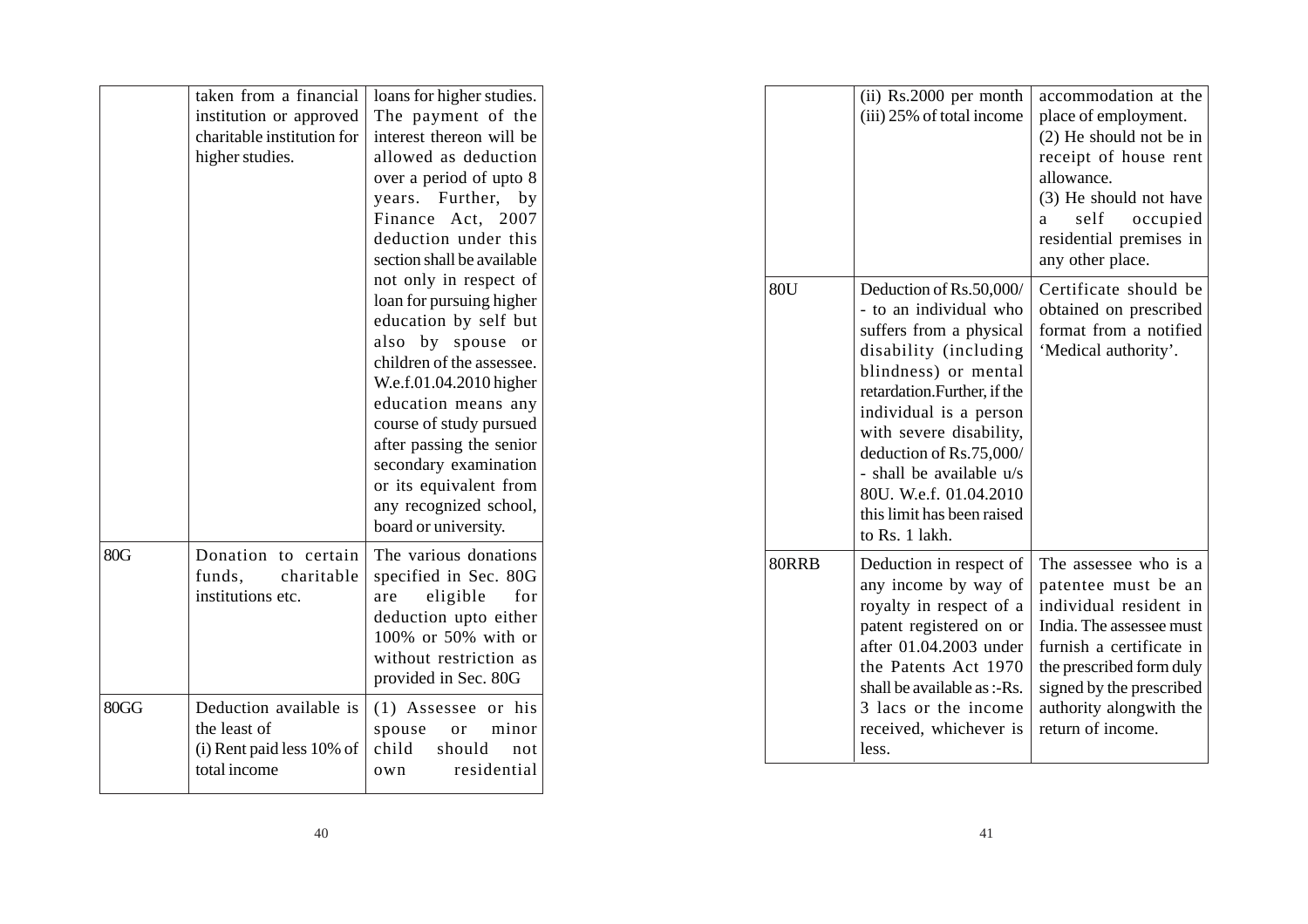| 80QQB | Deduction in respect of<br>royalty or copyright<br>income received in<br>consideration for<br>authoring any book of<br>literary, artistic or<br>scientific nature other<br>than text book shall be<br>available to the extent<br>of Rs. 3 lacs or income<br>received, whichever is<br>less.                                                                            | The assessee must be.<br>an individual resident in<br>India who receives<br>such income<br>in<br>exercise of his<br>profession. To avail of<br>this deduction, the<br>assessee must furnish<br>a certificate in the<br>prescribed form along<br>with the return of<br>income. |
|-------|------------------------------------------------------------------------------------------------------------------------------------------------------------------------------------------------------------------------------------------------------------------------------------------------------------------------------------------------------------------------|-------------------------------------------------------------------------------------------------------------------------------------------------------------------------------------------------------------------------------------------------------------------------------|
| 80C   | This section has been<br>introduced by the<br>Finance Act, 2005.<br>Broadly speaking, this<br>section<br>provides<br>deduction from total<br>income in respect of<br>various investments/<br>expenditures/payments<br>in respect of which tax<br>rebate u/s 88 was<br>earlier available. The<br>total deduction under<br>this section is limited to<br>Rs.1 lakh only. |                                                                                                                                                                                                                                                                               |

**The following investments/payments are inter alia eligible for deduction u/s 80C:-**

| <b>NATURE OF</b><br><b>INVESTMENT</b>                                                                              | <b>REMARKS</b>                                                                                                                                 |
|--------------------------------------------------------------------------------------------------------------------|------------------------------------------------------------------------------------------------------------------------------------------------|
| Life Insurance Premium                                                                                             | For individual, policy must be<br>in the name of self or spouse or<br>any child's name. For HUF, it<br>may be on life of any member<br>of HUF. |
| Sum paid under contract for<br>deferred annuity                                                                    | For individual, on life of self,<br>spouse or any child of such<br>individual.                                                                 |
| Sum deducted from salary<br>payable to Govt. Servant for<br>securing deferred annuity for<br>self, spouse or child | Payment limited to 20% of<br>salary.                                                                                                           |
| Contribution made<br>under<br>Employee's Provident Fund<br>Scheme                                                  |                                                                                                                                                |
| <b>Contribution to PPF</b>                                                                                         | For individual, can be in the<br>name of self/spouse, any child<br>& for HUF, it can be in the<br>name of any member of the<br>family.         |
| Contribution by employee to a<br>Recognised Provident Fund.                                                        |                                                                                                                                                |
| Subscription to any notified<br>securities/notified deposits<br>scheme.                                            |                                                                                                                                                |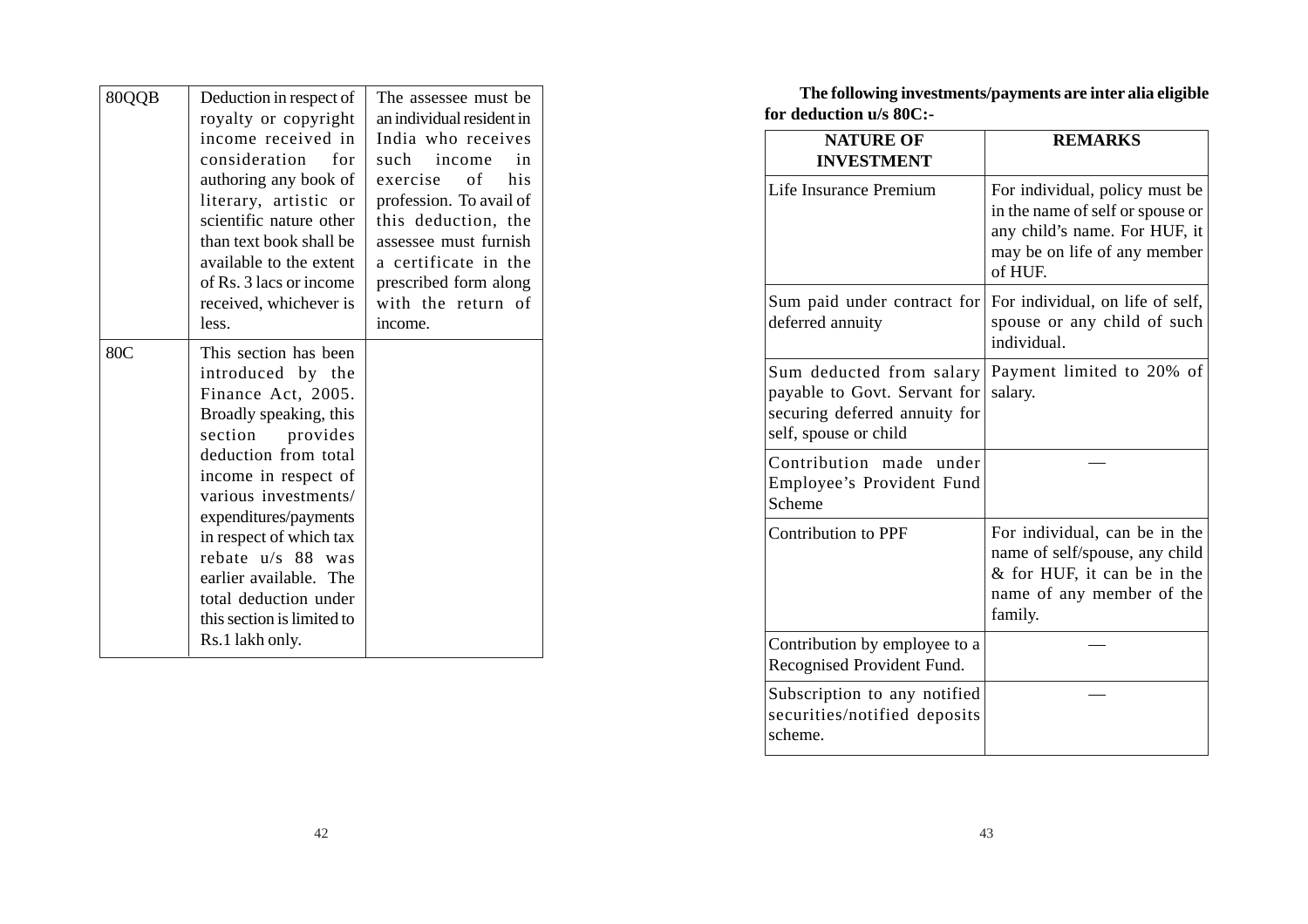| Subscription to any notified<br>savings certificates.                                                                                                                      | e.g. NSC VIII issue.                                                                                                                                                                                                                                                                                                               |
|----------------------------------------------------------------------------------------------------------------------------------------------------------------------------|------------------------------------------------------------------------------------------------------------------------------------------------------------------------------------------------------------------------------------------------------------------------------------------------------------------------------------|
| Contribution to Unit Linked<br>Insurance Plan of LIC Mutual<br>Fund                                                                                                        | e.g. Dhanrakhsa 1989                                                                                                                                                                                                                                                                                                               |
| Contribution to notified deposit<br>scheme/Pension fund set up by<br>the National Housing Bank.                                                                            |                                                                                                                                                                                                                                                                                                                                    |
| Certain payment made by way<br>of instalment or part payment<br>of loan taken for purchase/<br>construction of residential<br>house property.                              | Condition has been laid that in<br>case the property is transferred<br>before the expiry of 5 years<br>from the end of the financial<br>year in which possession of<br>such property is obtained by<br>him, the aggregate amount of<br>deduction of income so allowed<br>for various years shall be liable<br>to tax in that year. |
| Subscription to units of a<br>Mutual Fund notified u/s<br>10(23D)                                                                                                          |                                                                                                                                                                                                                                                                                                                                    |
| Subscription to deposit scheme<br>of a public sector company<br>engaged in providing housing<br>finance.                                                                   |                                                                                                                                                                                                                                                                                                                                    |
| Subscription to equity shares/<br>debentures forming part of any<br>approved eligible issue of<br>capital made by a public<br>company or public financial<br>institutions. |                                                                                                                                                                                                                                                                                                                                    |

| Tuition fees paid at the time of<br>admission or otherwise to any<br>school, college, university or<br>other educational institution<br>situated within India for the<br>purpose of full time education. | Available in respect of any two<br>children.                                                                   |
|----------------------------------------------------------------------------------------------------------------------------------------------------------------------------------------------------------|----------------------------------------------------------------------------------------------------------------|
| Any term deposit for a fixed<br>period of not less than five<br>years with the scheduled bank.                                                                                                           | This has been included in<br>Section 80C by the Finance Act<br>2006.                                           |
| Subscription to notified bonds<br>issued by NABARD                                                                                                                                                       | This has been included in<br>Section 80C by the Finance Act<br>2007 and has come into effect<br>from 1.4.2008. |
| Payment made into an account<br>under the Senior Citizens<br>Savings Scheme Rules, 2004                                                                                                                  | This has been introduced by<br>Finance Act, 2008 and shall<br>come into effect from 1.4.2009.                  |
| Payment made as five year time<br>deposit in an account under the<br>Post Office Time Deposit<br>Rules, 1981                                                                                             | This has been introduced by<br>Finance Act, 2008 and shall<br>come into effect from 1.4.2009.                  |

It may be noted that the aggregate amount of deductions under sections 80C, 80CCC and 80CCD are subject to an overall ceiling of Rs.1 lakh.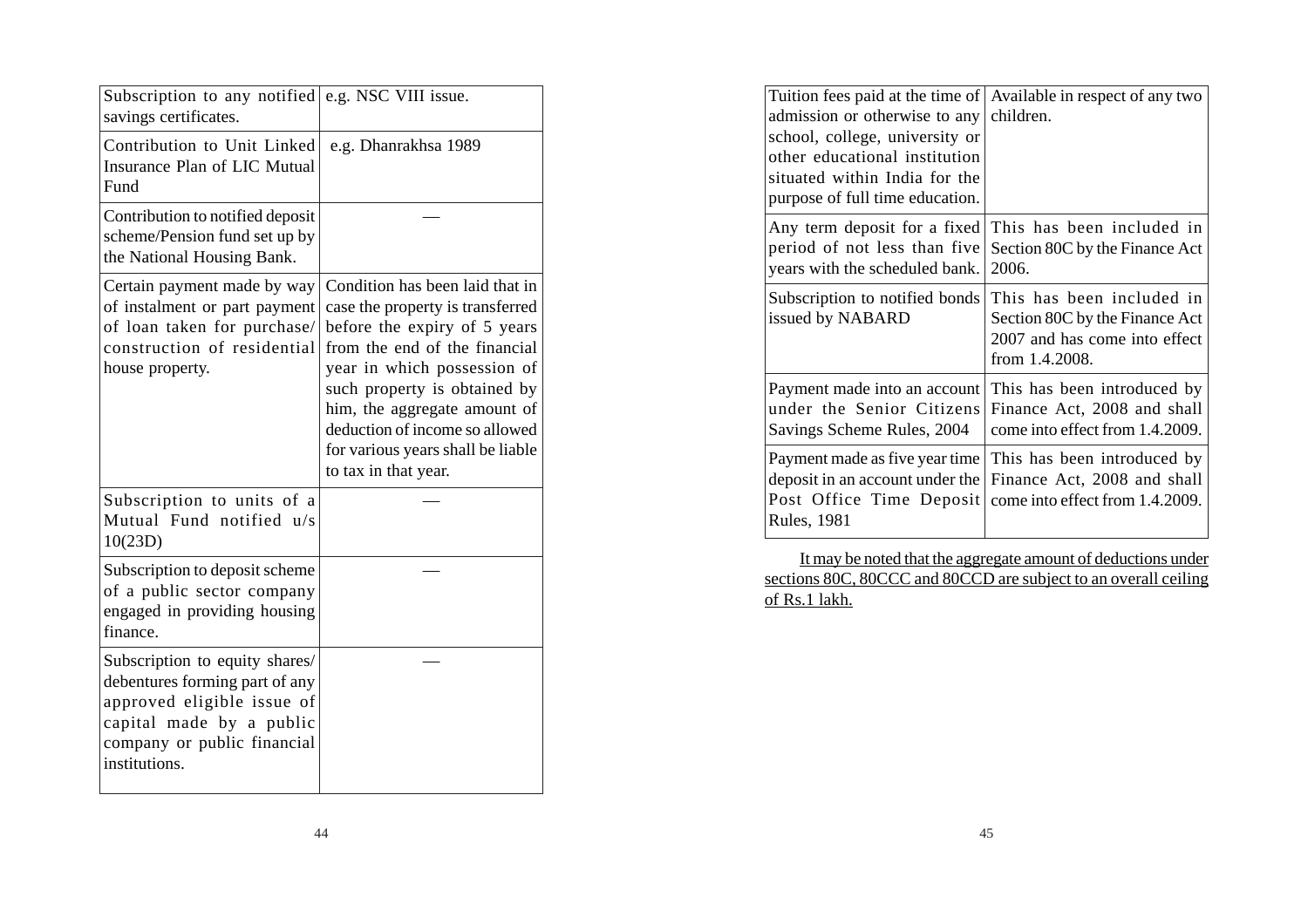# **CHAPTER-6 TAX REBATE & RELIEF**

#### **6.1 INTRODUCTION**

The total income of an assessee is determined after deductions from the gross total income are made as discussed in the previous chapter. It is on this total income that the tax payable is computed at the rates in force. The Income Tax Act further provides for rebate from the tax payable as computed above, if certain investments or payments are made. Rebate provided u/s 88 of the Act must be distinguished from deductions provided in Chapter VIA of the Act. While the latter reduces the gross total income, rebate is a reduction from the tax payable.

The Finance Act 2002 introduced some changes in the above which came into effect from A.Y. 2003-2004. The rate of rebate has been kept at 20% in case the gross total income, before giving effect to the deductions under chapter VIA, is below Rs. 1.5 lacs while the rate would be 15% if gross total income is higher than Rs. 1.5 lacs but lower than Rs. 5 lacs. On the other hand, if the gross total income exceeds Rs. 5 lacs, no rebate under this chapter would be available. It has also been provided that an individual whose income under the head 'Salaries' is below Rs. 1 lakh during the previous year and constitutes at least 90% of his gross total income, shall be entitled to rebate  $\omega$  30% on the investments/ payments specified in Section 88. The maximum amount of investment qualifying for rebate u/s 88 has been enhanced to Rs.70,000, however, additional rebate on investment upto Rs. 30,000 is available in respect of subscription to specified infrastructure equity share/debentures.

Investment qualifying for rebate u/s 88 must be out of income chargeable to tax in the relevant previous year. The above requirement has, however, been deleted by the Finance Act 2002 w.e.f. A.Y. 2003-2004.

With effect from assessment year 2001-2002 onwards a new section 88C has been inserted. It provides that in case of assessee being a woman resident in India and below 65 years of age, tax rebate of an amount of Rs. 5,000 or 100% of tax, whichever is less, shall be available. The above rebate is to be allowed from the amount of Income Tax computed before allowing for tax rebate u/s 88 in respect of various investments expenditures, important among which are discussed below in paragraph 6.2.

#### **6.2**

| <b>NATURE OF</b><br><b>INVESTMENT</b>                                                             | <b>REMARKS</b>                                                                                                                         |
|---------------------------------------------------------------------------------------------------|----------------------------------------------------------------------------------------------------------------------------------------|
| Life Insurance Premium                                                                            | For individual, policy must be<br>in self or spouse's or any child's<br>name. For HUF, it may be on<br>life of any member of HUF.      |
| deferred annuity                                                                                  | Sum paid under contract for For individual, on life of self,<br>spouse or any child                                                    |
| payable to Govt. Servant for salary.<br>securing deferred annuity for<br>self, spouse or children | Sum deducted from salary Payment limited to 20% of                                                                                     |
| Contribution made under<br>Employee's Provident Fund<br>Scheme                                    |                                                                                                                                        |
| Contribution to PPF                                                                               | For individual, can be in the<br>name of self/spouse, any child<br>& for HUF, it can be in the<br>name of any member of the<br>family. |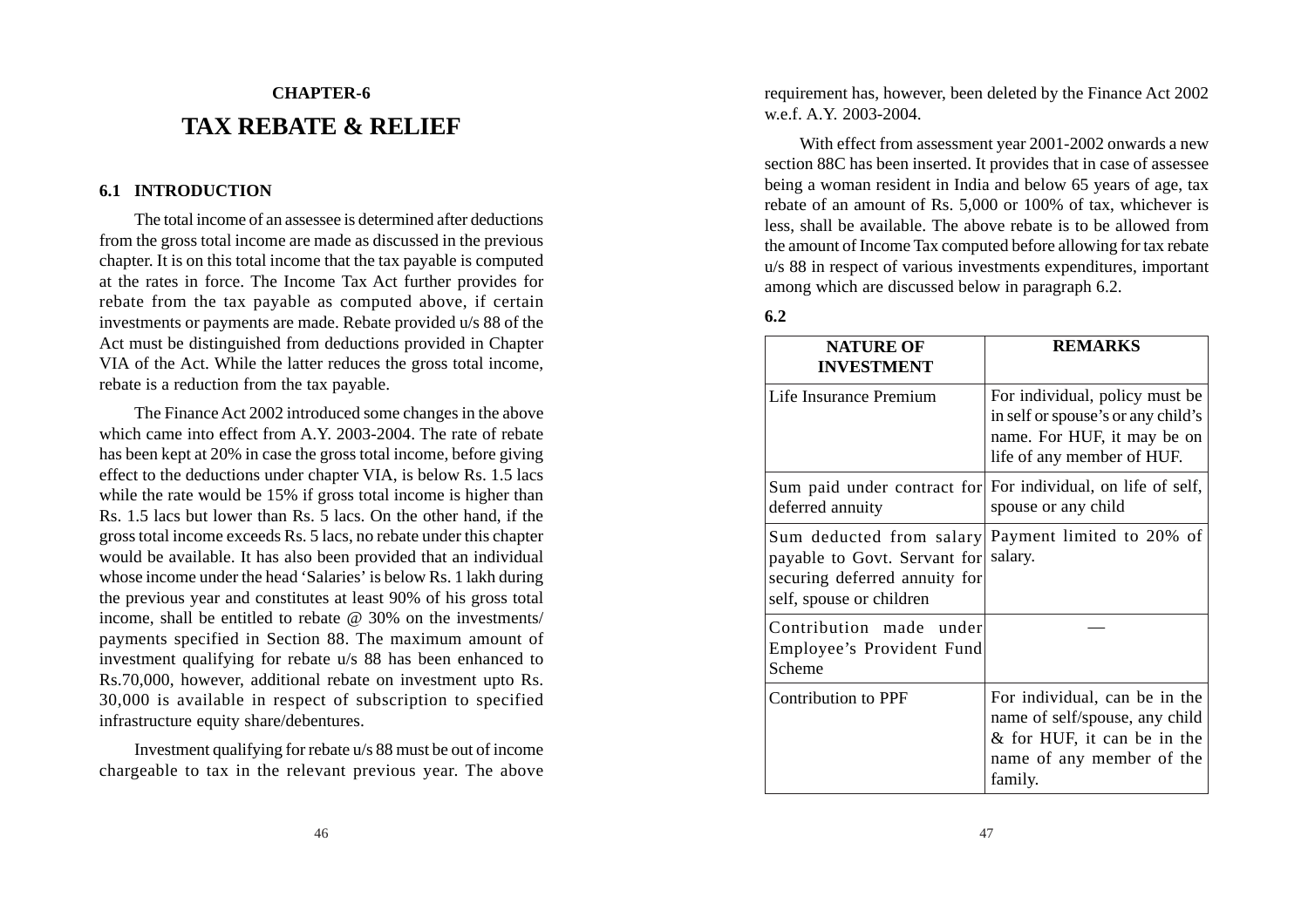| Contribution by employee to a<br>Recognised Provident Fund.                                                                                         |                                                                                                                                |
|-----------------------------------------------------------------------------------------------------------------------------------------------------|--------------------------------------------------------------------------------------------------------------------------------|
| Sum deposited in 10 year/<br>15year account of Post Office<br><b>Savings Bank</b>                                                                   |                                                                                                                                |
| Subscription to any notified<br>securities/notified deposits<br>scheme.                                                                             |                                                                                                                                |
| Subscription to any notified<br>savings certificates                                                                                                | e.g. NSC VIII issue.                                                                                                           |
| Contribution to Unit Linked<br>Insurance Plan of LIC Mutual<br>Fund                                                                                 | e.g. Dhanrakhsa 1989                                                                                                           |
| Contribution to notified deposit<br>scheme/Pension fund set up by<br>the National Housing Bank.                                                     |                                                                                                                                |
| Certain payment made by way<br>of instalment or part payment of<br>for purchase/<br>taken<br>loan<br>construction of residential<br>house property. | Qualifying amount limited<br>to Rs.10,000. The limit has<br>been raised to Rs.20,000<br>w.e.f. assessment year<br>2001-2002.   |
| Contribution to notified annuity<br>Plan of LIC(e.g. Jeevan Dhara)<br>or Units of UTI/notified Mutual<br>Fund.                                      | If in respect of such<br>contribution, deduction u/s<br>80CCC has been availed of,<br>rebate u/s 88 would not be<br>allowable. |
| Subscription to units of a<br>Mutual Fund notified u/s<br>10(23D)                                                                                   |                                                                                                                                |

| Subscription to deposit scheme<br>of a Public Sector Company/<br>Authorised Authority providing<br>long term house financing.                                                              |                                                                                                                                                                                                                                                                                                     |
|--------------------------------------------------------------------------------------------------------------------------------------------------------------------------------------------|-----------------------------------------------------------------------------------------------------------------------------------------------------------------------------------------------------------------------------------------------------------------------------------------------------|
| debentures forming part of any<br>company or public financial<br>institutions.                                                                                                             | Subscription to equity shares/ In respect of it, a higher limit<br>of qualifying investment of<br>approved eligible issue of $\left  \text{Rs.70,000} \right $ (Rs.80,000 w.e.f.<br>capital made by a public $A.Y. 2001-2002$ is available as<br>against Rs.60,000 in case of<br>other investments. |
| otherwise to any school, each child.<br>college, university or other<br>educational institution situated<br>within India for the purpose of<br>full time education of any two<br>children. | $(w.e.f. 01.04.2004)$ Tuition fees The qualifying amount limited<br>paid at the time of admission or to Rs.12,000/- in respect of                                                                                                                                                                   |

*It is important to note that no tax rebate u/s 88 shall be available from A.Y.2006-07 onwards. Similarly, sections 88B and 88C providing special rebates to senior citizens and ladies, stand omitted w.e.f. 01.04.2006***.**

# **6.3 RELIEF UNDER SECTION 89 (1):-**

 It is available to an employee when he receives salary in advance or in arrear or when in one financial year, he receives salary of more than 12 months or receives 'profits in lieu of salary'. W.e.f. 1.6.89, relief u/s 89(1) can be granted at the time of TDS from employees of all companies, co-operative societies, universities or institutions as well as govt./public sector undertakings, the relief should be claimed by the employee in Form No. 10E and should be worked out as explained in Rule 21A of the Income Tax Rules.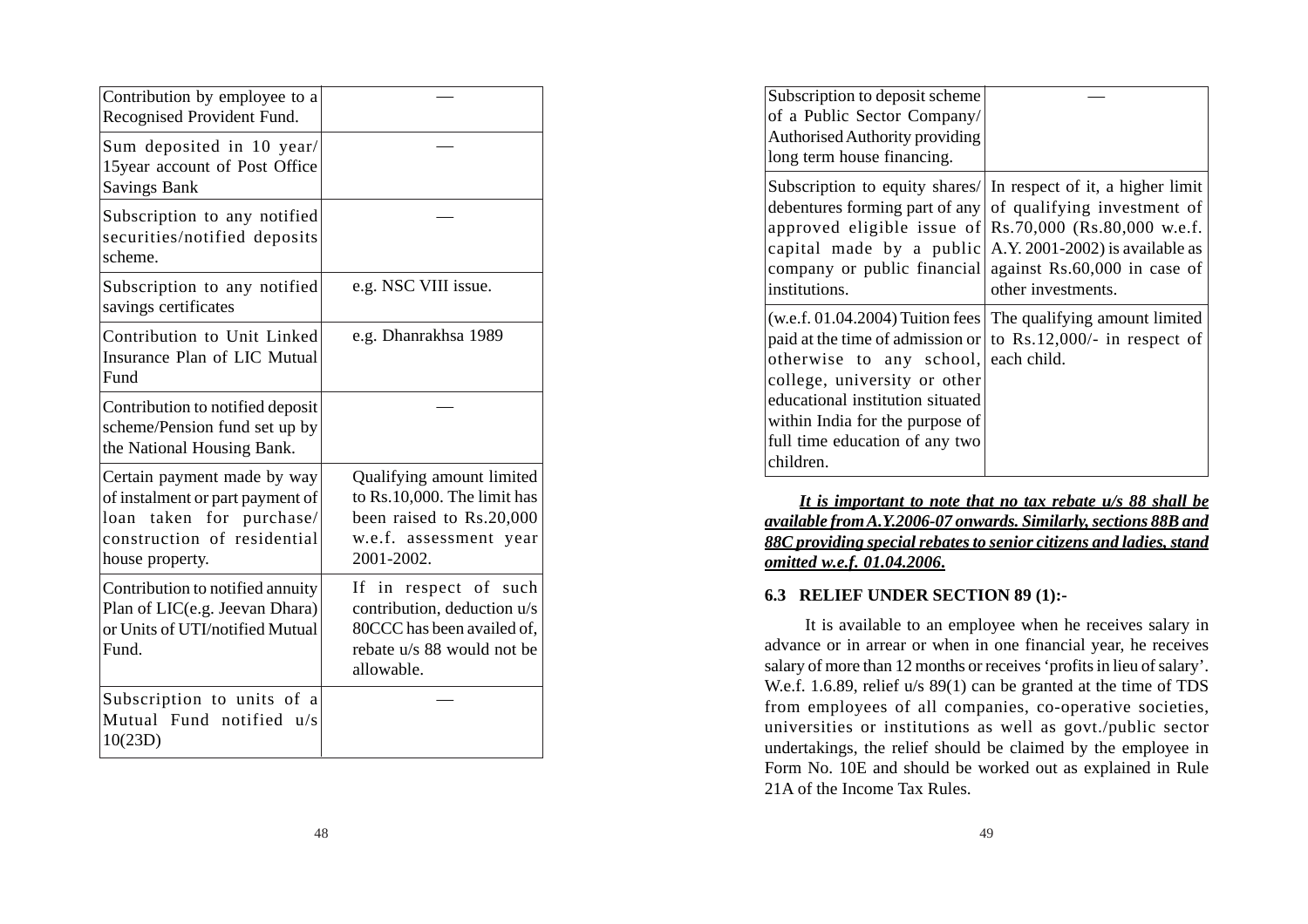# **CHAPTER-7 PERMANENT ACCOUNT NUMBER**

### **7.1 WHAT IS P.A.N**.

P.A.N. or Permanent Account Number is a number allotted to a person by the Assessing Officer for the purpose of identification. P.A.N. of the new series has 10 alphanumeric characters and is issued in the form of laminated card.

#### **7.2 WHO SHALL APPLY FOR P.A.N.**

Section 139A of the Income Tax Act provides that every person whose total income exceeds the maximum amount not chargeable to tax or every person who carries on any business or profession whose total turnover or gross receipts exceed Rs.5 lakhs in any previous year or any person required to file a return of income u/s 139(4A) shall apply for PAN. Besides, any person not fulfilling the above conditions may also apply for allotment of PAN. With effect from 01.06.2000, the Central Government may by notification specify any class/classes of person including importers and exporters, whether or not any tax is payable by them, and such persons shall also then apply to the Assessing Officer for allotment of PAN.

W.e.f. 01.04.2006 a person liable to furnish a return of fringe benefits under the newly introduced section 115WD of the I.T. Act is also required to apply for allotment of PAN. Of course, if such a person already has been allotted a PAN he shall not be required to obtain another PAN.

The Finance Act, 2006 has provided that for the purpose of collecting any information, the Central Govt. may by way of notification specify any class or classes of persons for allotment of PAN and such persons shall apply to the Assessing Officer within the prescribed time. Provision for Suo moto allotment of

PAN has also been introduced w.e.f.1.6.2006 as per which the assessing officer may allot a Permanent Account No. to any person whether or not any tax is payable by him having regard to the nature of transactions.

# **7.3 TRANSACTIONS IN WHICH QUOTING OF PAN IS MANDATORY**

- e Purchase and sale of immovable property.
- e Purchase and sale of motor vehicles.
- e Transaction in shares exceeding Rs.50,000.
- e Opening of new bank accounts.
- $\bullet$ Fixed deposits of more than Rs.50,000.
- $\bullet$ Application for allotment of telephone connections.
- 0 Payment to hotels exceeding Rs.25,000.
- 0 Provided that till such time PAN is allotted to a person, he may quote his General Index register Number or GIR No.

# **7.4 HOW TO APPLY FOR PAN**

- \* Application for allotment of PAN is to be made in Form 49A.
- \* Following points must be noted while filling the above form:-
- i) Application Form must be typewritten or handwritten in black ink in BLOCK LETTERS.
- Two black  $&$  white photographs are to be annexed.
- iii) While selecting the "Address for Communication", due care should be exercised as all communications thereafter would be sent at indicated address.
- iv) In the space given for "Father's Name", only the father's name should be given. Married ladies may note that husband's name is not required and should not be given.
- v) Due care should be exercised to fill the correct date of birth.
- vi) The form should be signed in English or any of the Indian Languages in the 2 specified places. In case of thumb impressions attestation by a Gazetted Officer is necessary.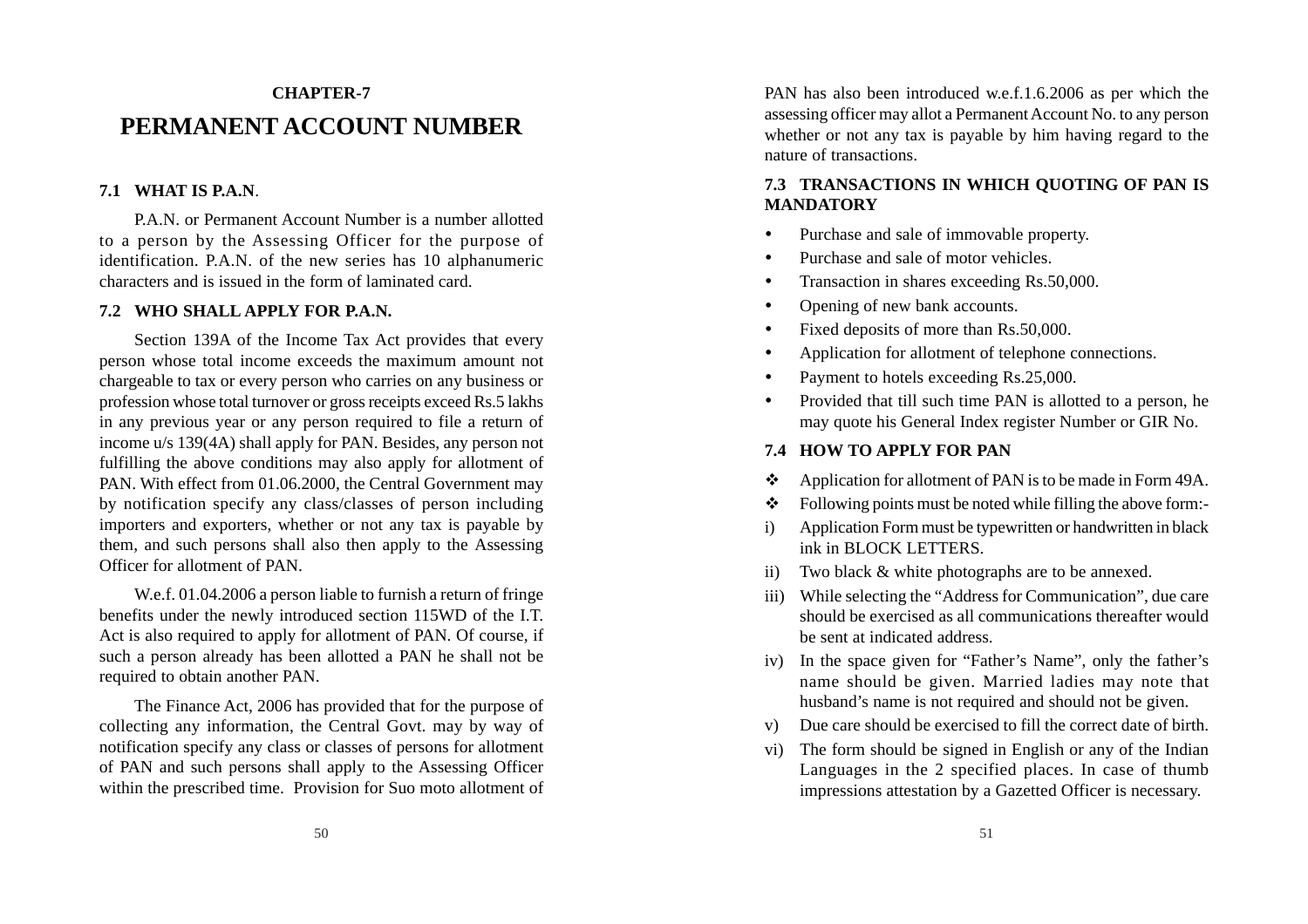# **CHAPTER-8 TAXABILITY OF RETIREMENT BENEFITS**

# **8.1 INTRODUCTION**

On retirement, an employee normally receives certain retirement benefits. Such benefits are taxable under the head 'Salaries' as "profits in lieu of Salaries" as provided in section 17(3). However, in respect of some of them, exemption from taxation is granted u/s 10 of the Income Tax Act, either wholly or partly. These exemptions are described below:-

# **8.2 GRATUITY (Sec. 10(10)):**

- (i) Any death cum retirement gratuity received by Central and State Govt. employees, Defence employees and employees in Local authority shall be exempt.
- (ii) Any gratuity received by persons covered under the Payment of Gratuity Act, 1972 shall be exempt subject to following limits:-
	- (a) For every completed year of service or part thereof, gratuity shall be exempt to the extent of fifteen days Salary based on the rate of Salary last drawn by the concerned employee.
	- (b) The amount of gratuity as calculated above shall not exceed Rs.3,50,000(w.e.f.24.9.97).
- (iii) In case of any other employee, gratuity received shall be exempt subject to the following limits:-
	- (a) Exemption shall be limited to half month salary (based on last 10 months average) for each completed year of service

(b) Rs.3.5 Lakhs whichever is less.

Where the gratuity was received in any one or more earlier previous years also and any exemption was allowed for the same, then the exemption to be allowed during the year gets reduced to the extent of exemption already allowed, the overall limit being Rs. 3.5 Lakhs.

As per Board's letter F.No. 194/6/73-IT(A-1) dated 19.6.73, exemption in respect of gratuity is permissible even in cases of termination of employment due to resignation. The taxable portion of gratuity will quality for relief u/s 89(1).

Gratuity payment to a widow or other legal heirs of any employee who dies in active service shall be exempt from income tax(Circular No. 573 dated 21.8.90). Payment of Gratuity (Amendment) Bill, 2010 has proposed to increase the limit to Rs. 10,00,000.

### **8.3 COMMUTATION OF PENSION (SECTION 10(10A)):**

- (i) In case of employees of Central & State Govt. Local Authority, Defence Services and Corporation established under Central or State Acts, the entire commuted value of pension is exempt.
- (ii) In case of any other employee, if the employee receives gratuity, the commuted value of 1/3 of the pension is exempt, otherwise, the commuted value of ½ of the pension is exempt.

Judges of S.C. & H.C. shall be entitled to exemption of commuted value upto ½ of the pension (Circular No. 623 dated 6.1.1992).

### **8.4 LEAVE ENCASHMENT (Section 10(10AA)):**

(i) Leave Encashment during service is fully taxable in all cases, relief u/s 89(1) if applicable may be claimed for the same.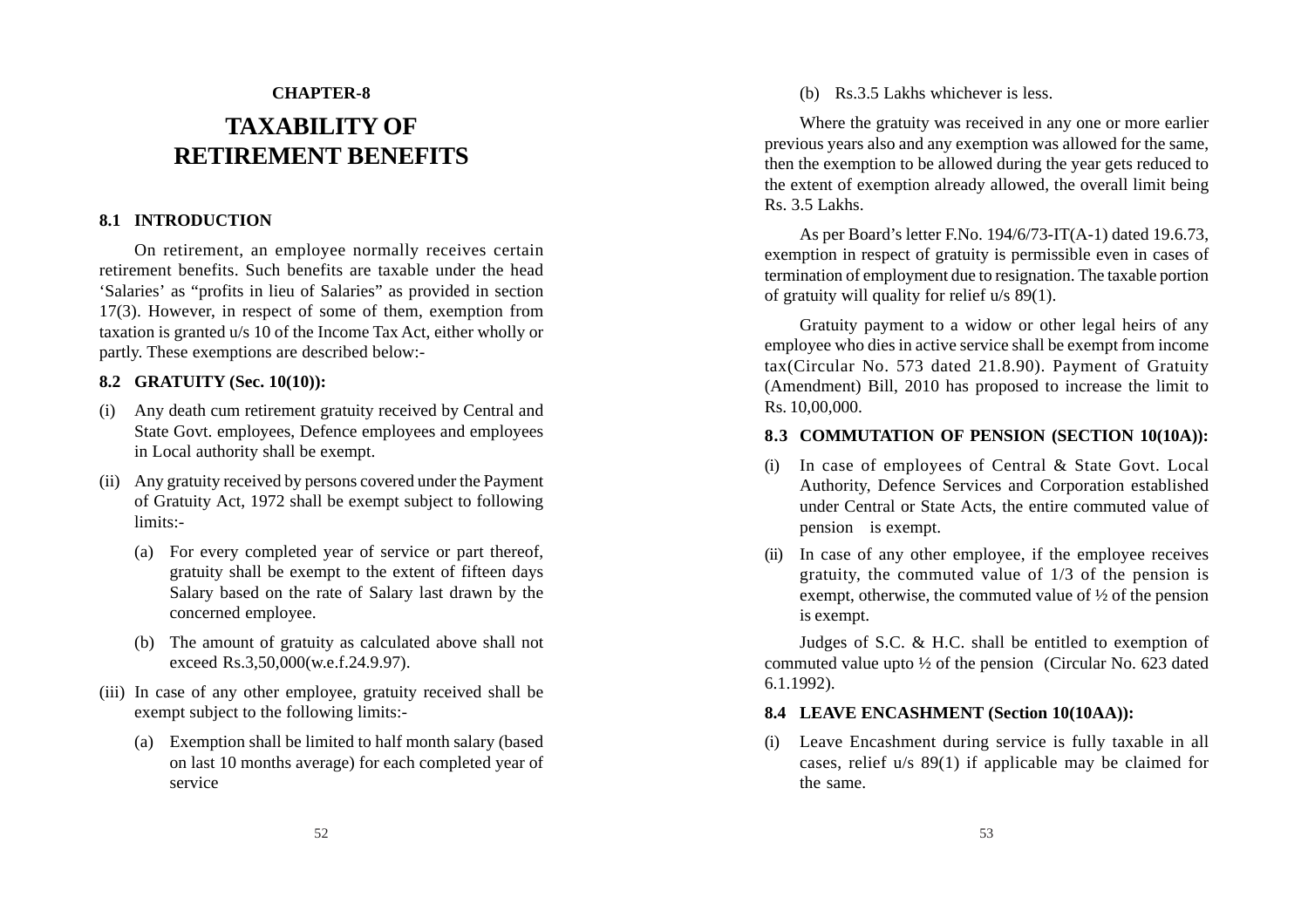- (ii) Any payment by way of leave encashment received by Central & State Govt. employees at the time of retirement in respect of the period of earned leave at credit is fully exempt.
- (iii) In case of other employees, the exemption is to be limited to the least of following: (a) Cash equivalent of unutilized earned leave (earned leave entitlement can not exceed 30 days for every year of actual service) (b) 10 months average salary (c) Leave encashment actually received. This is further subject to a limit of Rs.3,00,000 for retirements after 02.04.1998.
- (iv) Leave salary paid to legal heirs of a deceased employee in respect of privilege leave standing to the credit of such employee at the time of death is not taxable.

For the purpose of Section 10(10AA), the term 'Superannuation or otherwise' covers resignation (CIT Vs. R.V. Shahney 159 ITR 160(Madras).

### **8.5 RETRENCHMENT COMPENSATION (Sec. 10(10B)):**

Retrenchment compensation received by a workman under the Industrial Disputes Act, 1947 or any other Act or Rules is exempt subject to following limits:-

- (i) Compensation calculated @ fifteen days average pay for every completed year of continuous service or part thereof in excess of 6 months.
- (ii) The above is further subject to an overall limit of Rs.5,00,000 for retrenchment on or after 1.1.1997 (Notification No. 10969 dated 25.6.99).

# **8.6 COMPENSATION ON VOLUNTARY RETIREMENT OR 'GOLDEN HANDSHAKE'(Sec. 10(10C)):**

(i) Payment received by an employee of the following at the time of voluntary retirement, or termination of service is exempt to the extent of Rs. 5 Lakh:

- (a) Public Sector Company.
- (b) Any other company.
- (c) Authority established under State, Central or Provincial Act.
- (d) Local Authority.
- (e) Co-operative Societies, Universities, IITs and Notified Institutes of Management.
- (f) Any State Government or the Central Government.
- (ii) The voluntary retirement Scheme under which the payment is being made must be framed in accordance with the guidelines prescribed in Rule 2BA of Income Tax Rules. In case of a company other than a public sector company and a co-operative society, such scheme must be approved by the Chief Commissioner/Director General of Income-tax. However, such approval is not necessary from A.Y. 2001- 2002 onwards.
- (iii) Where exemption has been allowed under above section for any assessment year, no exemption shall be allowed in relation to any other assessment year. Further, where any relief u/s 89 for any assessment year in respect of any amount received or receivable or voluntary retirement or termination of service has been allowed, no exemption under this clause shall be allowed for any assessment year.

# **8.7 PAYMENT FROM PROVIDENT FUND (Sec. 10(11), Sec. 10(12)):**

Any payment received from a Provident Fund, (i.e. to which the Provident Fund Act, 1925 applies) is exempt. Any payment from any other provident fund notified by the Central Govt. is also exempt. The Public Provident Fund(PPF) established under the PPF Scheme, 1968 has been notified for this purpose. Besides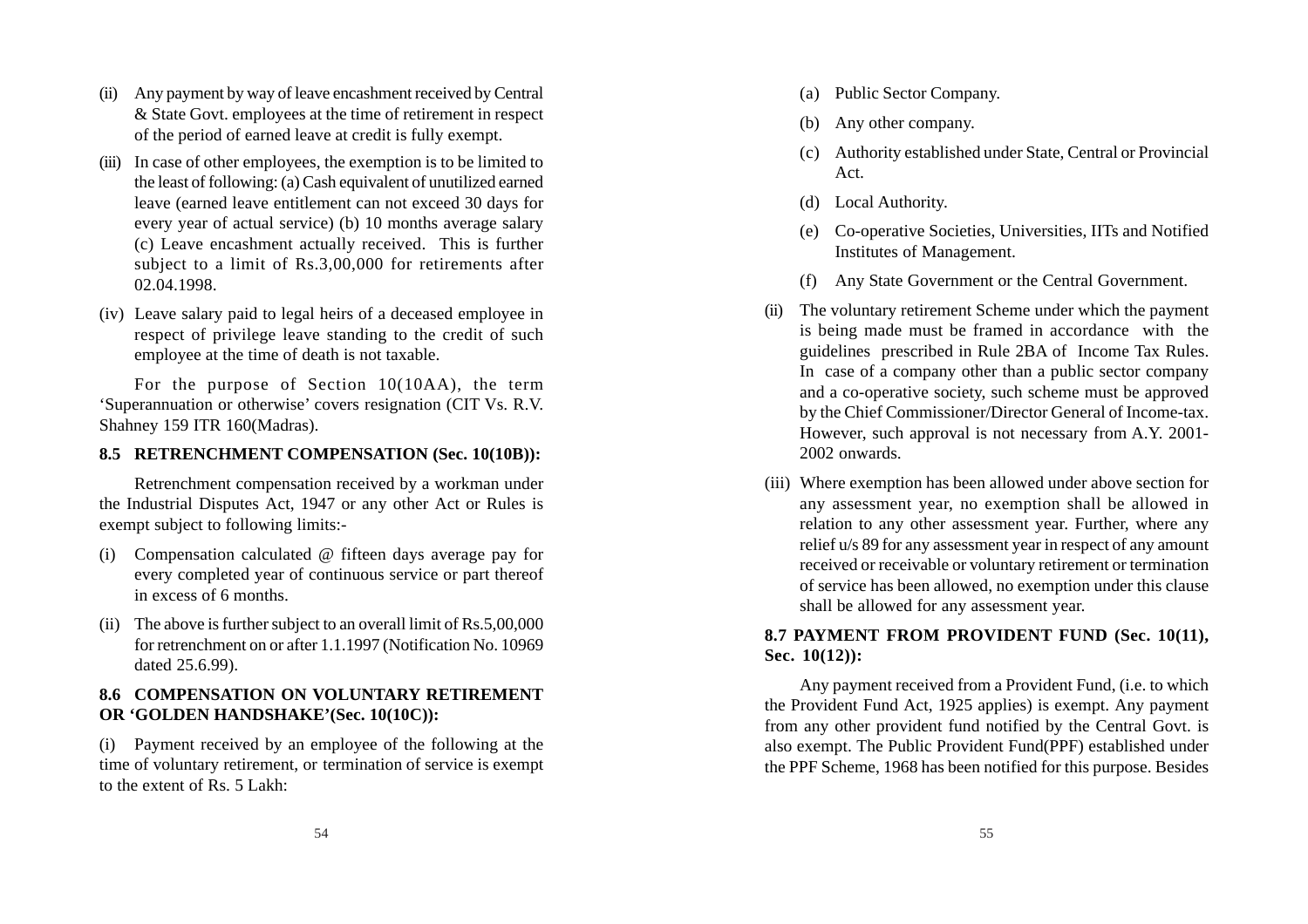the above, the accumulated balance due and becoming payable to an employee participating in a Recognised Provident Fund is also exempt to the extent provided in Rule 8 of Part A of the Fourth Schedule of the Income Tax Act.

# **8.8 PAYMENT FROM APPROVED SUPERANNUATION FUND (Sec.10(13)):**

Payment from an Approved Superannuation Fund will be exempt provided the payment is made in the circumstances specified in the section viz. death, retirement and incapacitation.

# **8.9 DEPOSIT SCHEME FOR RETIRED GOVT/PUBLIC SECTOR COMPANY EMPLOYEES:**

Section 10(15) of the Income Tax Act incorporates a number of investments, the interest from which is totally exempt from taxation. These investments may be considered as one of the options for investing various benefits received on retirement. One among them, notified u/s 10(15)(iv)(i), is the DEPOSIT SCHEME FOR RETIRED GOVT/PUBLIC SECTOR COMPANY EMPLOYEES which is a particularly attractive option for retiring employees of Govt. and Public Sector Companies. W.e.f. assessment year 1990-91, the interest on deposits made under this scheme by an employee of Central/State Govt. out of the various retirement benefits received is exempt from Income-tax. This exemption was subsequently extended to employees of Public Sector companies from assessment year 1991-92 vide notification No. 2/19/89-NS-II dated 12.12.1990. Salient features of the scheme are discussed below:

| Rate of Return | Tax free interest @ 9% P.A. payable half          |
|----------------|---------------------------------------------------|
|                | yearly on 30th June and 31 <sup>st</sup> December |

Limit of Investment Minimum Rs. 1000. Maximum not exceeding the total retirement benefits.

| Liquidity             | Entire balance can be withdrawn after<br>expiry of 3 years from the date of<br>deposit. Premature encashment can be,<br>made after one year from the date of<br>deposit in which case interest on amount<br>withdrawn will be payable $@$ 4% from<br>the date of deposit to the date of<br>withdrawal. |
|-----------------------|--------------------------------------------------------------------------------------------------------------------------------------------------------------------------------------------------------------------------------------------------------------------------------------------------------|
| Other considerations: | Only 1 account can be opened in own<br>name or jointly with spouse. Account is<br>to be opened within 3 months of<br>receiving retirement benefits. Scheme<br>is operated through branches of SBI and<br>its subsidiaries and selected branches of<br>nationalised banks.                              |
|                       | [This scheme has been discontinued w.e.f. 10.07.2004 vide                                                                                                                                                                                                                                              |

**[This scheme has been discontinued w.e.f. 10.07.2004 vide notification F. No.15-01/2004-NS-2, dated 09.07.2004.]**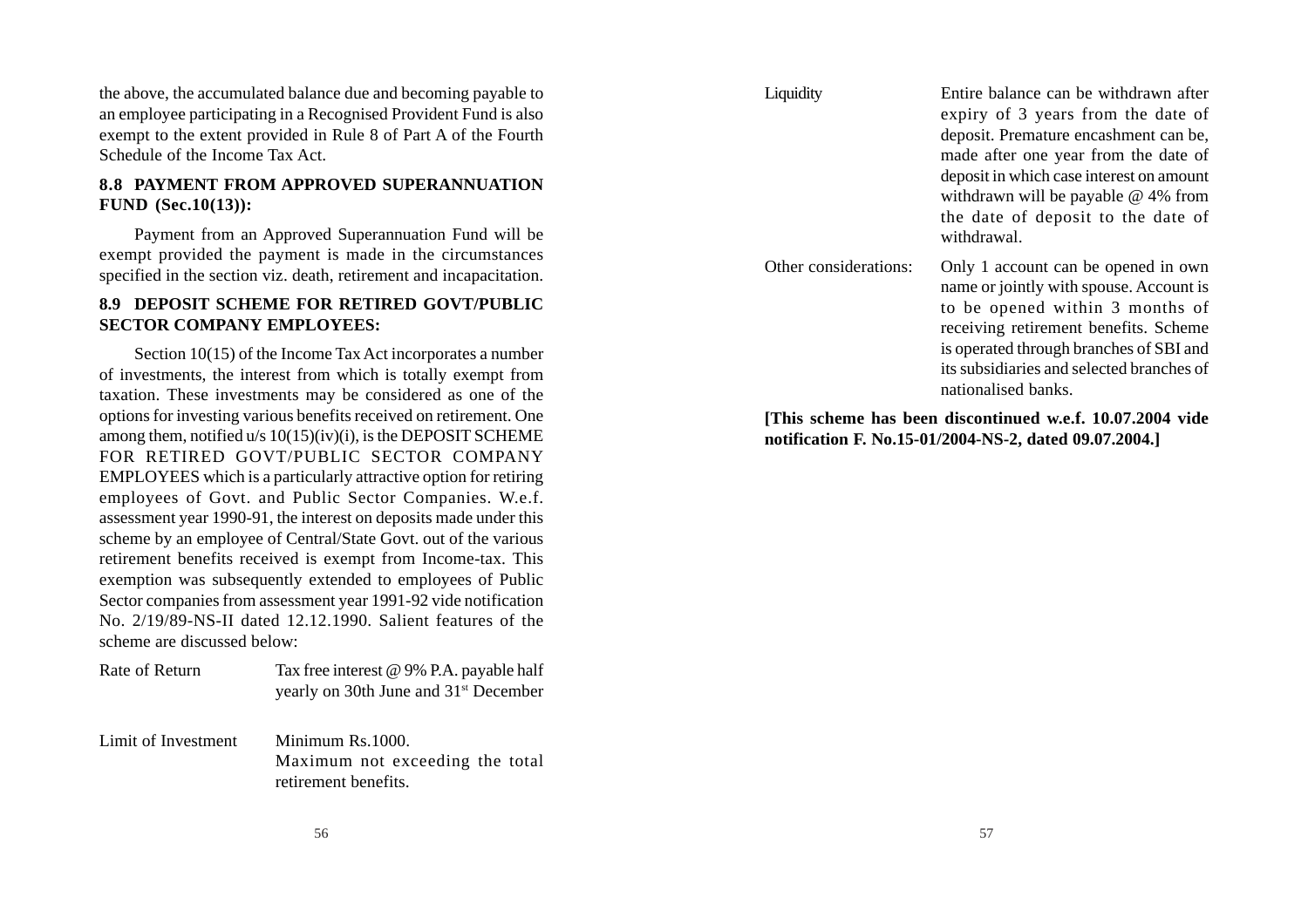# **CHAPTER-9 PENSIONERS & SENIOR CITIZENS**

#### **9.1 PENSION**

Pension is described in section 60 of the CPC and section 11 of the Pension Act as a periodical allowance or stipend granted on account of past service, particular merits etc. Thus monthly allowance to the younger brother of a ruler was treated as a maintenance allowance and not pension (Raj Kumar Bikram Bahadur Singh Vs. CIT 75 ITR 227(MP)). There are three important features of 'pension'. Firstly, pension is a compensation for past service. Secondly, it owes its **origin** to a past employeremployee or master-servant relationship. Thirdly, it is paid on the basis of earlier relationship of an agreement of service as opposed to an agreement for service. This relationship terminates only on the death of the concerned employee.

Pension received from a former employer is taxable as 'Salary'. Hence, the various deductions available on salary income, including relief u/s 89(1) for the arrears of pension received would be granted to pensioners who received their pension from, a nationalised bank and in other cases their present Drawing & Disbursing Officers. Similarly, deductions from the amount of pension of standard deduction and adjustment of tax rebate u/s 88 and 88B shall be done by the concerned bank, at the time of deduction of tax at source from the pension, on furnishing of relevant details by the pensioner. Instructions in above regard were issued by R.B.I.'s Pension Circular (Central Service No. 7/C D.R./ 1992(Ref. No. DGBA:GA(NBS) No. 60/GA64-(II CVL-91-92 dated 27.4.92).

Pension to officials of UNO is exempt from taxation. Section 2 of the UN (Privilege & Immunities) Act, 1947 grants tax

exemption to salaries/emoluments paid by U.N. The Karnataka High Court had held that u/s 17 of the Income Tax Act, salary has been defined as including pension, therefore, if salary received from U.N. is exempt, so shall be the pension. This decision was accepted by the CBDT vide circular No. 293 dated 10.02.1981.

#### **9.2 FAMILY PENSION**

Family pension is defined in Section 57 as a regular monthly amount payable by the employer to a person belonging to the family of an employee in the event of death. Pension and family pension are qualitatively different. The former is paid during the lifetime of the employee while the latter is paid on his death to surviving family members. However, in case of family pension, since there is no employer-employee relationship between the payer and the payee, therefore, it is taxed as 'Income from Other Sources' in the hands of the nominee(s). In respect of family pension, deduction u/s 57(iia) of Rs.15000 or 1/3rd of the amount received, whichever is less, is available.

#### **9.3 SENIOR CITIZEN**

 Under the Income Tax Act, a senior citizen is a person who at any time during the previous year has attained the age of 65 years or more. There are certain benefits available to senior citizen under the Income Tax Act:-

**(i) Tax rebate u/s 88B:** Rebate under this section to the extent of Rs.20,000/- was available to all senior citizens whether they are pensioners or self employed or traders etc.

It may be noted that no rebate u/s 88B is available from A.Y.2006-07 onwards. However, the maximum amount not chargeable to tax in respect of senior citizens has been increased to **Rs.***2,40,000* w.e.f. A.Y. 2010-11. Thus, no tax is payable by a senior citizen if the total income is upto Rs.*2.4 lacs* for the A.Y. 2010-11.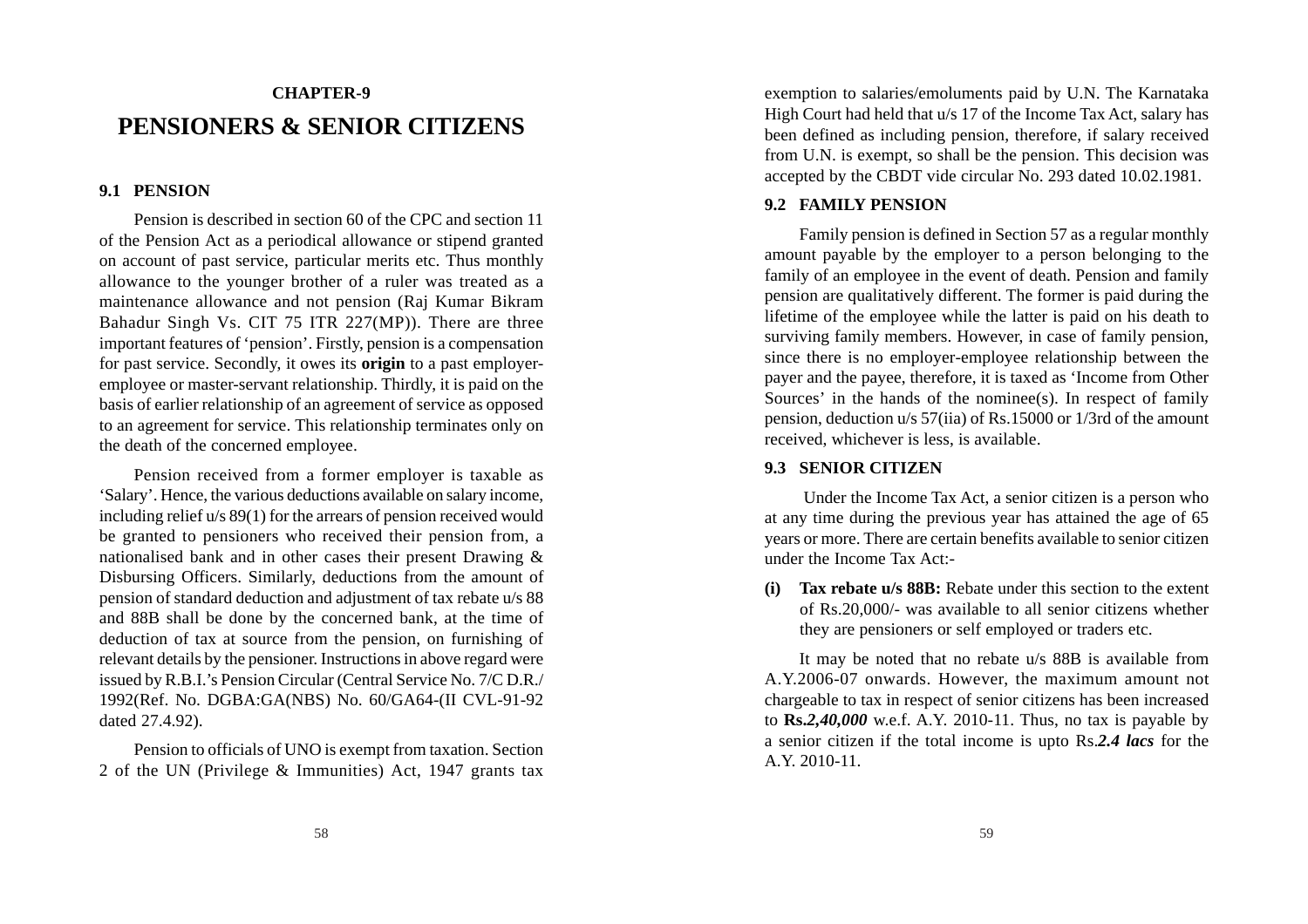- **(ii)** Benefits provided by Finance Act 2007: The deduction available u/s 80D for medical insurance premium paid is to be increased to Rs.20,000 for senior citizens. Secondly, the deduction available u/s 80DDB in respect of expenditure incurred on treatment of specified diseases is to be increased to Rs.60,000 for senior citizens.
- **(iii) In order to resolve the tax issues arising out of the reverse mortgage scheme introduced by the National Housing Bank (NHB), the Finance Act 2008 has added a new clause (xvi) in Section 47 of the I.T. Act which provides that any transfer of a capital asset in a transaction of reverse mortgage under a notified scheme shall not be regarded as a transfer and shall, therefore, not attract capital gains tax. This ensures that the intention of a reverse mortgage which is to secure a stream of cash flow against the mortgage is not contradicted by treating the same as transfer.**

**The second issue is whether the loan, either in lump sum or in instalments, received under a reverse mortgage scheme amounts to income. Receipt of such loan is in the nature of a capital receipt. However, with a view to providing certainty in the tax regime pertaining to the senior citizens, the Finance Act 2008 has amended section 10 of the Income Tax Act to provide that such loan amounts will be exempt from income tax.**

**Consequent to these amendments, a borrower, under a reverse mortgage scheme, will be liable to income tax (in the nature of tax on capital gains) only at the point of alienation of the mortgaged property by the mortgagee for the purposes of recovering the loan.**

**These amendments will take effect from the 1st day of April, 2008 and will accordingly apply in relation to assessment year 2008-09 and subsequent assessment years.**

# **CHAPTER-10 TAXATION OF EXPATRIATES**

#### **10.1 INTRODUCTION**

With the globalisation of the world trade and liberalisation of the Indian economy, the number of persons moving in or out of India in the exercise of their business, profession or employment is on the increase. A brief discussion of the taxation of these expatriates is being attempted below:

#### **10.2 RESIDENTIAL STATUS**

As in most of the countries, the liability under the Indian Income tax law is also co-related to the residential status of the concerned tax payer. Section 6 of the Indian Income-Tax Act creates 3 categories as far as residential status is concerned.

**10.2.1 Resident** An Individual is said to be resident in India in any previous year if he is in India for at least 182 days in that year or during that year he is in India for a period of at least 60 days & has been in India for at least 365 days during the 4 years preceding that year. However, the period of 60 days referred to above is increased to 182 days in case of Indian citizens who leave India as members of the crew of an Indian Ship or for Indian citizens or persons of Indian origin who, being outside India, come to visit India in any previous year.

**10.2.2 Non-Resident** A person who is not a resident in terms of the above provisions is a nonresident.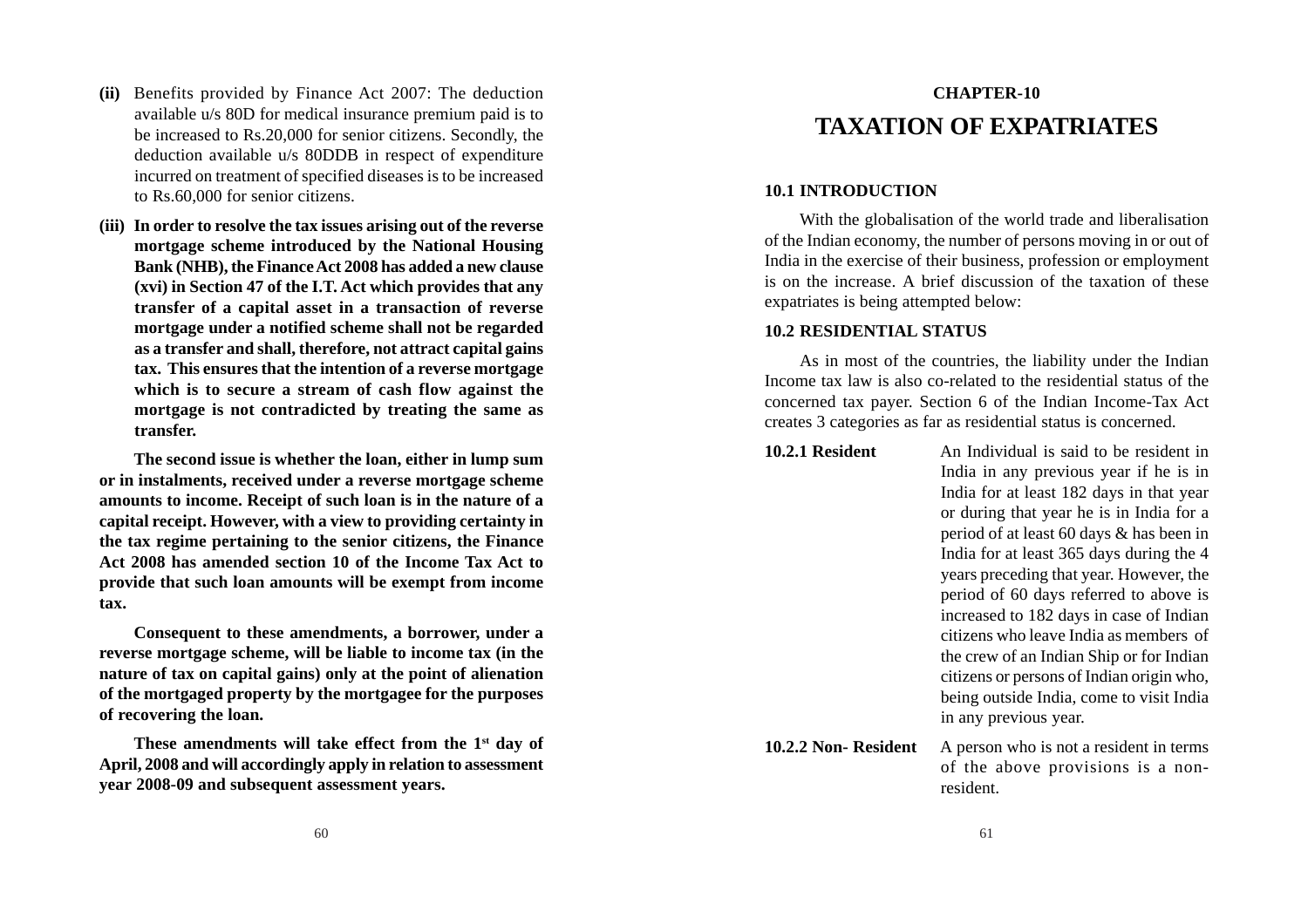**10.2.3 Resident but Not** A person who is otherwise resident as **Ordinarily Resident** defined in para 10.2.1 would be RNOR **(RNOR**) if he satisfies any of the following two conditions:

> (i) He has not been resident in India in 9 out of 10 preceding previous years.

#### or

(ii) He has not been in India for an aggregate period of 730 days or more in the preceding 7 previous years.

> W.e.f. 01.04.2004, the status 'RNOR' has been redefined as follows:-

> An individual shall be said to be RNOR if he has been a non-resident in India in 9 out of 10 previous years preceding or period amounting to 729 days or less during the 7 previous years preceding that year.

#### **10.3 SCOPE OF TAXATION**:

Based on the residential status of payer, his tax liability will be as follows:-

|                  | <b>Residential status   Taxability of Income</b>                                                                                             |
|------------------|----------------------------------------------------------------------------------------------------------------------------------------------|
| (i) Resident     | All income of the previous year wherever<br>accruing or arising or received by him<br>including incomes deemed to have accrued<br>or arisen. |
| (ii)Non-Resident | All income accruing, arising to or deemed<br>to have accrued or arisen or received in<br>India.                                              |

| (iii) Resident but   All Income accruing or arising or deemed |  |
|---------------------------------------------------------------|--|
| to have accrued or arisen or received in                      |  |
| India. Moreover, all income earned outside                    |  |
| India will also be included if the same is                    |  |
| derived from a business or profession                         |  |
| controlled or set up in India.                                |  |
|                                                               |  |

# **10.4 EXPATRIATES WORKING IN INDIA**

In case of foreign expatriate working in India, the remuneration received by him, assessable under the head 'Salaries', is deemed to be earned in India if it is payable to him for service rendered in India as provided in Section 9(1)(ii) of the Income Tax Act. The explanation to the aforesaid law clarifies that income in the nature of salaries payable for services rendered in India shall be regarded as income earned in India. Further, from assessment year 2000-2001 onwards income payable for the leave period which is preceded and succeeded by services rendered in India and forms part of the service contract shall also be regarded as income earned in India. Thus, irrespective of the residential status of the expatriate employee, the amount received by him as salary for services rendered in India shall be liable to tax in India being income accruing or arising in India, regardless of the place where the salary is actually received. However, there are certain exceptions to the rule which are briefly discussed below:-

- **10.4.1** Remuneration of an employee of a foreign enterprise is exempt from tax if his stay in India is less than 90 days in aggregate during the financial year  $[Sec.10(6)(vi)].$ This is subject to further relaxation under the provisions of Double Taxation Avoidance Agreement entered into by India with the respective country.
- **10.4.2** Remuneration received by a foreign expatriate as an official of an embassy or high commission or consulate or trade representative of a foreign state is exempt on reciprocal basis [Sec.10(6)(ii)].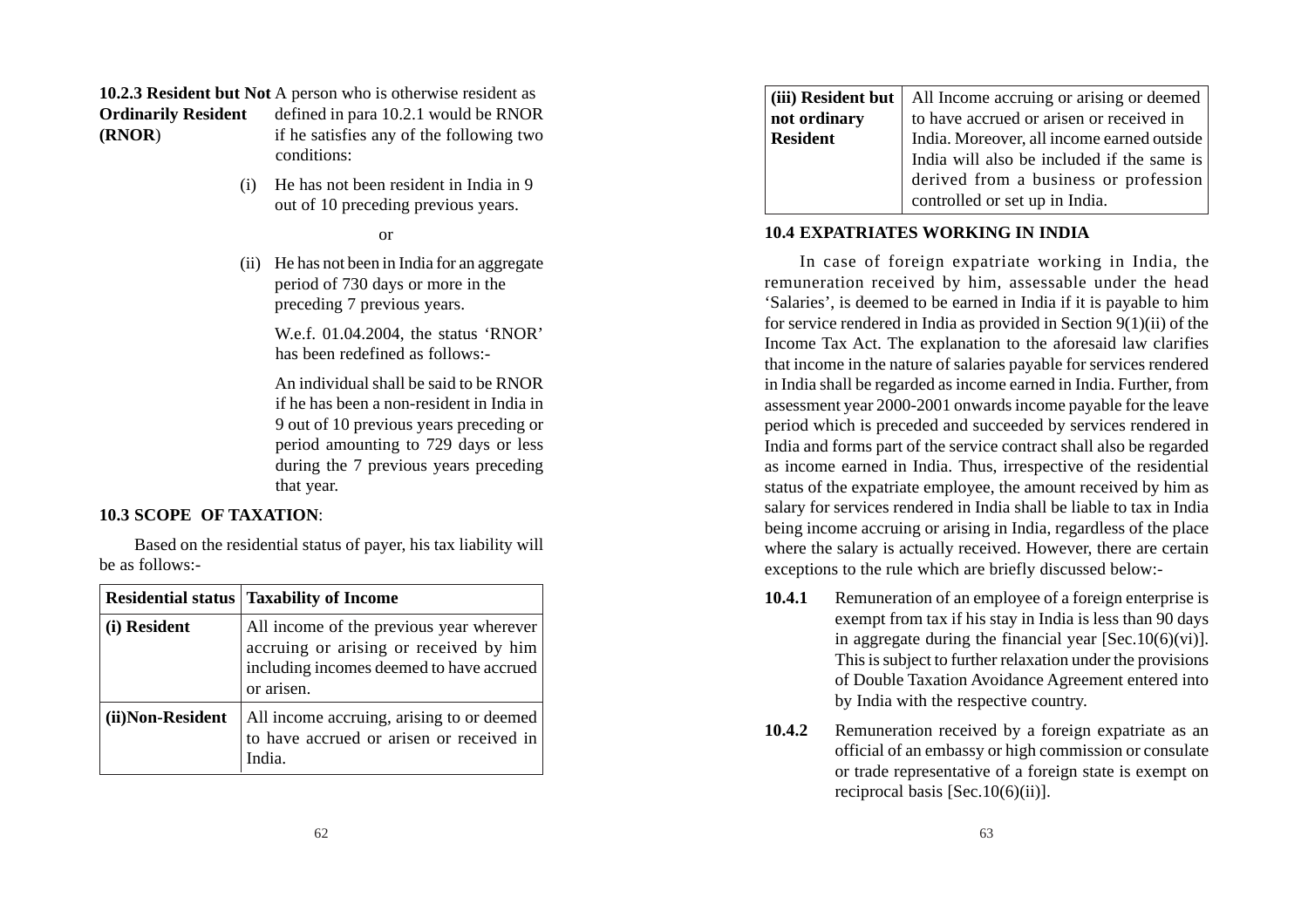- **10.4.3** Remuneration from employment on a foreign ship provided the stay of the employee does not exceed 90 days in the financial year [Sec.  $10(6)(viii)$ ].
- **10.4.4** Training stipends received from foreign government  $(Sec.10(6)(xi)).$
- **10.4.5** Remuneration under co-operative technical assistance programme or technical assistance grants agreements (Sec. 10(8) & (10(8B)).

### **10.5 SPECIAL PROVISIONS RELATING TO NON-RESIDENTS**

Chapter XIIA of the Income Tax Act deals with special provisions relating to certain incomes of non-residents. Sec. 115D deals with special provisions regarding computation of investment income of NRIs. Section 115E relates to investments income and long term capital gains of NRIs, such income being taxed at concessional flat rates. As per section 115F, capital gain is not chargeable on transfer of foreign exchange assets under certain circumstances. The NRIs need not file their return of income if their total income consist only of investment income or long term capital gains or both and proper tax has been deducted from this income(Sec. 115G). Benefits under this chapter are available even after the assessee becomes a resident (Sec.115H). The provisions of this chapter would not apply if the assessee so chooses (Sec. 115I).

# **10.6 DOUBLE TAXATION AVOIDANCE AGREEMENT (DTAA**)

The Central Government acting under the authority of Law(Sec. 90) has entered into DTAAs with more than 60 countries. Such treaties serve the purpose of providing protection to the tax payers from double taxation. As per section 90(2), in relation to an assessee to whom any DTAA applies, the provisions of the Act shall apply only to the extent they are more beneficial to the

assessee. The provisions of these DTAAs thus prevail over the statutory provisions.

#### **10.7 INDIAN RESIDENTS POSTED ABROAD**

Indian residents who have taken up employment in countries with which India has got DTAA are entitled to the benefit of the DTAA entered into by India with the country of employment. Accordingly, their tax liability is decided.

Indian expatriates working abroad have been granted several special tax concessions under the Act. Professors, teachers and research workers working abroad in any university or any educational institutions are entitled to deduction of 75% of their foreign remuneration provided the same is brought into India in convertible foreign exchange within a period of 6 months from the end of the previous year or such extended time as may be allowed(Sec. 80-R). Similarly, in case of an Indian Citizen having received remuneration for services rendered outside India, 75% of his foreign remuneration is deductible from his taxable income provided such remuneration is brought to India in convertible foreign exchange within the time specified above (Sec. 80 RRA).

From assessment year 2001-2002 onwards, there has been a change in the amount of deduction available under sections 80R/ 80RRA. For details, reference may be made to the sections concerned of the Income Tax Act. No deduction u/s 80R/80RRA shall be allowed in respect of A.Y. 2005-06 onwards.

It may also be mentioned here that as per section  $9(1)(iii)$ income chargeable under the head 'Salary' payable by the Government to a citizen of India for services rendered outside India is deemed to accrue or arise in India. However, allowances or perquisites paid or allowed outside India by the Govt. to a citizen of India for rendering services abroad is exempt from taxation  $u/s$  10(7).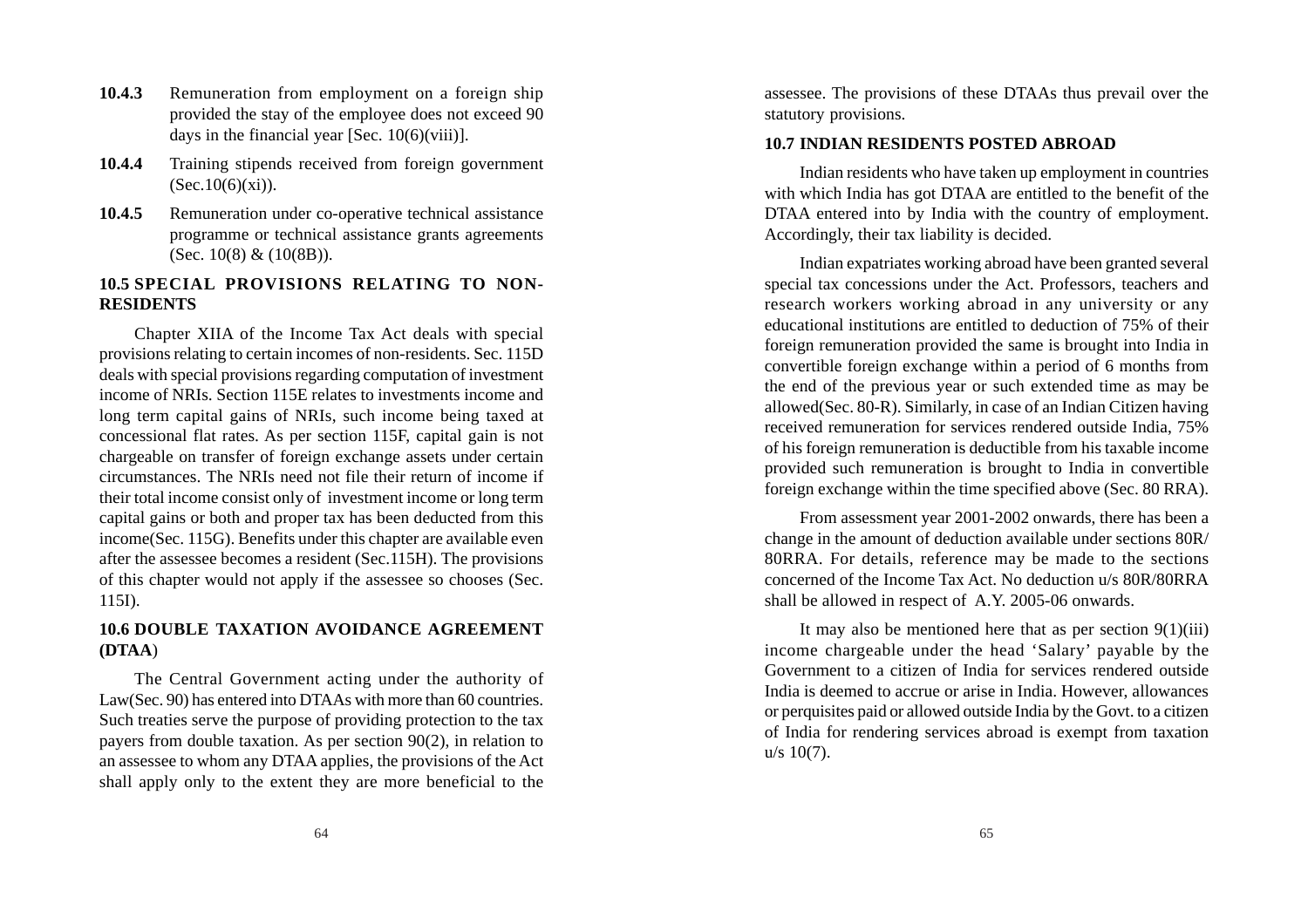#### **10.8 INCOME TAX CLEARANCE CERTIFICATE**

An expatriate before leaving the territory of India is required to obtain a tax clearance certificate from a competent authority stating that he does not have any outstanding tax liability. Such a certificate is necessary in case the continuous presence in India exceeds 120 days. An application is to be made in a prescribed form to the Income Tax Authority having jurisdiction for assessment of the expatriate to grant a tax clearance certificate. This is to be exchanged for final tax clearance certificate from the foreign section of the Income Tax Department. Tax Clearance certificate is valid for a period of 1 month from the date of issue and is necessary to get a confirmed booking from an airline or travel agency and may be required to be produced before the customs authorities at the airport.

# **CHAPTER- 11 INCOME TAX ON 'FRINGE BENEFITS'**

#### **11.1 INTRODUCTION :-**

The Finance Act 2005 has introduced a new tax called 'Income-tax on fringe benefits' w.e.f. 01.04.2006. This shall be in the form of additional income tax levied on fringe benefits provided or deemed to have been provided by an employer to his employees during the previous year.

### **11.2 RATE OF TAX :-**

The tax on fringe benefits shall be levied at the rate of 30% on the value of fringe benefits provided.

### **11.3 LIABILITY TO PAY :-**

The liability to pay this tax is to be borne by the employer including

- i) a company
- ii) a firm
- iii) an association of persons or body of individuals excluding any fund or trust or institution eligible for exemption u/s 10(23C) or 12AA.
- iv) a local authority
- v) an artificial juridical person

#### **11.4 WHAT IS INCLUDED IN 'FRINGE BENEFITS' :-**

Fringe benefits have been defined as including any consideration for employment provided by way of

a) any privilege, service, facility or amenity provided by an employer directly or indirectly including reimbursements.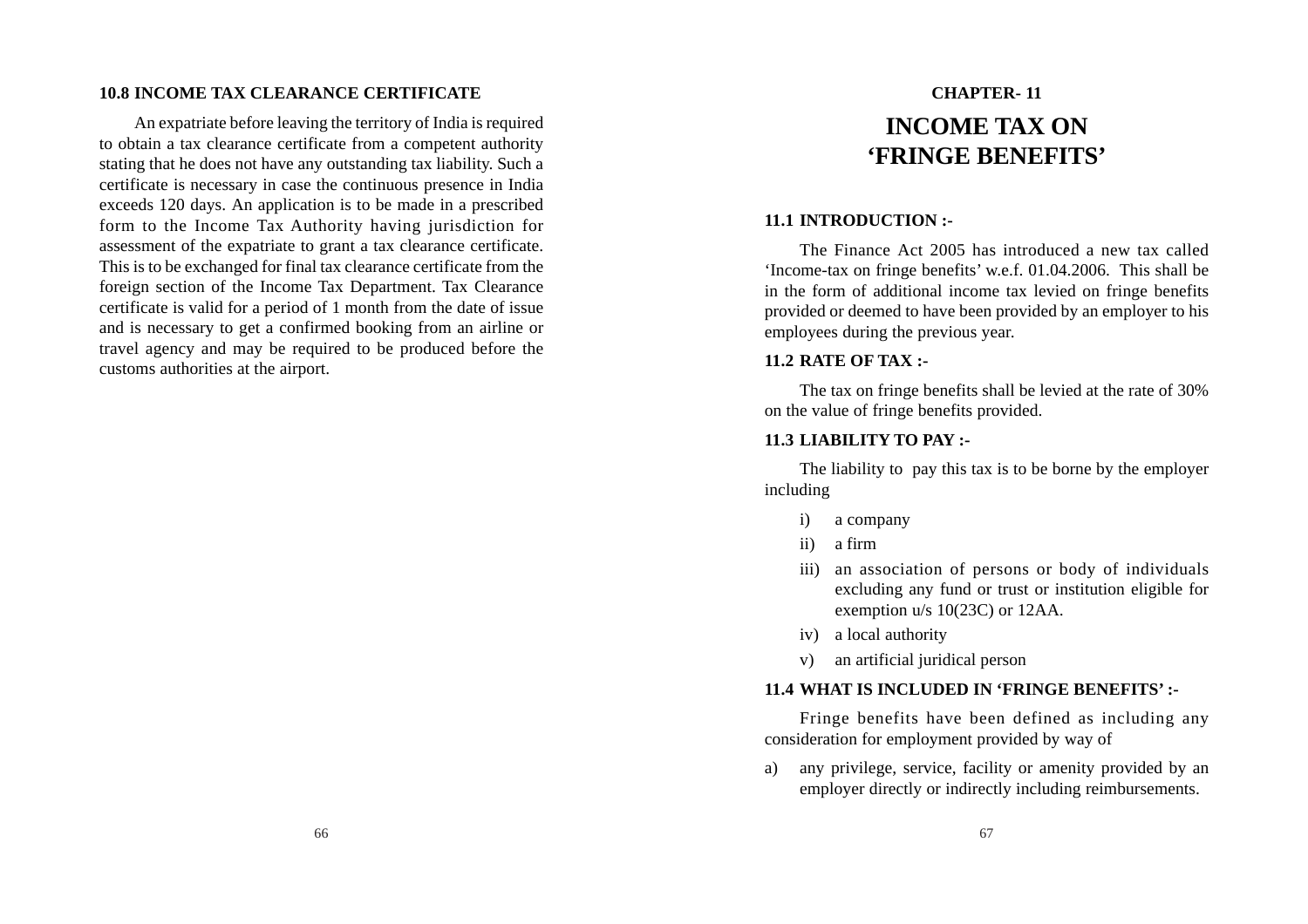- b) any free or concessional ticket provided by the employer for private journeys of his employees or their family members.
- c) any contribution by the employer to an approved superannuation fund for employees.
- d) any specified security or sweat equity shares allotted/ transferred, directly or indirectly by the employers free of cost or at concessional rate to his employees. The detailed provisions in respect of this are included in Chapter XII H of the I.T. Act.

Further, fringe benefits shall be deemed to have been provided if the employer has incurred any expenses or made any payments for various purposes namely, entertainment, provision of hospitality, conference, sales promotion including publicity, employees welfare, conveyance, tour & travel, use of hotel, boarding & lodging etc.

Various provisions relating to income tax on 'fringe benefits' have been modified by the Finance Act, 2006. Exceptions in respect of certain expenditures have been introduced including expenditure incurred on distribution of free/concessional samples and payments to any person of repute for promoting the sale of goods or services of the business of the employer. Similarly, it has been proposed that expenditure incurred on providing free or subsidized transport or any such allowance provided by the employer to his employees for journeys from residence to the place of work shall not be part of fringe benefits. Another significant amendment is regarding the contribution by an employer to an approved superannuation fund to the extent of Rs.1 lakh per employee which shall not be liable to fringe benefit tax. Further, in the case of some other expenses incurred such as expenses incurred on tour and travel, lower rates for valuation of fringe benefits @ 5% have been provided for. The Finance Act 2008 has introduced further exemption in respect of certain expenditures from the purview of Fringe Benefit Tax. These include payments

through non-transferable electronic meal cards, provision of crèche facility, organizing sports events or sponsoring a sportsman being an employee. These provisions shall come into effect from A.Y. 2009-10 onwards.

The Finance act, 2009 has withdrawn the Fringe Benefit Tax. Thus, the FBT stands abolished w.e.f. A.Y. 2010-11 and now such perquisites are taxable in hands of employees.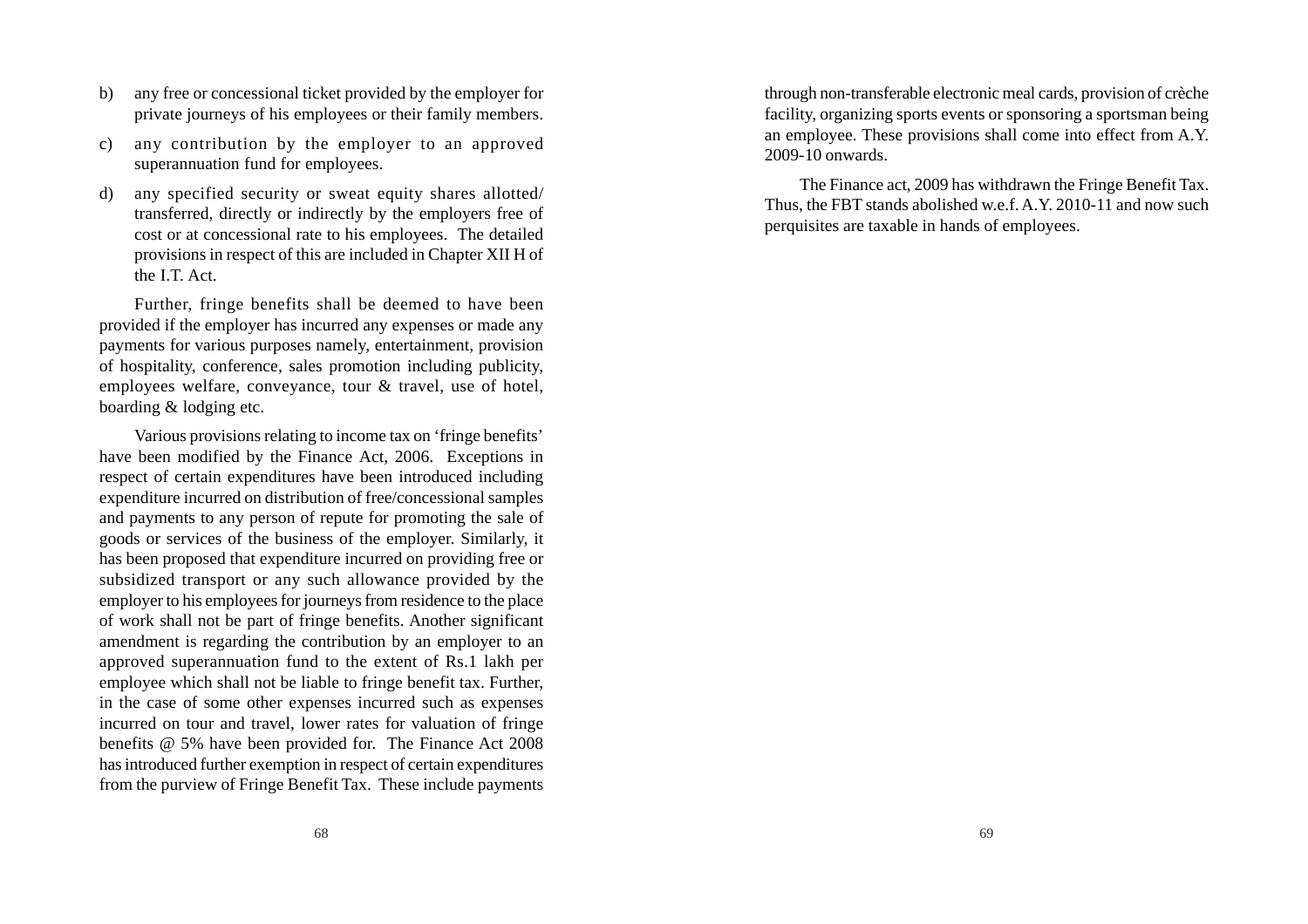# **CHAPTER- 12 SOME RELEVANT CASE-LAWS**

# **12.1 EMPLOYER-EMPLOYEE RELATIONSHIP:**

The nature and extent of control which is the basic requisite to establish employer- employee relationship would vary from business to business. The test which is uniformly applied in order to determine the relationship is the existence of a "right to control" in respect of the manner in which the work is to be done.

(Dharangadhra Commercial Works v State of Saurashtra 1957 SCR 152)

# **12.2 LEAVE ENCASHMENT (S.10(10AA)):**

"Retirement" includes resignation. What is relevant is retirement: how it took place is immaterial for the purpose of this clause. Therefore, even on resignation, if an employee gets any amount by way of leave encashment, S.10(10AA) would apply.(CIT v D.P. Malhotra (1997) 142 CTR 325(Bom)).

(CIT v R.J. Shahney(1986) 159 ITR 160(Mad))

#### **12.3 HOUSE RENT ALLOWANCE (S.10(13A)):**

When commission is paid to a person based upon fixed percentage of turnover achieved by the employee it would amount to "Salary" for the purpose of Rule 2 (h) of part A of IV Schedule (Gestetner Duplicators v CIT 117 ITR 1 (SC)).

# **12.4 PERQUISITE (S. 17):**

**12.4.1** One can not be said to allow a perquisite to an employee if the employee has no vested right to the same.

(CIT v L.W. Russel (1964) 531 ITR 91 (SC)).

**12.4.2** Reimbursement of expenses incurred by the employee has been intended to be roped in the definition of " Salary" by bringing it as part of "Profit in lieu of salary."

(I.E. I Ltd. v CIT (1993) 204 ITR 386(Cal)

#### **12.5 RENT FREE ACCOMMODATION:**

A rent free accommodation was provided to the assessee by his employer but he never occupied it. Held that, unless the employee expressly forgoes his right to occupying it, the perk value would be taxable even though he never occupies it.

(CIT v B.S. Chauhan 150 ITR 8(Del)).

#### **12.6 DEDUCTION UNDER S.80G:**

By the very nature of calculation required to be made u/s 80G(4) it is necessary that all deduction under chapter VIA be first ascertained and deducted before granting deduction u/s 80G

(Scindia Steam Navigation Co v CIT (1994) 75 Taxman 495(Bom))

#### **12.7 DEDUCTION U/S 80RRA:**

Fees received by a consultant or technical for rendering services abroad would also come within the purview of S. 80RRA

(CBDT v Aditya V. Birla (1988) 170 ITR 137(SC))

#### **12.8 RELIEF U/S 89:**

Where arrears of salary are paid under orders of court, the employee would be entitled to relief u/s 89.

(K.C. Joshi v Union of India (1987) 163 ITR 597(SC).